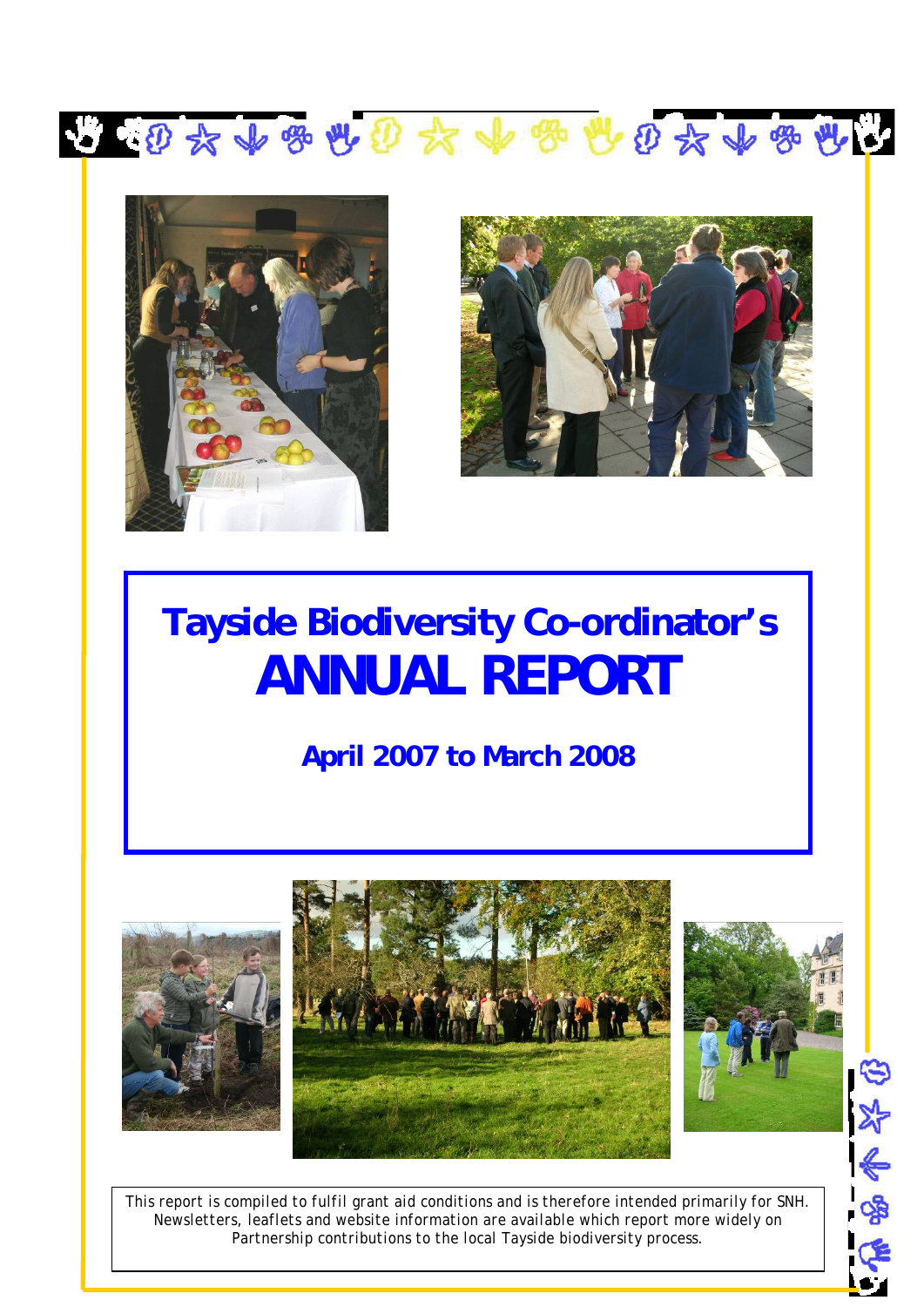每天个品票 每天个品票 每半个品票

# **CONTENTS**

|                                                                                                                                                                                                                                                                                                                                                                                                                                                                                                                                             | Page No        |
|---------------------------------------------------------------------------------------------------------------------------------------------------------------------------------------------------------------------------------------------------------------------------------------------------------------------------------------------------------------------------------------------------------------------------------------------------------------------------------------------------------------------------------------------|----------------|
| (1) Co-ordinate and Support the Work of the Tayside Biodiversity Partnership                                                                                                                                                                                                                                                                                                                                                                                                                                                                | $\overline{2}$ |
| (2) Promote Awareness and Enhancement of Biodiversity in Tayside<br>2.1<br>Presentations<br>$\bullet$<br>2.2<br><b>Displays</b><br>$\bullet$<br>2.3<br>Media<br>$\bullet$<br>2.4<br>Website<br>$\bullet$<br>2.5 Scottish Biodiversity Forum<br>Publications<br>2.6                                                                                                                                                                                                                                                                          | $\overline{2}$ |
| (3) Maintain the TBP Steering Group and Sub-Groups, Providing Direction and Guidance<br>3.1<br><b>Steering Group</b><br><b>Water and Wetlands</b><br>3.2<br>$\bullet$<br><b>Coasts and Estuaries</b><br>3.9<br>3.12<br>Farmland (including Barn Owl Interest Group)<br>$\bullet$<br>3.18<br>Upland<br>$\bullet$<br>3.23<br>Urban and Built Environment (inc. Swift & Sand Martin Interest Groups)<br>$\bullet$<br>Woodland (including Red Squirrel Forum)<br>3.35<br>Education (including "Building Better Biodiversity" Programme)<br>3.41 | 5              |
| (4) Promote Community Involvement in Biodiversity Projects<br><b>Business and Biodiversity</b><br>SITA Tayside Biodiversity Action Fund<br>$\bullet$                                                                                                                                                                                                                                                                                                                                                                                        | 11             |
| (5) Promote Joint Working with Organisations Within and Outwith the TBP<br>Perth and Kinross Council<br>٠<br><b>Angus Council</b><br>$\bullet$<br><b>Dundee City Council</b><br>$\bullet$<br><b>SEPA</b><br>$\bullet$<br><b>LBAP Officers' Network</b><br>$\bullet$                                                                                                                                                                                                                                                                         | 13             |
| (6) Identify and Promote Action for Priority National Biodiversity Habitats and Species<br>at the Local Level                                                                                                                                                                                                                                                                                                                                                                                                                               | 14             |
| (7) BARS Monitoring                                                                                                                                                                                                                                                                                                                                                                                                                                                                                                                         | 15             |
| (8) Research and Co-ordination of 2 <sup>nd</sup> Tranche HAPs and SAPs                                                                                                                                                                                                                                                                                                                                                                                                                                                                     | 15             |
| (9) Training                                                                                                                                                                                                                                                                                                                                                                                                                                                                                                                                | 15             |
| Supporting the Tayside Biodiversity Partnership<br><b>Thanks and Acknowledgements</b><br><b>Contact Details</b>                                                                                                                                                                                                                                                                                                                                                                                                                             | 16<br>16<br>16 |
| <b>Swift Nestbox Trials Project - Monitoring Report</b>                                                                                                                                                                                                                                                                                                                                                                                                                                                                                     | Appendix 1     |
| <b>Current Steering Group</b>                                                                                                                                                                                                                                                                                                                                                                                                                                                                                                               | Appendix 2     |
| Project Priority Listing (Business Plan 2007-10)                                                                                                                                                                                                                                                                                                                                                                                                                                                                                            | Appendix 3     |
| <b>Building Better Biodiversity Feedback Reports 2007-08</b>                                                                                                                                                                                                                                                                                                                                                                                                                                                                                | Appendix 4     |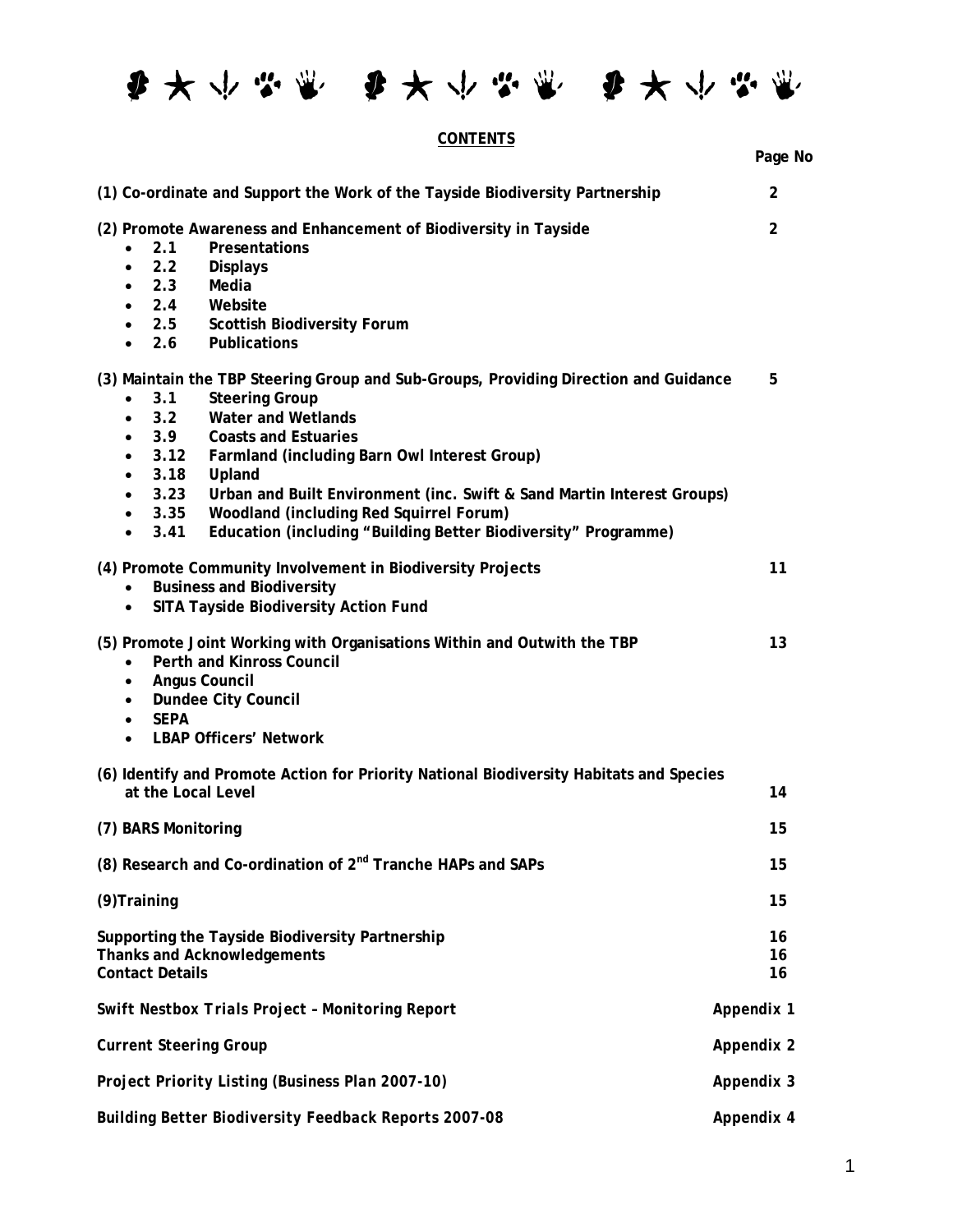# **(1.) Co-ordinate and Support the Work of the Tayside Biodiversity Partnership**

There were five Management Team meetings: 17<sup>th</sup> April, 10<sup>th</sup> May, 3<sup>rd</sup> August, 12<sup>th</sup> November 2007 and 20<sup>th</sup> February 2008. An Annual Report for 2006-7 was prepared, together with a new Work Programme for 2007- 08. Quarterly updates of the Work Programme were completed throughout 2007-08.

# **(2.) Promote Awareness and Enhancement of Biodiversity in Tayside**

# *2.1 Presentations*

The Co-ordinator took exhibition space at the Balgay Blossom Day, Dundee in May 2007 and met c40 people of all ages. The Kirkgate Discovery Day in Kinross (September 2007) attracted c1,500 people of all ages. The Co-ordinator was ably assisted by 15 hands-on volunteers for a major wildflower planting session on the day.

During February 2008, presentations were given to:

- Scottish Sustainable Construction Group: c50 members from all over Scotland;
- VisitScotland: Perthshire Biodiversity and Eco-tourism Workshop and presentation (Birnam) 15 local business people;
- School and Community Orchards Workshop: 32 people;
- Gleneagles Familiarisation Tour (Carse of Gowrie): c40 hotel staff;

In March 2008 presentations were given to:

- Gardens, Greenspace & Graveyards Workshop: 36 people;
- Tayside Local Recorders' Day: c50 people.

#### 2007-08

Approximately 360 people heard about the Tayside Biodiversity Partnership and its projects at first hand at events/presentations. This included several new audiences such as the Scottish Sustainable Construction Group and VisitScotland members.

*2008-09: Working with partners where possible, there will be an increased presence at exhibitions and events, focussing on new audiences. Presentations to a wide audience will continue.* 

# *2.2 Displays*

The two banner display sets are now split between Dundee/Angus and Perth and Kinross. The new set was used regularly during 2007-08 at many one-day events and borrowed by Angus Council and Angus FWAG for their various events throughout the county (including the Angus Show and the Angus Walking Festival). The original set was used by the Perth and Kinross Ranger Service and the Partnership at numerous one-day events, especially the Balgay/Kirkgate Discovery Days and the orchard seminar/workshops.

The original display boards are still being used between two sites: Crombie Country Park Centre and the Perth and Kinross WoodBus.

# *2.3 Media*

Articles were prepared for:

- the Scottish Biodiversity Forum Newsletter (twice a year Tayside project updates);
- the National Orchard Forum Newsletter (regarding the Carse of Gowrie project);
- Hawk & Owl Trust (Tayside Barn Owl projects).
- Perthshire Green Tourism Network E-Bulletin (August and October issues);
- Trellis "Propagator" Newsletter (quarterly column);
- Tayside NHS Health Promotion "1<sup>st</sup> Class" School Newsletter;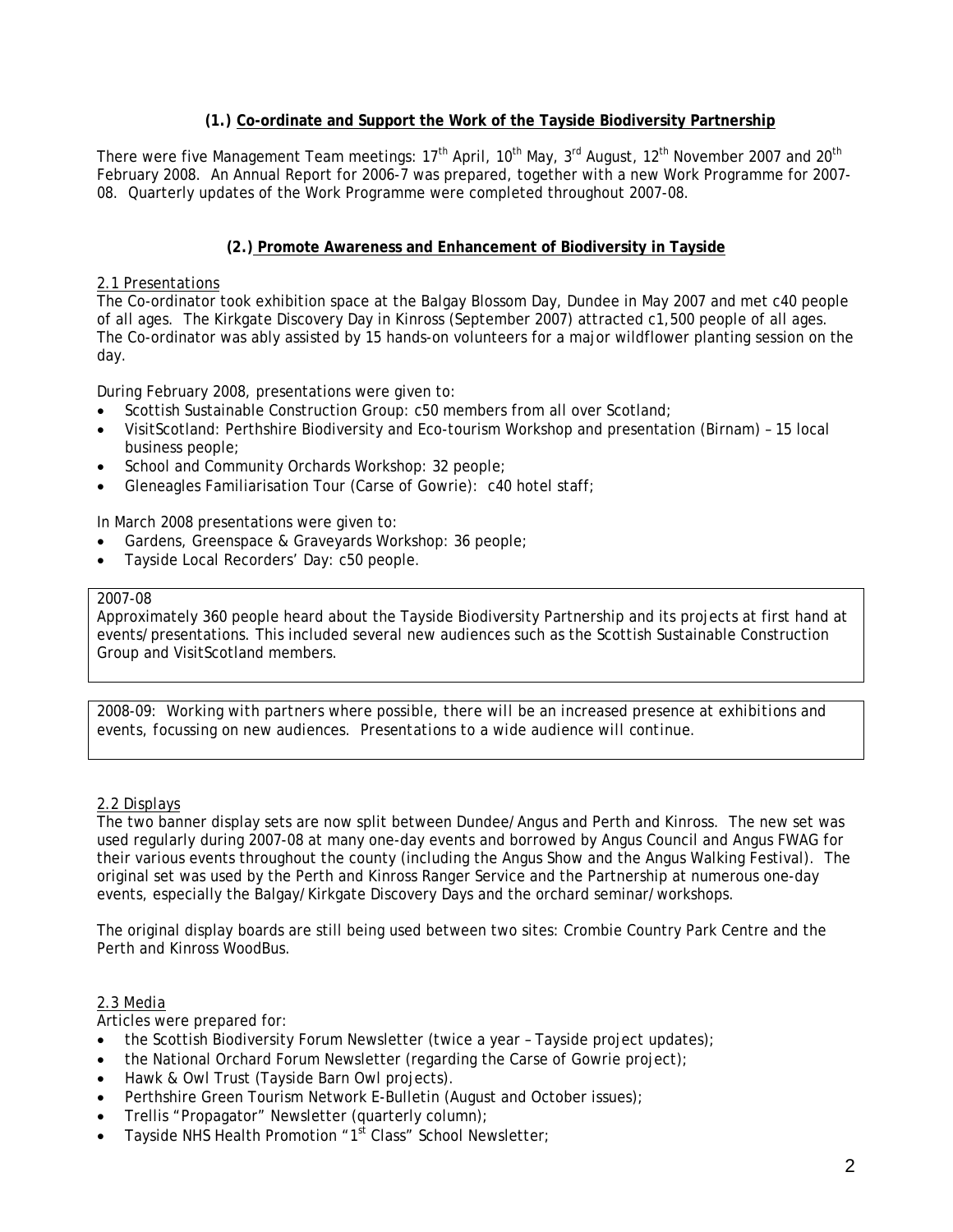- Angus Funding News (update on SITA TBAF);
- Perth & Kinross Tree Wardens' Newsletter (two articles);

Press releases were prepared for the Courier - Bats & Trees workshop reports, Schools and Community Orchards Workshop, and the Fruit Tree Pruning course.

The Perthshire Advertiser gave full page coverage for Swift Day 2007 and included details/photographs on the Schools & Community Orchards Workshop and the Gardens, Greenspace & Graveyard Workshop. The Co-ordinator also provided extensive copy and photographs for Felicity Martin's full page feature on the Carse Orchards in October.

Both the Courier and Perthshire Advertiser carried photographs of the Perth Provost's attendance at the SITA TBAF Reception in March.

Telephone interviews were given to The Scotsman and BBC Radio Scotland (Grassroots programme) regarding orchard biodiversity, the Carse Orchard Seminar and aims of project. This complemented other Partners' national publicity, including a feature on Landward (BBC). The orchard project was also featured in the Perthshire section of the VisitScotland website, and the Errol Village and Carse of Gowrie websites.

In early 2008 information on Tayside biodiversity habitats and species, as well as ongoing projects, was supplied to Marlyn Glen, MSP, for the Parliamentary discussion on biodiversity.

#### 2007-08

Seventeen articles were prepared for national and local publication (including websites); two national radio interviews were given; approximately nine press releases were published with respect to local events.

*2008-09: Working with the sub-groups and partners, projects arising from the Priority Listing will be regularly publicised, especially those receiving SITA TBAF monies. Awareness will be raised of the "Building Better Biodiversity" seminars and workshops and opportunities taken to officially launch publications, surveys, etc.* 

# *2.4 Website*

The Co-ordinator worked regularly with the website designer to add new Partnership publications, extra pages/links and seminar and workshop presentations, including:

- Newsletters Swift, Red Squirrel and Barn Owl; plus "From Summit to Sand" Newsletter;
- Other Publications Community Gardens, Orchards and Allotments booklet, the Green Graveyard Initiative leaflet; Farmland Priority Species Guide
- Presentations Accommodating Wildlife Seminar; Urban Grassland; Green Graveyard; Orchard seminars;
- New Orchard section added and within the year completely updated with all presentations/ notes from the October seminar, and the new report from the "Old Orchards: Essential Issues" seminar;
- Surveys Sand Martin survey added; improved wording on Tern, Barn Owl, Red Squirrel and Swift Surveys;
- Geodiversity pages improved; new walks leaflet added;
- Partners' Sharepoint information updated, including the Annual Report 2006-07;
- SITA TBAF pages updated including application deadline dates, Funding Bulletin advice and project listing;
- The new UKBAP and Scottish Biodiversity lists are now available on the website;
- There is a link for the Scottish Rural Development Programme.

A Website Statistics report was prepared for the Steering Group during 2007-08 and included the following details: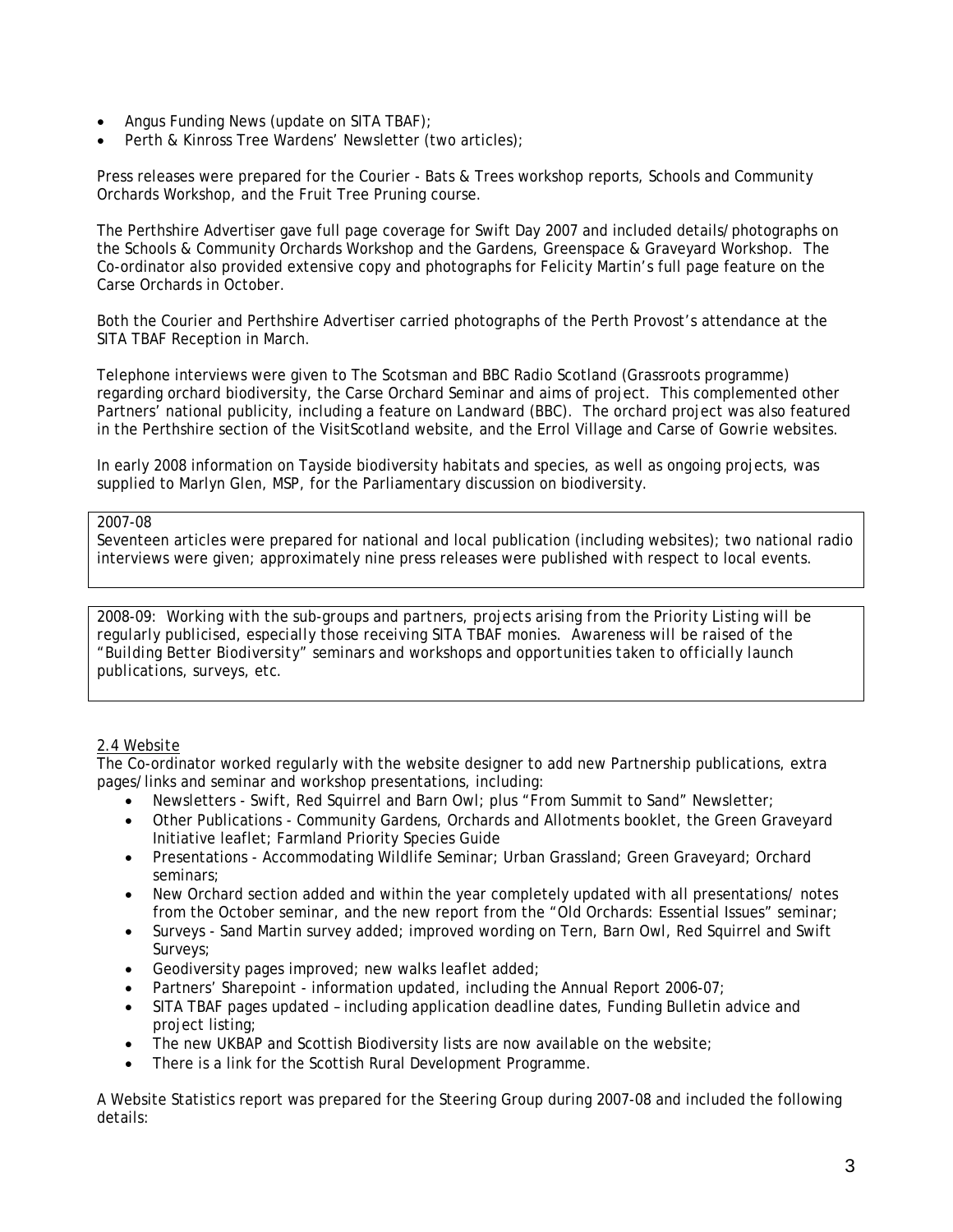| Month.                                                            | <b>Total Hits</b>            |
|-------------------------------------------------------------------|------------------------------|
| 1 <sup>st</sup> QUARTER                                           |                              |
| (April: 15,503; May: 16,999; June: 33,550)                        | 66,052                       |
| 2 <sup>nd</sup> QUARTER                                           |                              |
| (July: 24,747; August: 18,659; September: 25,436)                 | 68,842                       |
| 3rd QUARTER                                                       |                              |
| (October: 37,212; November: 32,854; December: N/A)                | 70,066 (2 months only)       |
| 4 <sup>th</sup> QUARTER                                           |                              |
| (January - 33,010; February - 29,783; March - 11,575)             | 74,368                       |
| 1 <sup>st</sup> April 2007 to 31 <sup>st</sup> March 2008 - TOTAL | 279,328 (excluding December) |

# *2.5 Scottish Biodiversity Forum (SBF) Information*

A proposal was circulated to prepare a Scotland-wide leaflet on biodiversity and disability access; Perth & Kinross and Angus Councils confirmed their interest. A request for Scottish Lowland Peat Project sites was also circulated to Partners. Key issues regarding UKBAP Lead Partners and Local Record Centres were discussed, as was local input into the Trunk Roads Biodiversity Action Plan review and the new Network Rail Biodiversity Action Plan.

The UKBAP Review findings were delayed until the end of 2007, but once available Partners were furnished with details. They were also encouraged to take part in Scottish Biodiversity Week plans for local events. The Co-ordinator, with other Local Biodiversity Officers, also ensured local input into SBF Interpretation, Community & Education Working Group implementation and the SBF Local Working Group. The SBF Marine Implementation Plan was also made available.

# *2.6 Publications*

The "Community Gardens, Orchards and Allotments" booklet was published, together with the Green Graveyard Initiative's advisory leaflet and poster. The main body of the Planning Manual was re-written and completely updated with publication due in time for the Scottish Biodiversity Week in May 2008. The "From Summit to Sand" 8-page Newsletter was published to coincide with the SITA TBAF Reception in March 2008. A reprint of the second Tayside Red Squirrel Newsletter was funded owing to increased demand. The Swift and Barn Owl Newsletters printed during 2006-07 continued to be circulated. Much work by the Urban sub-group members resulted in a suite of publications being prepared for the ZOOM Bumblebee Survey.

#### 2007-08

The "Community Gardens, Orchards and Allotments" booklet was published, together with the Green Graveyard Initiative's advisory leaflet and poster. The "From Summit to Sand" 8-page Newsletter was also published and a reprint arranged of the second Tayside Red Squirrel Newsletter. All publications were extensively distributed throughout Tayside and beyond.

*2008-09: The Planning Manual, together with Case Studies and a series of Biodiversity Advice Notes will be published, as well as the Orchard and Biodiversity Management booklet, and the Wildlife Trees Education Pack.*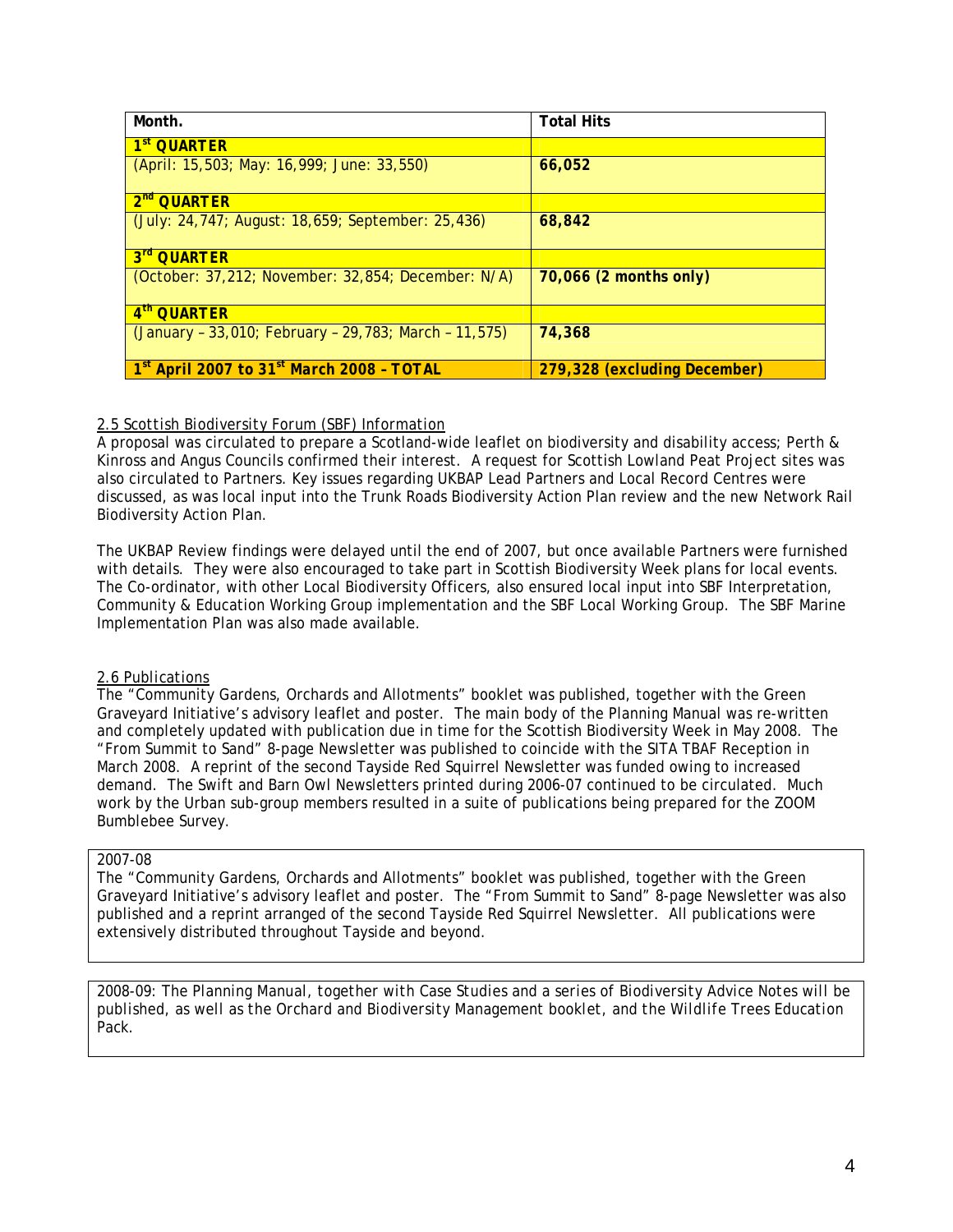#### **(3.) Maintain the TBP Steering Group and Sub-Groups, Providing Direction and Guidance**

In January 2007 it was confirmed the Co-ordinator's post would be transferred to Dundee City Council at Tayside House. The move was made at the beginning of April and special thanks are due to Bryan Harris for his help in ensuring as smooth a transit as possible.

In June a second move within Tayside House was undertaken and by September filing cabinets and shelves had been obtained so the final part of unpacking was achieved. Clerical assistance was not available until mid-July and there were delays in securing office furniture and equipment (including computer, telephone and TechnoVoice). However, the new designated post of part-time Clerical Assistant is working exceptionally well and additional support is now available to the Steering Group and a number of subgroups as regards minute-taking and better efficiency in handling bookings for the training seminars and events held throughout the year.

#### **3.1 Steering Group**

During the period 2007-08 there were four Steering Group meetings:  $19<sup>th</sup>$  June,  $17<sup>th</sup>$  September,  $11<sup>th</sup>$ December 2007 and 4<sup>th</sup> March 2008. One budget meeting was held on 18<sup>th</sup> June; the sub-group microbudgets were kept up-to-date by the Co-ordinator.

#### **3.2 Water and Wetlands Sub-Group**

Meetings were held in September 2007 and January 2008. The sub-group agreed to postpone the second "Riparian Seminar" until early 2009.

The Co-ordinator began to take forward the Tayside Ponds Initiative, searching for good demonstration sites throughout Tayside to be publicised or enhanced for biodiversity. Meetings were attended regarding the Perth Lade Enhancement Project, a community-based project to introduce the concept of an Urban Green Corridor. Progress was slower than expected, but good contacts were made with the new Urban Ranger and the Perth & Kinross Lade Management Group; a variety of local projects have been proposed using the Perth Lade as a focus. Little progress was also made regarding the Otter Road Death Survey (re-named during the year "Mammal Road Death Survey"), but the Tayside Lochs Project achieved SITA TBAF funding and work will commence during 2008-09. The latter project is a long-term initiative with SEPA which is the UK Lead Partner for the Mesotrophic Lochs Habitat Action Plan. Results from progress made at the five Tayside lochs will be reported back to UK level.

### 2007-08

Two demonstration ponds were proposed as part of the Tayside Ponds Initiative (Norrie's Pond and Scone Pond, Perth), a Lade Project encouraged, funding found for one of the Tayside Lochs Project promotional ttowels and discussions held to take forward the Mammal Road Death Survey.

*2008-09: the Co-ordinator will assist in a second Riparian Seminar in early 2009. The community and biodiversity project on the Perth Lade, work with the UK Trunk Roads Group and SWT will also take place as regards the Mammal Road Death Survey, and the first part of the Tayside Lochs Project will be publicised by way of a community tea-towel designed, printed and distributed to local schools, angling and golf club members and tourism businesses.* 

# **3.9 Coast and Estuaries Sub-Group**

The Co-ordinator chaired meetings in September 2007 and March 2008. The search continued for a subgroup leader.

Tayside Geodiversity meetings were attended to ensure the Geodiversity trails project was taken forward. The Co-ordinator also met the new member of staff for the Scottish Golf Environment Group and discussed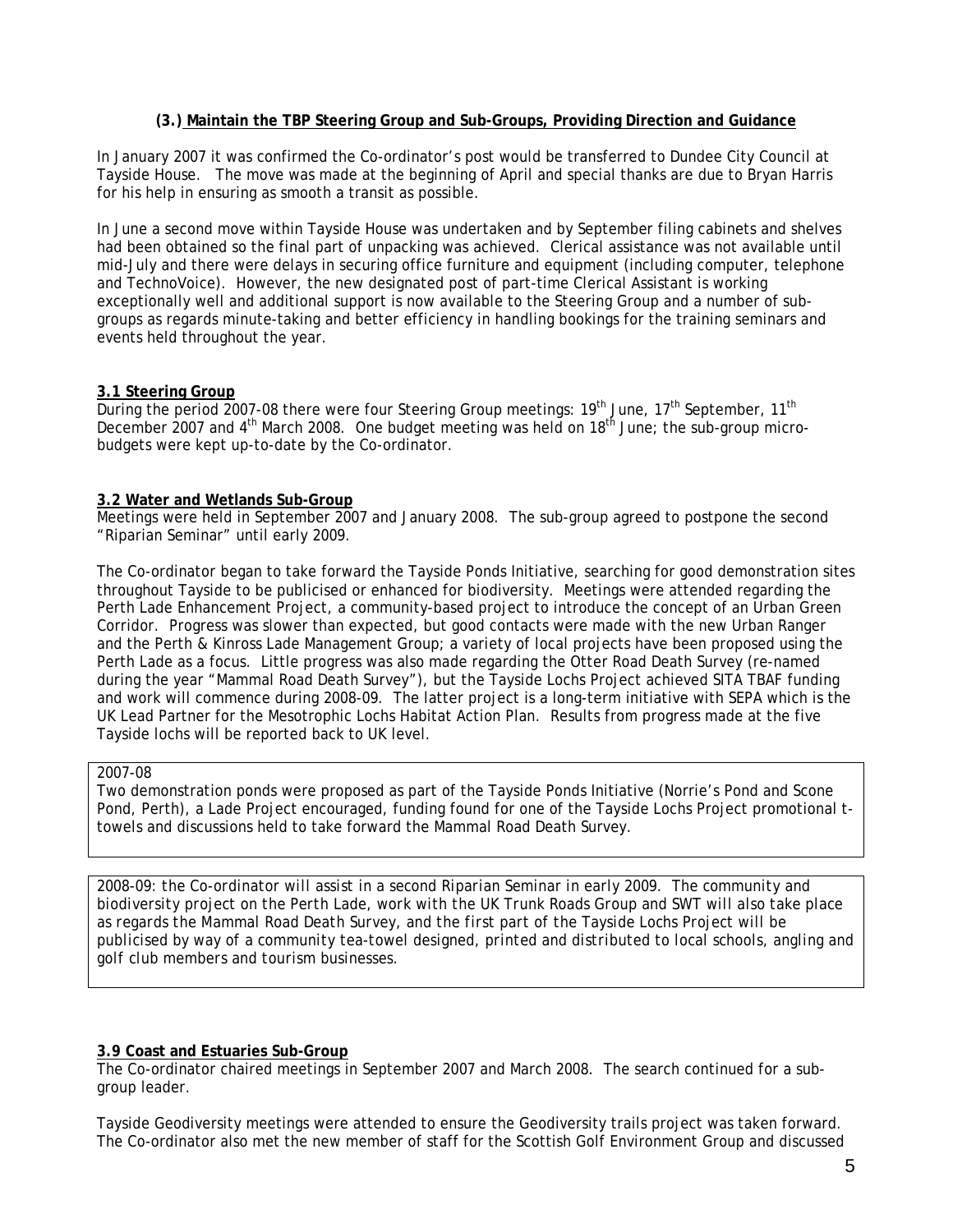potential projects (including the joint project with FWAG on coastal pond enhancement and a Red Squirrel Project). Arising from this, the Partnership judged Auchterarder and Montrose Golf Clubs for the SGEG Awards and was subsequently a guest at the Awards presentation to acknowledge both local golf clubs' awards.

Links were proposed between the Dundee Botanic Gardens and Broughty Ferry Environmental Project as regards the planting out of Sea Pea. Discussions with the Scottish Bat Officer (Bat Conservation Trust) also proposed extending the successful Dundee Bat Project and the potential for widening projects to include golf clubs.

#### 2007-08

2 meetings were held and progress made towards setting up a series of new Golf Course projects.

*2008-09: the Co-ordinator will support the Coastal Golf Course Projects.* 

#### **3.12 Farmland Sub-Group (including the Barn Owl Interest Group)**

One meeting was held in May 2007. The Co-ordinator assisted with plans for the Linnet Link Project (Angus FWAG and Angus Council). The Barn Owls of Lowland Scotland Project (funded by the Biodiversity Action Grant) drew to a highly successful close with the publication of a second BOOLS Newsletter. Two BOOLS meetings were attended by the Co-ordinator in July and November 2007. The Angus and Fife & Kinross FWAGs held a very successful Evening Barn Owl Walk in Wormit to publicise the project; 36 people attended. The Co-ordinator researched the possibility of running a Tayside-based training course for planners and developers, but it was decided not to go ahead. However, a meeting of sub-group members with Perth & Kinross Planners was held in October 2007 and there are hopes of integrating the needs of farmland birds (especially barn owls) following this.

# 2007-08

One sub-group meeting was attended, and discussions held to further the conservation of biodiversity in farm buildings. Two meetings of the Barn Owls of Lowland Scotland Project were attended which brought to a close the successful Central Scotland project.

*2008-09: the Co-ordinator will assist partners in publicising the Highland Calcareous Grassland Project, Tayside Tree Sparrow and Barn Owl projects. Funding will be sought for new Barn Owl Projects, Operation Bumblebee, and Enhancement of Irrigation Ponds. Assistance in setting up a Tayside Grey Partridge Group and ongoing liaison with developers and planners will continue.* 

# **3.18 Upland Sub-Group**

The meeting planned during late spring 2007 was postponed and no meetings ultimately took place during 2007-08. The Co-ordinator, however, drew up proposals for an Upland Discussion Day and made preliminary enquiries with the Atholl Estate Rangers and Scottish Agricultural College as to who should take part. The Co-ordinator also supported the SAC in its search for funding of the Upland Perthshire Water Vole Project centred on Kindrogan.

# 2007-08

Proposals for an Upland Discussion Day were drawn up for the Upland sub-group leader.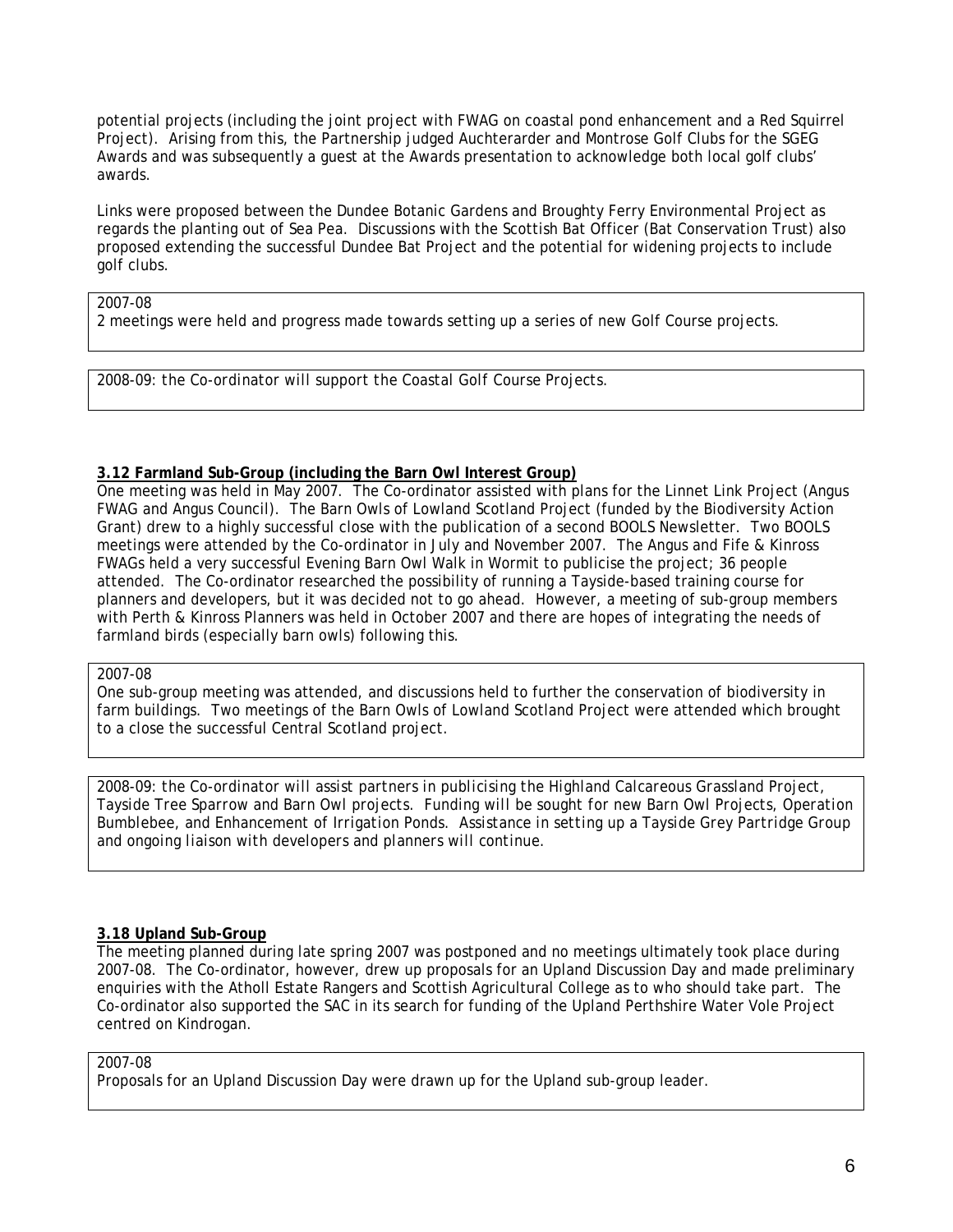*2008-09: the Co-ordinator will assist partners in obtaining funding for projects and/or publicising them in the national biodiversity press: 2nd phase of the Upland Water Vole Project, Highland Tayside Paths Impacts Project, the Upland Butterfly and Moths Initiative and the Upland Heath Project. The Co-ordinator*  will assist Partners in planning the Upland Discussion Day during 2008.

# **3.23 Urban Sub-Group (including the Swift and Sand Martin Interest Groups)**

Meetings were held in May, August and October 2007 and January 2008.

#### *Green Graveyard Initiative*

The Co-ordinator designed the Initiative's poster for publication and circulated the advisory leaflet to Partners. Meetings were held with the Broughty Ferry Environmental Project and Eco-Congregation Perth to discuss outline workshop programmes to officially launch the Initiative. Despite extensive publicity, mailings were delayed because of the postal strike and it was decided to postpone the autumn event until the spring. Funding did not materialise for the St. Aidan's workshop. In the meantime discussions were held with the Angus Ranger Service regarding plans for a similar workshop in Forfar and "Explore your Churchyard Biodiversity" walks. The Perth community workshop subsequently took place in March 2008 with 36 delegates. It proved highly successful and an excellent launch of the Initiative in Perth.

The progress of the pilot projects in Perth and Kinross was monitored and plans drawn up to extend the pilot project to a further 20+ sites. Ongoing liaison continued with Eco-Congregation Scotland (and the individual committee in Perth) to raise awareness of the Initiative within the local community.

#### *Sand Martin Interest Group*

The first meeting of this group took place in June 2007 with site visits made to the Broughty Ferry dune sand martin wall and Murton Trust sand martin walls/boxes. The Clackmannanshire LBAPO attended the meeting and subsequently went on to obtain funding for a sand martin wall at Gartmorn Dam. The members of the sub-group kept in touch via e-mail and telephone. The Co-ordinator arranged for a Sand martin survey form to be put on the website and advised Fen Drayton Nature Reserve (RSPB) regarding sand martin walls.

# *Swift Interest Group*

The Co-ordinator chaired a meeting in July and a mapping session in October. There was a successful Swift Day Walk at Auchterarder which involved local people, Felicity Martin, the PA journalist, Andrew Rodgers (architect) and Clare Darlaston of Concern for Swifts Scotland. The Co-ordinator also attended a photocall in Crieff with the Perth & Kinross Ranger Service (at both the PKC offices and Crieff Hospital).

A variety of swift nestboxes were delivered to the National Trust for Scotland in Dunkeld, Guide Dogs for the Blind HQ in Forfar, Crieff Hospital and the Ranger Services in Perthshire, Dundee and Angus to distribute. A visit was made to Erigmore Estate, Birnam, to advise on a potential nestsite in their holiday complex. There were issues regarding including integral nestboxes in the Janet Brougham Residential Home (Dundee); this coincided with the Bird 'Flu scare. The Monitoring Report for the Swift Nestbox Trials (funded by SNH) is given in Appendix 1.

All existing and new volunteers were acknowledged with a mailing. The Swift Newsletter was widely distributed and good practice shared with other LBAP Officers throughout Scotland.

#### *Community Gardens, Orchards and Allotments booklet*

The Co-ordinator researched case studies, local photographs, and additional sections for the booklet and then liaised with the three local authorities regarding funds to match-fund SNH's contribution. Three thousand copies of the booklet were published, 700 of which were distributed within the first three weeks of publication. A website version was made available immediately.

# *ZOOM*

During March 2008 the Co-ordinator discussed the proposed communication strategy with the sub-group leader and Biodiversity Assistant; a great deal of volunteer input from the Broughty Ferry Environmental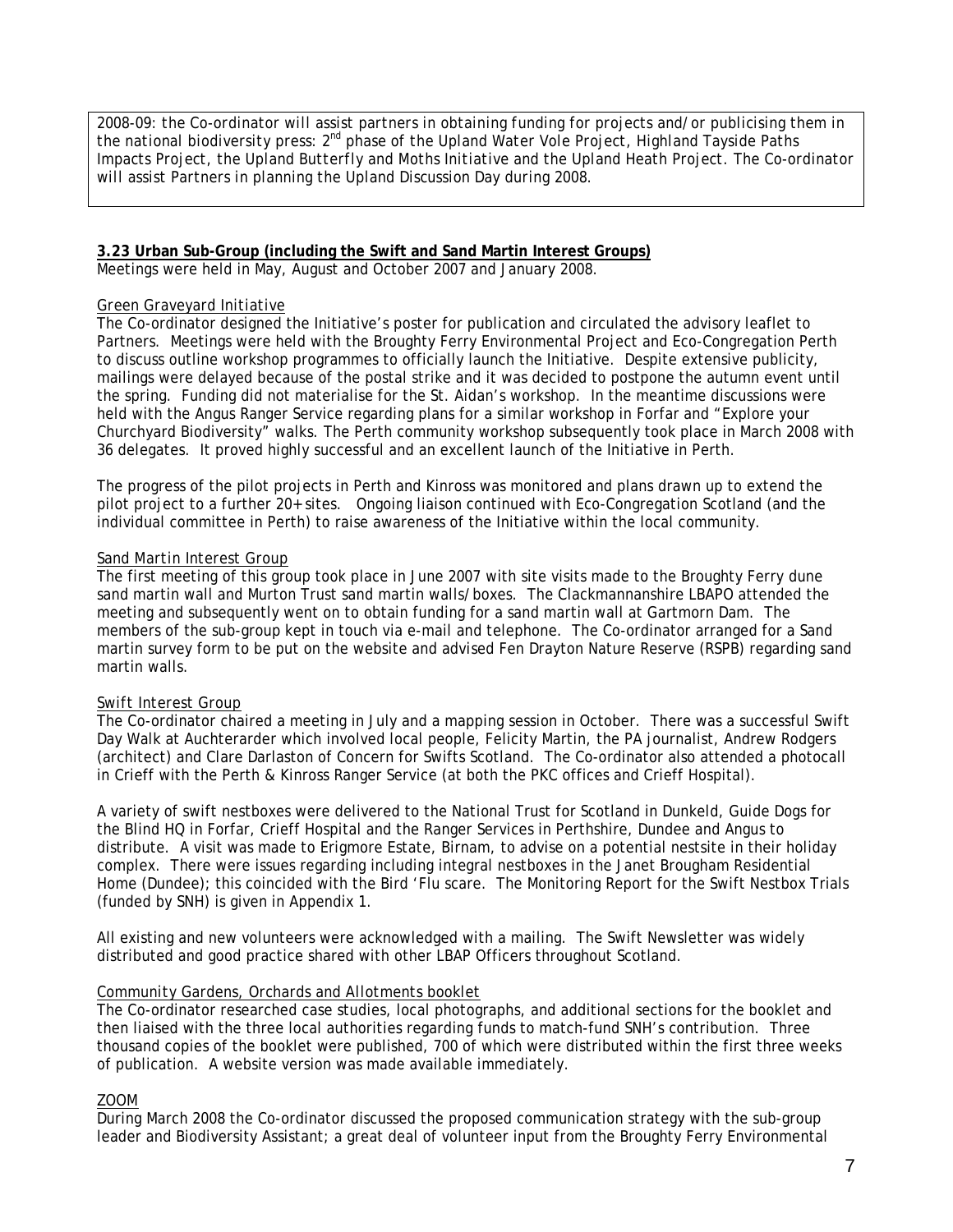Project ensured that 1,000 ZOOM Bee Packs were prepared ahead of the publicity for Scottish Biodiversity Week (2008).

#### 2007-08

One Churchyard Biodiversity Workshop was held (36 x attendees) and others discussed with Partners. Two Swift Interest Group meetings were held and a successful Swift Day Walk arranged. Other public walks were undertaken by the Ranger Services across Tayside. Photocalls and press releases were arranged to publicise the launch of the Swift Nestbox Trials Project (especially at Crieff and Forfar). During the year a new project was introduced: the ZOOM Bumblebee Survey. Several community and allotment groups were advised on new and ongoing projects, including potential Green Graveyard Initiative and Community Garden/new allotment projects.

*2008-09: the Co-ordinator will run another "Getting to know your Churchyard Biodiversity" workshop and distribute the "Community Gardens, Orchards and Allotments" booklet as widely as possible. Awarenessraising of Sand Martin issues will be continued and progress noted as regards the Urban Grassland Management proposals. A 'Bee Wild' pilot project will be set up.* 

*The Swift Interest Group will continue to liaise nationally within the LBAP Officers' Network on Swift databases and good practice, as well as setting up a Volunteer Pack to thank surveyors for their contribution. The database will be updated (with records from 2001 to 2007 inclusive) and a Swift Map prepared for use within the three local authority Planning Departments. The Tayside Swift Nest Box Trials Project will be monitored and widened and awareness raised on the subject of natural nest sites and artificial nest sites.*

#### **3.35 Woodland Sub-Group (including the Red Squirrel Forum)**

The Co-ordinator continued to act as Joint Leader of the sub-group until March 2008. Meetings planned during 2007 were postponed; the sub-group finally met in March 2008.

#### *Tayside Orchards Project*

Early in the year a meeting with Syd House and Mike Strachan of Forestry Commission Scotland resulted in the Co-ordinator preparing a project brief for a Carse of Gowrie Orchard Project. The FCS funded the Coordinator's attendance at the Traditional Orchard Management Conference in Pershore and a report on "Old Orchards – Essential Issues" was subsequently prepared and put on the website.

Arising from the information gleaned from the conference, the Co-ordinator researched a seminar for the Carse orchards and met with the FCS, Dr Hayes (orchard surveyor) and Perth & Kinross Countryside Trust regarding the proposed Carse orchard project. With funding from Perth & Kinross Council for fruit trees, three schools were encouraged to consider orchard projects.

The seminar, held at Inchture Hotel in mid-October, ultimately attracted 85 delegates from all over Central Scotland and directly let to the formation of the Historic Orchards Forum for the Carse of Gowrie. Excellent publicity ensued and all the papers/ presentations from the event were added to the website.

In November a meeting was held with VisitScotland and the Perth & Kinross Countryside Trust to discuss a potential eco-tourism project in the Carse, the first being an Orchard Trail on one of the core paths near Errol. This became a reality in the spring of 2008. The confirmation that Gleneagles Hotel's new Tourism Donation Scheme would focus on safeguarding the Carse Orchards also led to the Co-ordinator taking part in a familiarisation visit of the orchards for 40 Gleneagles staff.

A well-attended project planning workshop was held in November which led to an evening conference mid-December attracting an audience of more than 40 local people and speakers from the only commercial cider-maker in Scotland (Berwickshire). The Co-ordinator also discussed the widening of the overall project across Tayside with the Angus Council Woodland Officer. The UKBAP Review added a Traditional Orchards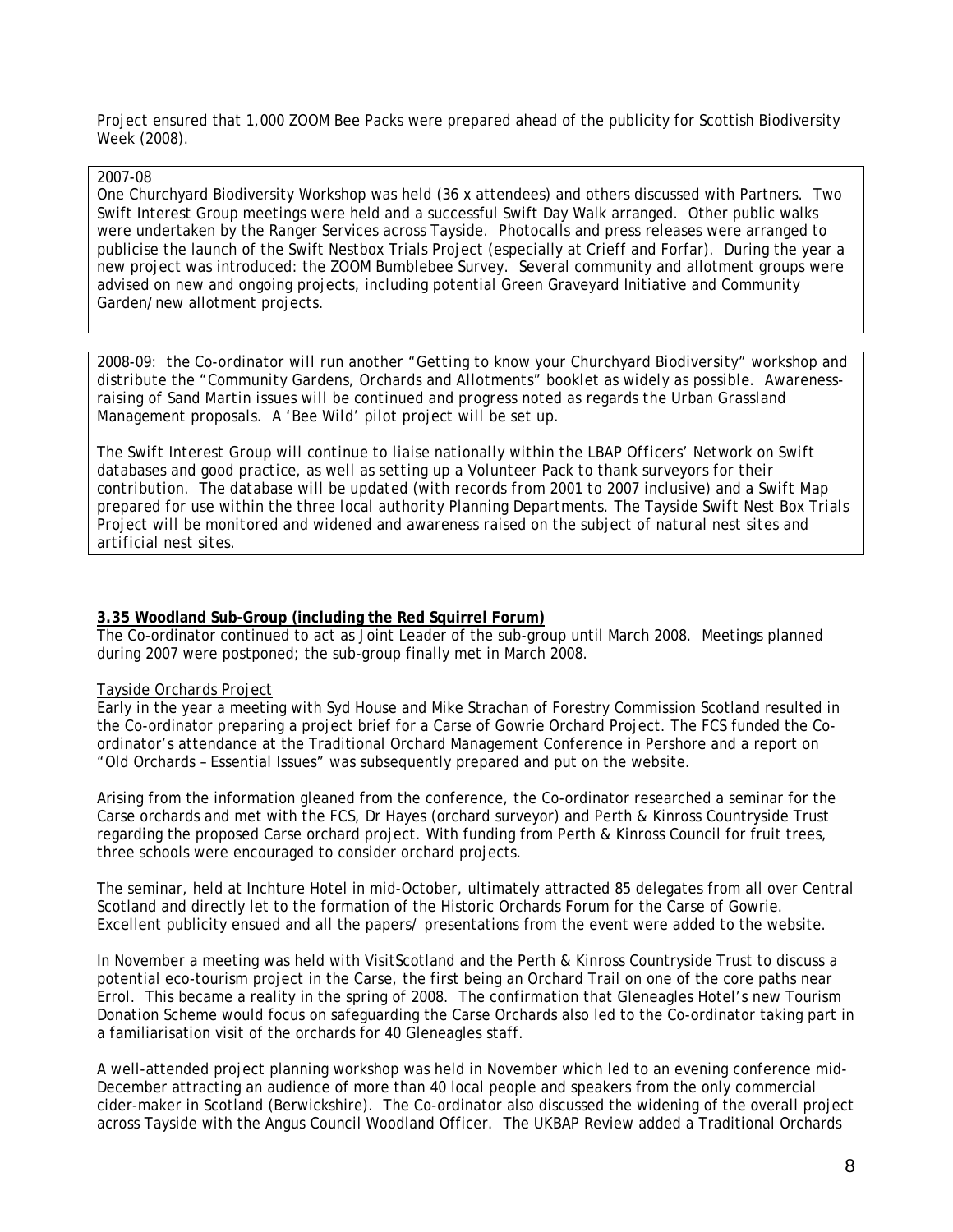Habitat Action Plan at the end of 2007 and discussions were held as to the possibility of preparing a Tayside Traditional Orchards HAP to ensure biodiversity issues receive a high profile.

In January 2008 the new Historic Orchards Forum was set up and the Co-ordinator attended the first meetings to ensure biodiversity issues were taken into account with the ongoing project planning. With this in mind, a meeting was held with Craig Macadam of Buglife to discuss the funding of a national "orchards and invertebrates" poster leaflet, and contacts made for a future survey of lichens and bryophytes. To publicise the new UK Traditional Orchards HAP, Butterfly Conservation started to make plans for National Moth Night events to take place in orchards in 2008. The Co-ordinator liaised with the Museums Services in Dundee and Perth to ensure that Tayside is included in this national scheme.

As there was an urgent need for practical training courses in Tayside, the Co-ordinator organised a Winter Pruning course at Port Allan Orchard (near Errol) which made a modest profit for the Partnership. Funding was also secured to run a Community Workshop on setting up school and community orchards. As part of this event funding from Perth & Kinross Council ensured the planting of a row of heritage fruit trees at Cistern Green, Errol – the first Scottish Children's Orchard site in Tayside. A Programme of Events was prepared for 2008 with additional practical training and community events such as Apple Day. The latter will fit in with the aims of Cittaslow Perth (the Slow Food Movement) which is also keen to be part of the orchard projects.

#### *Red Squirrel Forum*

The Tayside & Fife Red Squirrel Forum met regularly, attended by the new Tayside Red Squirrel Officer and chaired by Forestry Commission Scotland. Two meetings were held in December 2007 and February 2008. The Forum brings together the voluntary Perth & Kinross Red Squirrel Group, Angus Squirrel Group and Dundee Red Squirrel Project and is attended by the Red Squirrel Officer from Fife and Scottish Red Squirrel Survey Co-ordinator.

 A reprint of the second issue of the Tayside Red Squirrel Newsletter was achieved in early 2008 (funded by the Woodland sub-group). Most of the reprint will be used in the new Red Squirrel Householders' Packs being prepared by the various Red Squirrel groups; these will be distributed widely throughout Tayside.

The Co-ordinator advised the Highland Red Squirrel Officer regarding a talk in Comrie, and generally assisted the Perth & Kinross Red Squirrel Group and Forum in potential future projects and publicity.

#### 2007-08

One meeting was attended. The Carse of Gowrie Historic Orchard Forum and Tayside & Fife Orchards Network were both set up as a direct result of the successful orchard seminar held in Tayside (85 delegates). The Wildlife Tree Project was piloted in three schools in Perthshire and a much wider project discussed with Angus Council to replace the National Tree Week in 2008. Two Tayside & Fife Red Squirrel Forum meetings were attended and the Red Squirrel Action Plan discussed with members.

*2008-09: the Co-ordinator will continue to assist partners in obtaining funding for projects and/or publicising them in the national biodiversity press. Working with the local authority Tree Officers, additional funds will be researched for the "Wildlife Tree Project" Information Pack, and small tree planting grants (including orchards) for schools and communities. The Co-ordinator will also assist partners in publicising Red Squirrel issues.* 

*The Co-ordinator will continue to contribute to the overall Tayside Orchards Project (in particular the Historic Orchards of the Carse of Gowrie), researching funding for biodiversity surveys and appropriate publications, and a future Orchard Management seminar.*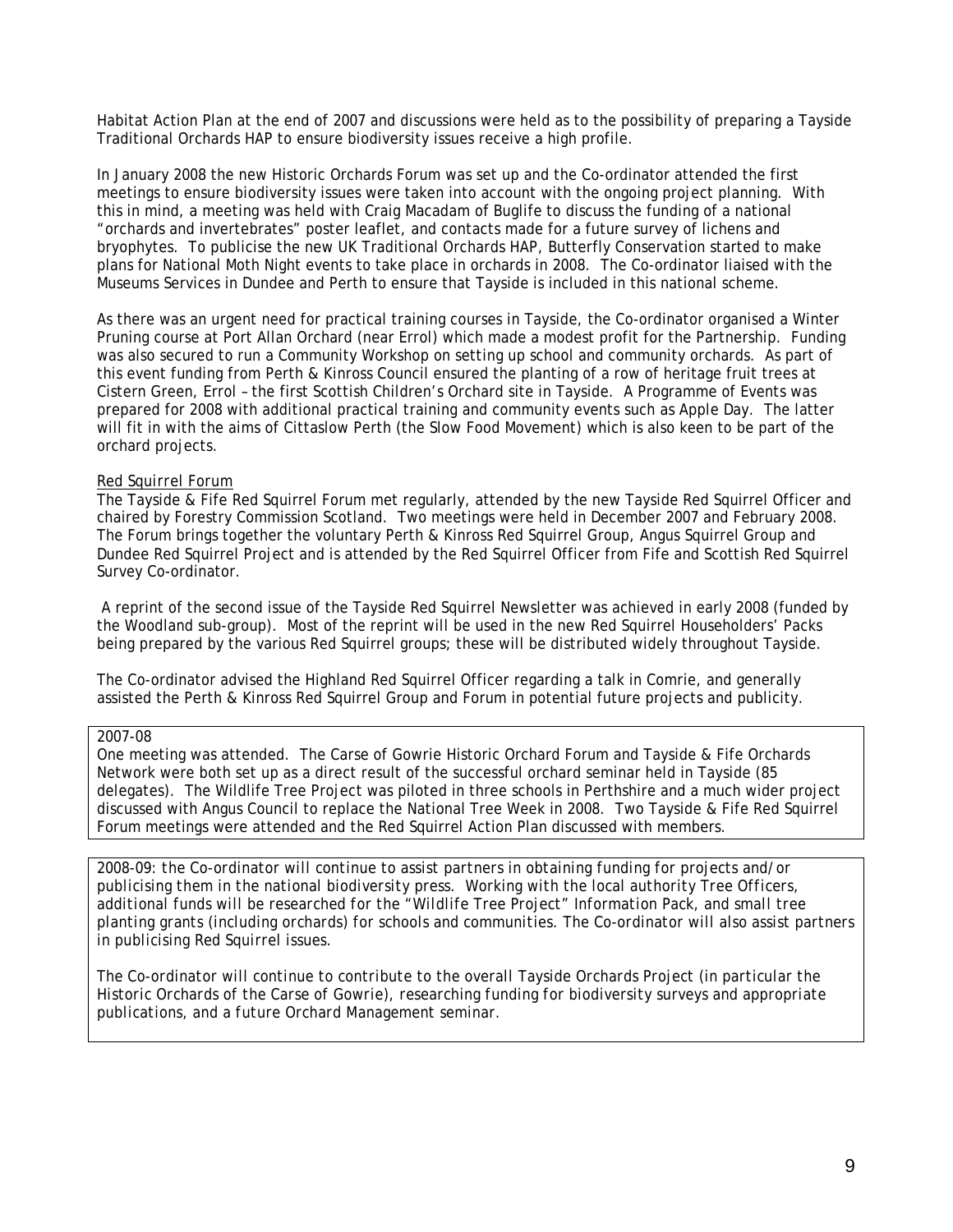#### **3.41 Education Sub-Group**

As sub-group leader, the Co-ordinator chaired three meetings in mid-July, October 2007 and January 2008.

Behind the scenes meetings with Grounds for Learning and Scottish Origins confirmed general interest in the Bee Wild Project although there was no specific funding to take it forward during 2007-08.

The potential for Tayside to join the "Scottish Wildlife Counts" Project (BTCV, Perth & Kinross Ranger Service and Perth Museum) was considered, but funding issues precluded taking the matter further for the time being. An initial meeting with staff at McManus Collections led to a follow up meeting with Perth Museum regarding the Mammal Atlas and proposed Tayside Recorders' Forum seminar/training events. The event went ahead in mid-March 2008 with approximately 50 people present.

The remaining TBP recycled pens and pencils were in much demand and were distributed widely at events held by the Ranger Services throughout Tayside, Dundee City Council Greenspace events, the Angus Countryside Initiative Estate Day for 180 Dundee schoolchildren, the Hillcrest Tenants' Day in Dundee, and Backyard Biodiversity Day (Battleby). The pens were also included in all the delegates' packs arranged for the lunch-time seminars, community workshops and events held under the "Building Better Biodiversity" banner.

Articles and photographs were researched, funding confirmed and an 8-page "From Summit to Sand" Newsletter went to print in time to be launched at the SITA TBAF Reception on 4<sup>th</sup> March 2008. The website version went online the same day.

#### *Scottish Biodiversity Week 2007 and 2008*

Press release templates were prepared and circulated for partners to use to publicise the events planned during 2007. Details of the Tayside events were included on the website and on the SBF website. Feedback was provided to the SBF and plans made for a larger number of events in 2008.

Liaison with the Scottish Biodiversity Forum and SNH led to one of the events planned for 2008 being included in the Top Ten Scottish Events 2008 (featured in the national leaflet – 40,000 copies) - the Coordinator prepared and submitted an application to the Perth & Kinross Arts Grant for £2,000 to run the Perth Biodiversity Street Theatre. Although this bid was unsuccessful, monies were finally made available from the new SITA TBAF Promotion Funding.

*Research, Co-ordinate and Promote Training Programme ('Building Better Biodiversity Programme')* Owing to the office move and subsequent disruption at the beginning of the year, much of the 'Building Better Biodiversity' programme was delayed until the latter part of the year. However, with the introduction of two community workshops and working with local authority partners, 245 people attended the seminars and workshops on offer, bringing the total since the inception of the Programme to 745 people. The audience for the practitioner events continues to be very mixed: staff from statutory bodies and Non-Governmental Organisations, different Council departments, private businesses, and consultants.

Fourteen attendees attended the "Urban Grassland Management" workshop in June (including DCC, AC, PKC staff, SCRI and Scottish Water Solutions). From this, the Partnership liaised with PKC for them to set up a Tayside-wide event "Larks and Parks" with Chester-le-Street District Council staff. A follow up meeting was subsequently held with DCC and BFEP to roll out similar project in Tayside.

In the autumn two "Bats and Trees" workshops were offered, one in Dundee (32 people), the other in Perth (25 people). They attracted delegates from all over Tayside, plus Stirling and Edinburgh.

The first BBB event of 2008 took place in 28 January in Dundee: "Tree Planting Opportunities with a Difference – The Scottish Children's Orchard" – 14 people attended. The associated Community and School Orchards Workshop took place in February at Errol with the first Scottish Children's Orchard planting taking place in Tayside – 32 people attended the workshop.

In early March 36 people attended the "Gardens, Greenspace and Graveyards" Community Workshop in Perth. The event officially launched the Green Graveyard Initiative.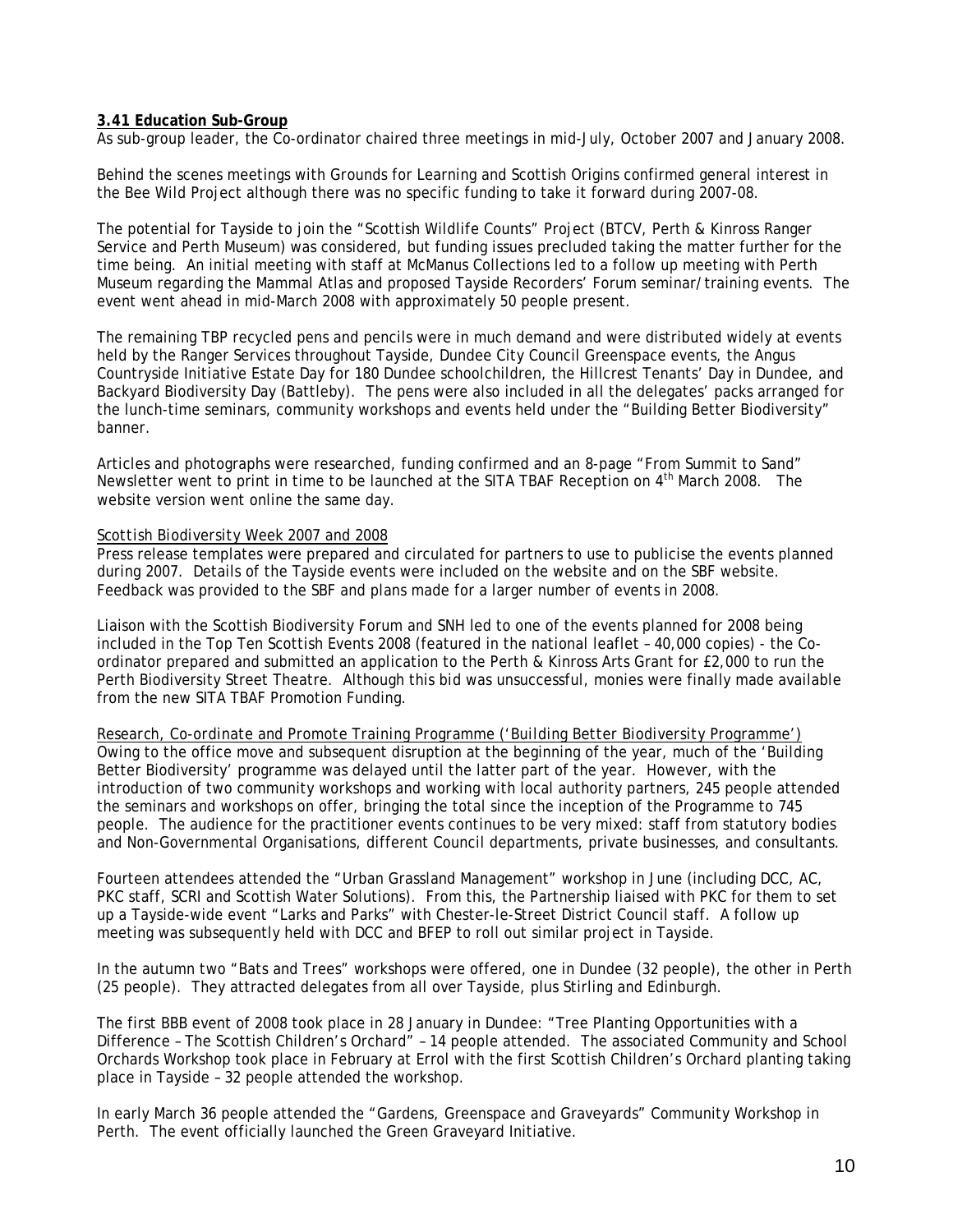The first Tayside Recorders' Forum Day was also held in mid-March with c50 people present. The event was planned by the three local authority Museum Services and the TBP. Professor Price, the Partnership's Chair, kindly agreed to chair the event.

#### 2007-08

Three meetings were held. The "From Summit to Sand" Newsletter was published – and put online. It was widely distributed to local communities, schools, all Partners and across Scotland via the Scottish Biodiversity Forum and LBAP Officers' Network. Eleven Tayside events contributed to Scottish Biodiversity Week 2007. Feedback on the media coverage and numbers attending went directly to the Scottish Biodiversity Forum. With the introduction of two community events, seven "Building Better Biodiversity" training workshops were held, attended by 245 people in total.

*2008-09: With the sub-group, the 2009 Tayside Biodiversity Festival will be planned, together with a Mammal Atlas (Perth & Kinross), and the Tayside Bee Wild Communities and Schools Project which will link in with the ZOOM bumblebee project. Practitioner training will continue under the "Building Better Biodiversity" banner - continue to widen the scope of events to include lunch-time seminars, half day practitioners' workshops and full-day community workshops.* 

#### **(4.) Promote Community Involvement in Biodiversity Projects**

In addition to the NGO organisations represented on the TBP's sub-groups, support was given to the following organisers of projects to encourage involvement in the biodiversity process:

- Bat Conservation Trust Dundee City Bat Project;
- Broughty Ferry Environmental Project various projects, including Hourglass, FLOW, Acoustic Ecology and Orchar Park projects;
- Butterfly Conservation potential projects throughout Tayside, particularly Highland Perthshire;
- Baxter Park Friends wet woodland community project;
- Dunning Community Woodland Group;
- Guildtown Community Association hedge and community woodland projects;
- Guide Dogs for the Blind (Forfar) incorporation of biodiversity into new build;
- John Muir Awards various Tayside projects;
- Kindrogan Field Centre bird hide and otter projects;
- Murton Trust Sand martins and other projects;
- Scripture Union (Lendrick Muir) pond and wildflower meadow project (and other links via BOOLS, Swifts and Bats).

#### *Business and Biodiversity*

The Co-ordinator continued to work with the Business Environment Partnership (BEP) to advise businesses in Tayside. Hillcrest Housing Association invited both the BEP and TBP to a presentation on their new Business Biodiversity Action Plan. Survey advice was also proffered to Taypack Potatoes to assist with their Business BAP. BM Cordah contacted the Partnership to discuss its proposed projects in Montrose and its potential Business BAP. Time was also given to the Dunning Community Group when they were considering drawing up a BAP as part of their Management Plan.

Axis-Shield Co (Dundee) contacted the Partnership in respect of a staff conservation project it was carrying out. The Co-ordinator prepared a Swift Project proposal for potential funding by the company. The initial funding was, however, given to the Tayside Red Squirrel Project.

Further contacts were made with the Scottish Golf Environment Group and potential projects discussed (including the Dundee Bat Project, Red Squirrel Project links, and the Angus Golf Course Ponds Project with FWAG).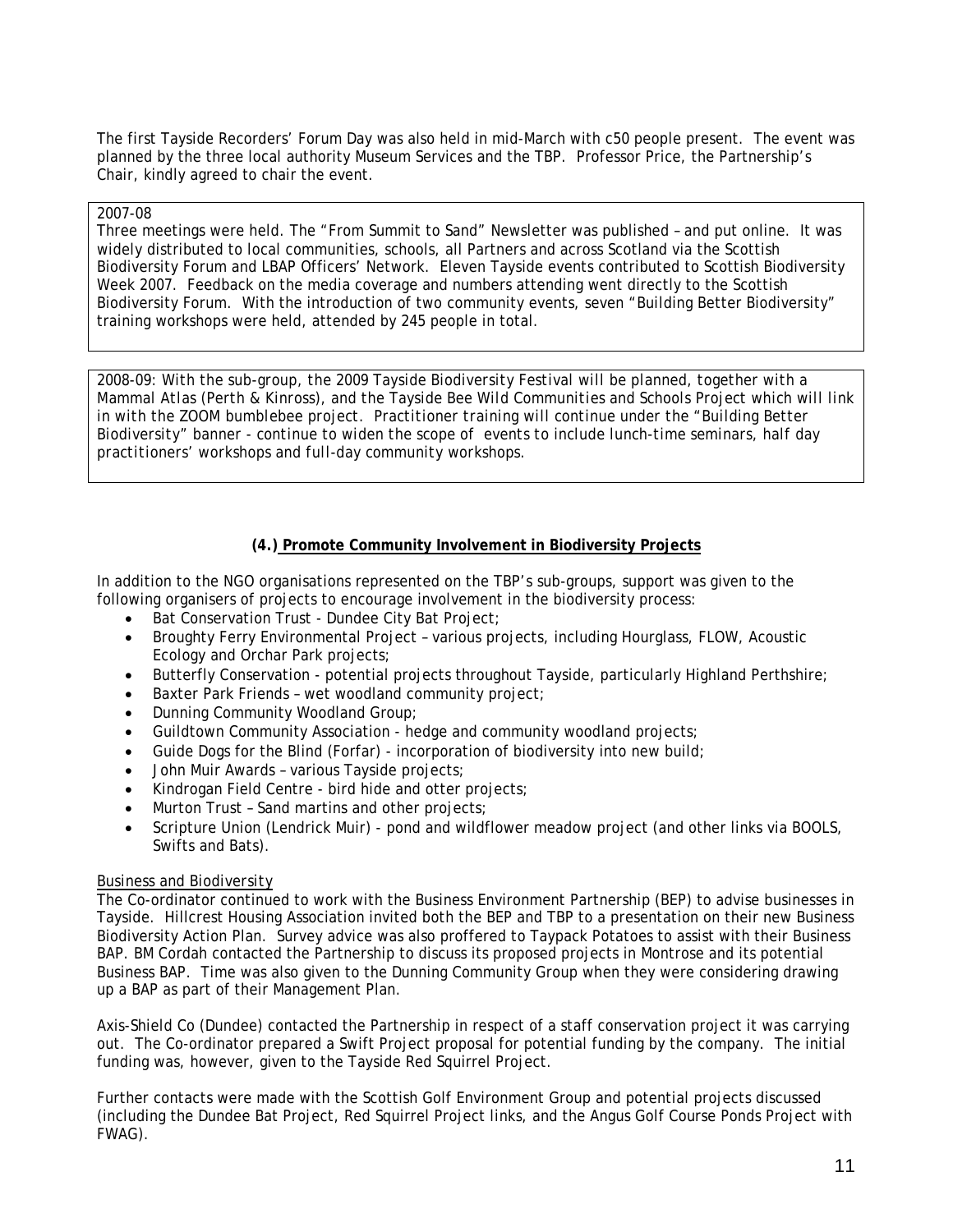VisitScotland became a working partner with the TBP with meetings to discuss the tourism potential for the Carse of Gowrie orchards and the setting up of the first Orchard Trail. This led to taking part in a familiarisation visit to the Carse by Gleneagles Hotel staff with resultant funding for practical projects.

Earlier in the year the Co-ordinator had returned to Gleneagles Hotel and Estate to discuss potential swift, bat and community projects, including the improvement of the hotel's Nursery biodiversity garden. All Perth & Kinross Tourist Information Centres regularly received TBP publications. The Co-ordinator commented on VisitScotland's Big Tree Country Wildlife Tourism Toolkit to ensure biodiversity issues were included.

Progress was made with the Perthshire Housing Association's Muirton Landscape Masterplan with the Coordinator giving advice on community orchards, Green Gym potential, and the possibility of wildlife gardening training days for residents.

#### *The SITA Tayside Biodiversity Action Fund*

The Co-ordinator advised a large number of potential applicants on general funding opportunities and, with the Perth Quality of Life Trust Administrator, handled applications for the SITA Tayside Biodiversity Action Fund with liaison with Entrust. Evaluation and assessment reports were prepared for the Partnership's Assessment Panel and the Co-ordinator attended each quarterly PQLT Board meeting to present the reports.

19 successful applications were processed during 2007-08:

- Sustain Dundee Dundee Red Squirrel Project: £4,250
- Angus & Tayside Conservation Group Tern Conservation in Tayside: £15,500
- FWAG (Perthshire) Fingask and White Lochs Project: £6,848
- SWT Tummel Shingle Islands Project: £15,000
- Scottish Agricultural College Highland Perthshire Water Vole: £12,850
- Scottish Agricultural College Perthshire Barn Owl Project: £3,900
- SWT Seaton Cliffs Communities Enhancement: £17,825
- SWT Osprey Protection Officers (Loch of the Lowes): £14,000
- Angus Council St Margaret's House Swift Project (Forfar): £1,572
- Broughty Ferry Environmental Project FLOW (Phase 3): £7,500
- Murton Trust Sand Martin Wall Extension: £952
- Murton Trust Grey Partridge Breeding Scheme: £2,350
- Murton Trust Little Ringed Plover Habitat Enhancement: £2,000\*
- RSPB Floodplain Grazing Marsh Biodiversity Enhancement: £36,000\*
- PKC Project Bumble Bee: £8,000\*
- SWT Balnaguard Glen Juniper Project: £13,200\*
- SWT Keltneyburn Calcareous Grassland Improvement: £14,100\*
- SWT Brerachan Northern Hay Meadow Enhancement: £5,640\*
- Tayside Foundation Tay District Invasive Plants Control Programme: £3,000\*

#### *\* totals to be confirmed by PQLT*

The project value for these projects, in total, is £184,487 with some projects covering two or more years.

#### 2007-08

In addition to the NGO organisations represented on the TBP's sub-groups, eleven organisations' projects were supported and 19 successful applications processed for the SITA Tayside Biodiversity Action Fund. Via the Business Environment Partnership, three businesses were supported: Hillcrest Housing Association, B.M. Cordah and Taypack Potatoes. Excellent links were made with both VisitScotland and Gleneagles Hotel.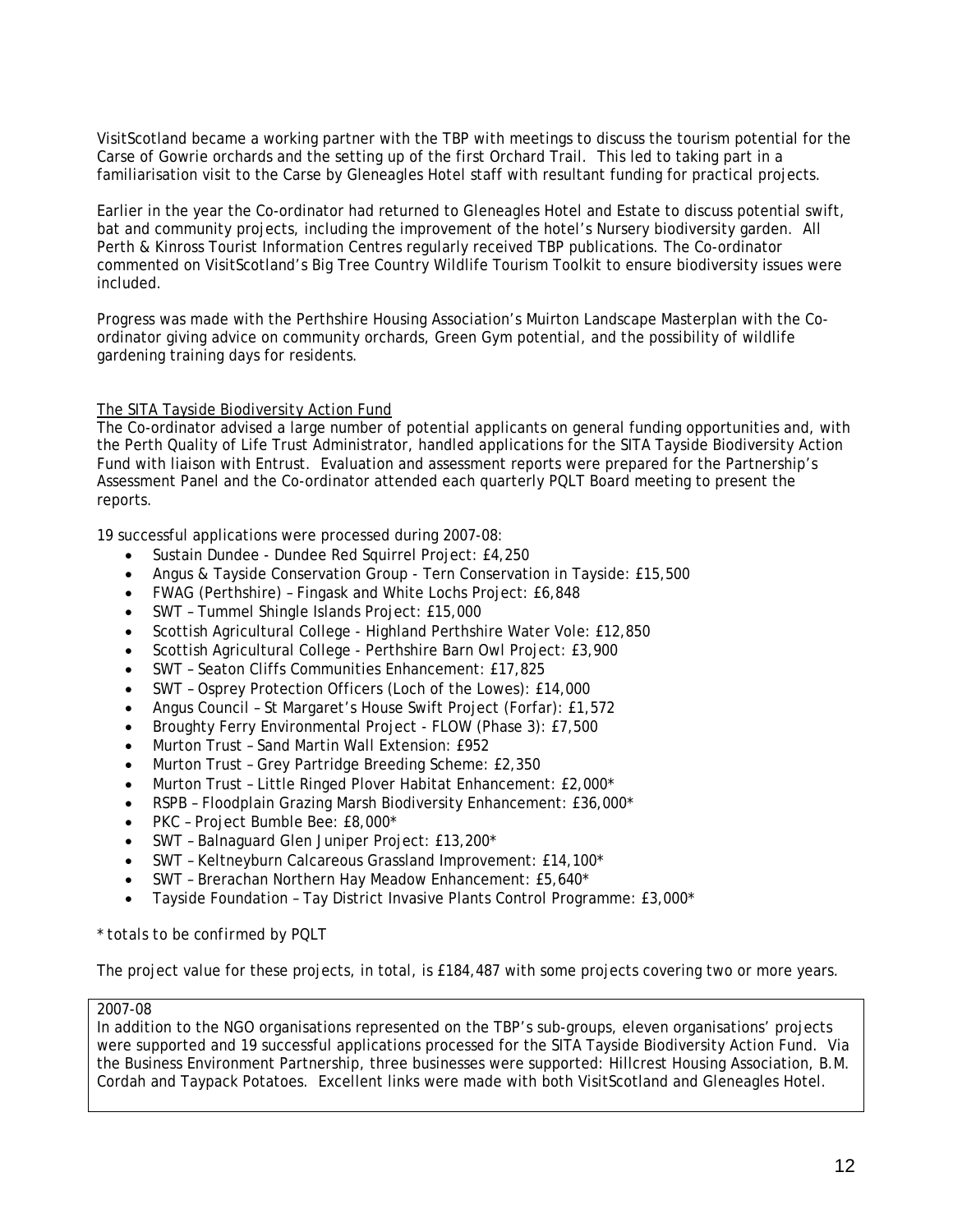*2008-09: the SITA TBAF enters its fourth year of funding. The Co-ordinator will continue working with applicants, focussing on both UKBAP and LBAP priorities.* 

# **(5.) Promote Joint Working with Organisations Within and Outwith the TBP**

#### Perth & Kinross Council

Environment Service – meetings were attended and advice given on greenspace management, including grass cutting regime changes as part of the Green Graveyard Initiative, Larghan Park wetland and wildflower meadow areas; potential Craigie Burn wetland project; over-tidying of Norrie Park ponds; biodiversity bank management; Giant Hogweed and Knotweed Policy; plantplug and wildflower seed viability; and golf course management.

Roads Department – the Co-ordinator attended the PKC Perth Lade Management Group meetings to pave the way for a biodiversity project on the Lade. Advice was also given regarding hedge cutting in May and general road verge management.

Planning Department – in October, the Co-ordinator joined members of the Farmland sub-group (RSPB, SAC, FWAG) to meet with PKC to discuss potential links and advice for EU legislative requirements/ with particular emphasis on steading conversions, town centre new builds and greenspace management. In the New Year, improved delivery of biodiversity within the local authority was discussed (with potential training being mooted). This resulted in the Planning Seminar: "Biodiversity – it's in my Hands" being held in April 2008.

Planning queries included swift and bat issues in the Hillside Hospital demolition, proposed orchard development at Grange, NGO advice regarding Pitlochry planning application, River Tay Defence Plans, large-scale tree/scrub felling at a Muir Homes development, Kinross planning survey, Watervole issues on the Craigie Burn, and a Barn Owl query in a Kinross-shire steading conversion.

Ranger Service – liaison continued, especially as regards the Swift Survey and the potential for a Bat Project along the Lade. Queries from PKC schools included Tulloch about their pond project, Blairgowrie and Perth High regarding School Orchard funding, and Straloch regarding the Bee Wild Project.

Input was also given to PKC staff compiling biodiversity indicators – including liaison with Macaulay Institute, Farmland sub-group and the LBAPO Network. The Co-ordinator also commented on the PKC SEA (Core Paths Network).

In the spring of 2008 Perth & Kinross Council kindly sponsored a quarter page TBP advertisement in its Waste Management booklet (57,000 copies) valued at over £600 with in-kind design work prepared by PKC.

# Angus Council

Regular "biodiversity surgeries" were held throughout 2007-08 with a wide variety of staff: AC Economic Development (projects and links with biodiversity); AC Architect (incorporating biodiversity into school newbuilds); Youth Council – Fairlie House biodiversity garden (Kirriemuir); biodiversity project at The Retreat, Glenesk; Roads Dept regarding verge management contracts; AC Museums, Planners and Ranger Service (local recording methodology); Angus Rural Partnership.

Angus Ranger Service – discussions were held regarding actions in the Businesses with Land HAP (Orchardbank Business Park) and the Green Graveyard Initiative. The potential for AC Rangers undertaking verge surveys for the Roads Department was also discussed.

Planning queries included the Carnoustie sand dune path and the Barry Buddon grazing animals project; a Review of the "Incorporating Biodiversity into Local Authority Services" checklist was commenced.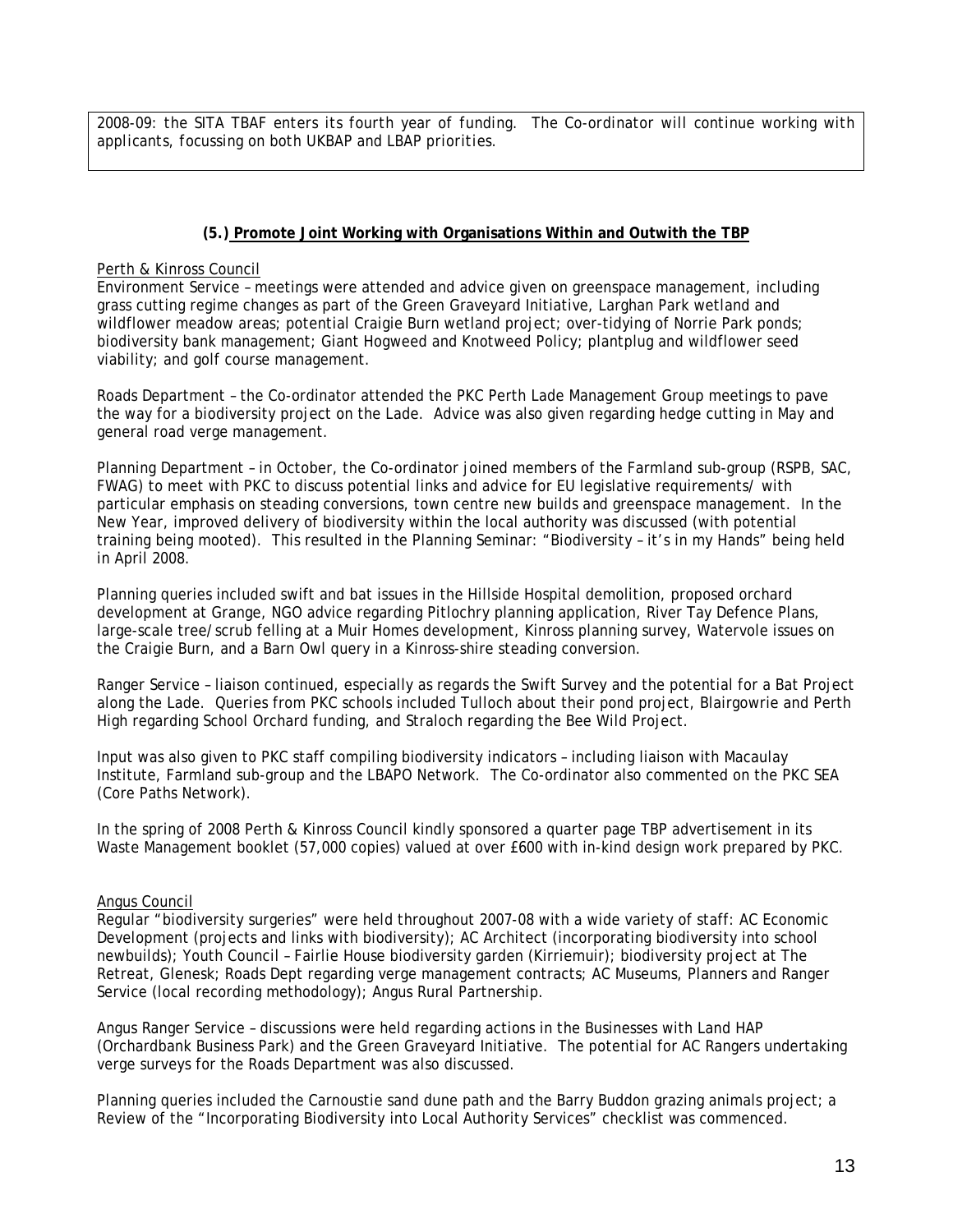Housing Dept – the Co-ordinator met with John Morrow and, with the Ranger Service, was part of the photocall for swift and bat boxes on William Wallace House, Forfar.

### Dundee City Council

Leisure & Arts - the Co-ordinator met with DCC staff to discuss future grassland management, and then met other staff and the Project Officer from the Broughty Ferry Environmental Project to discuss the community potential of biodiversity projects in a number of city parks, especially Baxter Park, Dudhope Park and Riverside. The potential for a Wildlife Trees Project in Camperdown and a Wildlife Centre Mason Bee Project was also explored.

Planning issues included the demolition of a property at Broughty Ferry and the possibility of a Swift Nest Site Conservation Policy. During 2007 an opportunity regarding the latter was researched with Property contractors at the council's Dochart Terrace properties.

The Co-ordinator attended one Dundee Partnership for the Environment meeting during the year. Biodiversity input was invited into the Dundee Play Strategy. A meeting with the Dundee and Perth & Kinross Museum Services resulted in the Local Recorders' Forum meeting being planned and held in March 2008.

#### SEPA

Proposals to enhance SEPA's Perth office grounds were discussed with staff. This included the opportunity for increasing the potential for Swifts, Bats and invertebrates – especially bumblebees to fit in with the new Zoom Project).

#### LBAP Officers' Network

The Co-ordinator kept in touch with neighbouring LBAPOs with occasional meetings and e-mail contact. This included a meeting with the new Stirling LBAPO to discuss joint projects, liaison with the Clacks LBAPO regarding the joint Clacks, Kinross-shire and Perthshire Catchment Project, the Cairngorms LBAPO regarding Sand Martin wall construction, and Dunbartonshire LBAPO regarding Tayside's original Local Patch Project and survey forms.

Two LBAPO Network meetings were held during 2007-08: in Motherwell (September 2007) and Melrose (March 2008). The UKBAP Conference came to Scotland (Aviemore) and this two day event was also attended.

#### 2007-08

The UK and (separate) Scottish Biodiversity Indicators were published late 2007. Input was given to PKC staff compiling their own suite of biodiversity indicators – this involved liaison with Macaulay Institute, the Farmland sub-group and the LBAPO Network. Mainstreaming biodiversity into local authority services continued throughout the year with increased input into Partnership projects across the services, as well as the opportunity to expand knowledge and share good practice on key issues such as grassland management.

*2008-09: A Review of the actions proposed within the Partnership's "Incorporating Biodiversity into Local Services" document started in Angus should be widened to include the other local authorities; meetings in Dundee and Perth & Kinross will help raise awareness of the biodiversity duty.* 

# **(6.) Identify and Promote Action for Priority National Biodiversity Habitats and Species at the Local Level**

The two-day UKBAP Conference, held in Aviemore for 2007, was attended. A great deal of networking took place not just with known Scottish contacts, but with new Welsh and English contacts too.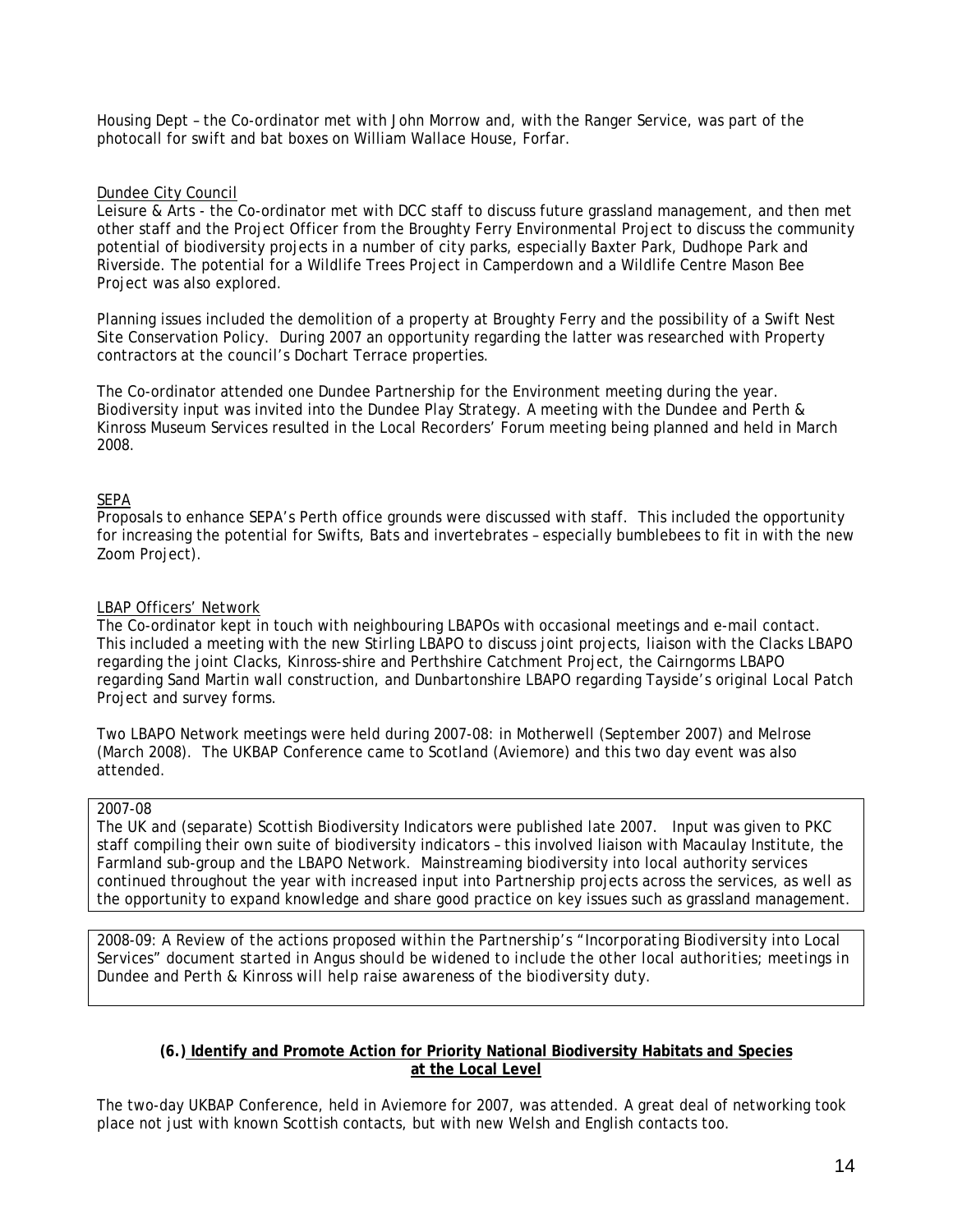# **(7.) BARS Monitoring**

The UKBAP Review was completed late 2007 which led to a delay in entering the Partnership's Actions on to the UK Biodiversity Action Recording System. BARS training was requested for the TBP Clerical Assistant, but despite days arranged by the JNCC/Scottish Biodiversity Forum, illness in JNCC resulted in all training being postponed until 2008-09.

*2008-09: Project Priority actions will be input to BARS so that the Partnership can take part in the UK BAP Reporting Round 2008.* 

# **(8.) Research and Co-ordination of 2nd Tranche HAPs and SAPs**

Throughout the year, amendments were made to the 2<sup>nd</sup> Tranche HAPs and SAPs. Unfortunately pressure of other work precluded their finalisation and publication on the website.

*2008-09: The finalised 2nd Tranche of the TBAP will be published on the website.* 

# **(9.) Training**

The Co-ordinator attended DCC training on Staff Management, the two day FACT/GAP conference "Tools & Techniques for Pastoralism and Wildlands" in Stirling, and the SNH Funding Seminar in Birnam. With Forestry Commission Scotland funding, the Co-ordinator also attended the seminar "Old Orchards – Essential Issues" in Worcestershire.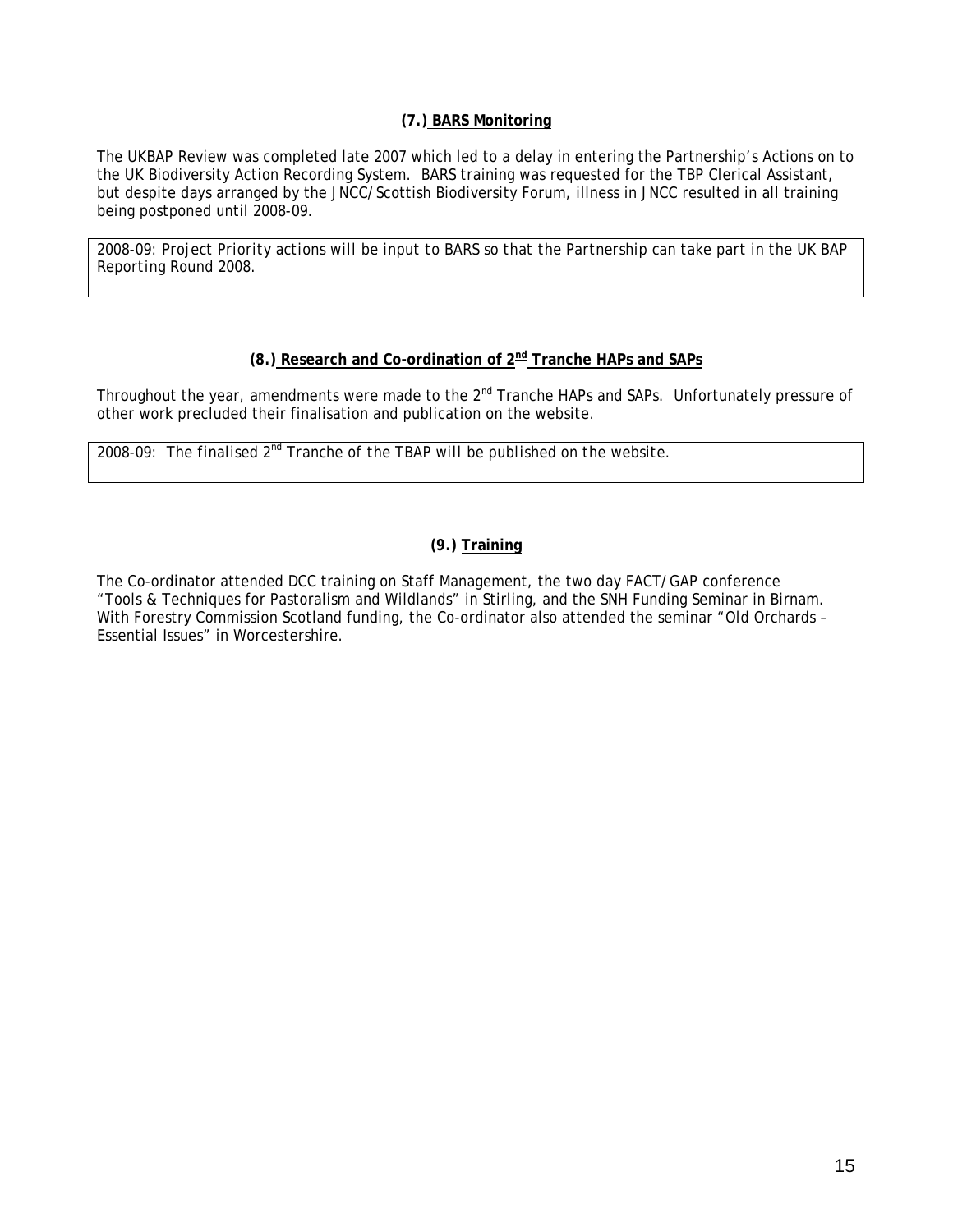# *Supporting the Tayside Biodiversity Partnership*

Funding for the year 2007-08 came from Scottish Natural Heritage (35%) and the three local authorities (65%). Much in-kind help came from many other quarters: a number of Partners hosted the Steering Group, Management Team and sub-group meetings, as well as the Building Better Biodiversity seminars. Most of the work of the sub-groups and Steering Group is undertaken voluntarily. Fife Council and Perth & Kinross Council kindly loaned PowerPoint equipment on a number of occasions. Angus FWAG, Perth & Kinross and Dundee City Councils donated exhibition space for the Partnership's display banners.

# *Thanks and Acknowledgements*

Thanks are due to the funders; Professor Martin Price, the Partnership's Chairman, Jeremy Milne and Angela Paterson of the Centre for Mountain Studies; and all members of the Partnership for their ongoing support and assistance throughout the past year. Thanks are also due to the sub-group leaders and members, as well as the wider partnership of organisations, businesses and individuals. Special appreciation is owed to Rachael Higgins for her administrative assistance since July 2007.

This Report has been compiled by Catherine Lloyd, Biodiversity Co-ordinator, on behalf of the Tayside Biodiversity Partnership.

# *CONTACT DETAILS*

Tayside Biodiversity Partnership, c/o Floor 13, Dundee City Council, Tayside House, Dundee DD1 3RA

Tel. 01382 433042; E-mail – [tayside.biodiversity@ukf.net](mailto:tayside.biodiversity@ukf.net); Website – [www.taysidebiodiversity.co.uk](http://www.taysidebiodiversity.co.uk/).

*Front Cover Photographs: from top left, clockwise – Scottish heritage fruit varieties, Orchard Seminar (Oct. 2007); Bats and Trees lunch time seminar site visit (North Inch, Perth); Swift Day visit to Cloan, Auchterarder; Megginch Castle Orchards – seminar site visit; community tree planting at Gas Brae, Errol.* 

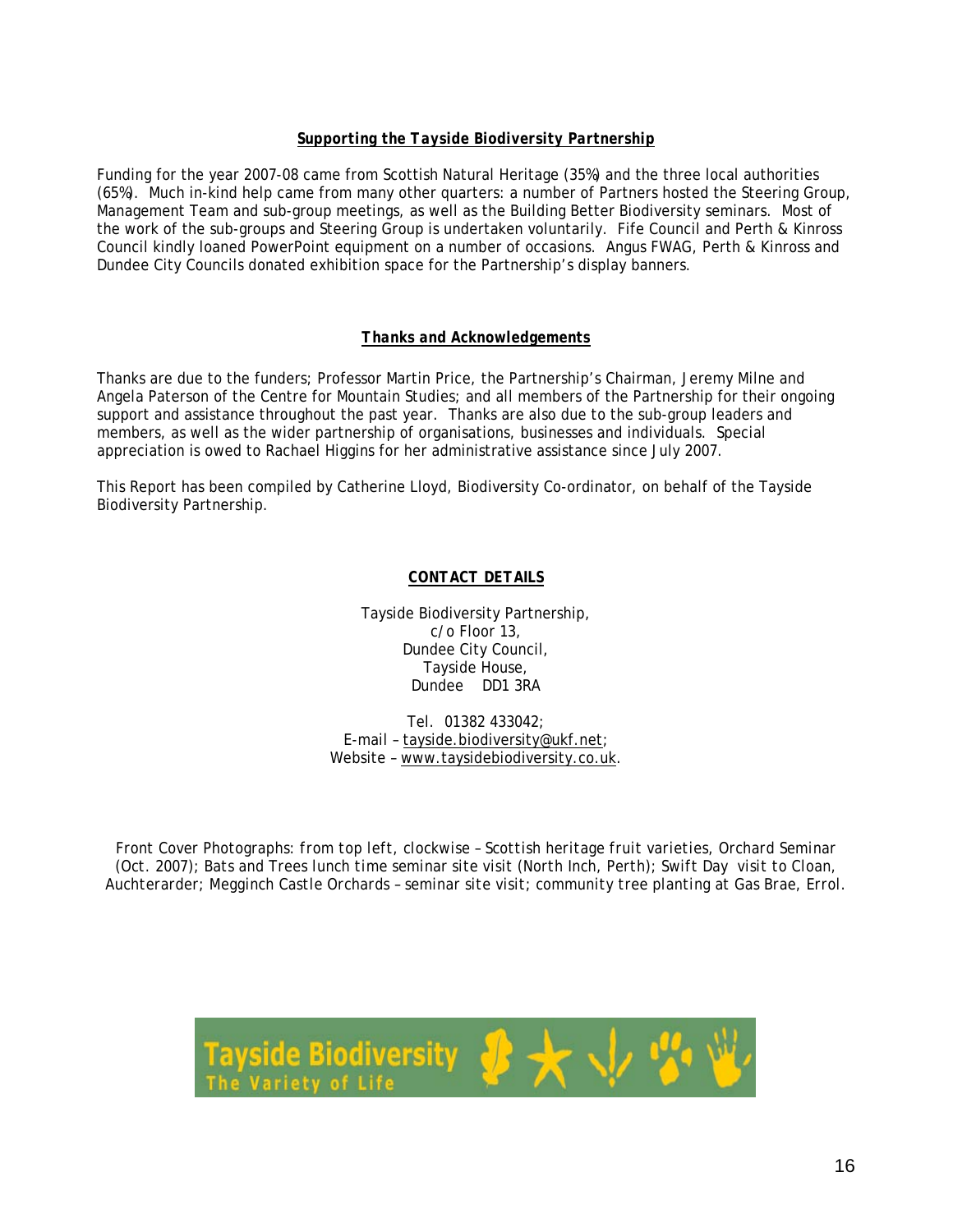# **Appendix 1**

# **TAYSIDE SWIFT NESTBOX TRIALS PROJECT**

| <b>Trial Site</b>                                              | <b>Building type</b>                                | Comments                                                                                                                                 | <b>Nestbox Allocation</b>                                                    | 2007-08 Monitoring Report                                                                                                                                                                                                       |
|----------------------------------------------------------------|-----------------------------------------------------|------------------------------------------------------------------------------------------------------------------------------------------|------------------------------------------------------------------------------|---------------------------------------------------------------------------------------------------------------------------------------------------------------------------------------------------------------------------------|
| Dunkeld<br>(Little<br>Houses),<br>Perthshire<br>- NTS          | Traditional<br>properties                           | High PR potential both<br>in local press and in<br>NTS publications/ on<br>site publicity potential                                      | 1x Single<br>1 x Swift/Bat                                                   | Planning application and listed building consent<br>required. Awaiting appointment of new NTS<br>building surveyor who will apply for permission.<br>Putting up the box will therefore be delayed until<br>2008.                |
| <b>PKC Crieff</b><br>office<br>Perthshire                      | Traditional<br>property<br>(owned by<br>PKC)        |                                                                                                                                          | 2 x Single                                                                   | Strathearn Herald and Courier (2 x articles):<br>photocall with DM, CL.<br>No swifts nesting 2007 but there were 'fly-bys'.<br>Swifts nesting close by so hopeful for 2008 - plan on<br>using swift call CD. Will monitor 2008. |
| Crieff<br>Hospital<br>Perthshire                               | Modern<br>building                                  | May ultimately prove<br>unsuitable, but will be<br>re-used if this is the<br>case.                                                       | 2 x old-style                                                                | Strathearn Herald (1 x article): photocall with<br>Hospital staff, DM and CL.<br>No swifts nesting 2007, but will monitor 2008.                                                                                                 |
| Ballinluig<br>Primary<br>School,<br>Perthshire                 | (no details)                                        | 1 <sup>st</sup> School Swift Project                                                                                                     | 1 x old-style                                                                | In place - will be monitored by the school children<br>during 2008.                                                                                                                                                             |
| Dundee<br>Ranger<br>Service<br>Camperdo<br>wn House,<br>Dundee | Traditional<br>property                             |                                                                                                                                          | 1 x single<br>1 x swallow cup                                                | Nestbox not used, except for demonstration<br>purposes at Ranger events. To be returned to TBP.                                                                                                                                 |
| <b>Eco House</b><br>Demonstra<br>tion Site,<br>Dundee<br>(DCC) | 1970s<br>Bungalow                                   | Demonstration site to<br>show property not<br>suitable for swift<br>nestboxes (although<br>opportunity to add roof<br>ridge for swifts). | 1 x House Martin<br>Terrace<br>1 x Swallow cup<br>and 1 x droppings<br>board | Delay in putting up nestboxes owing to ongoing<br>delay in completing Eco House.                                                                                                                                                |
| Broughty<br>Ferry<br>Library<br>(BFEP)                         | Traditional<br>property with<br>modern<br>extension | Opportunity to<br>publicise project<br>throughout Broughty<br>Ferry via BFEP                                                             | 1 x Single<br>1 x swallow cup                                                | To be erected during 2008.                                                                                                                                                                                                      |
| Lillybank<br>Resource<br>Centre,<br>Forfar,<br>Angus<br>(AC)   | Modern                                              | Opportunity to<br>publicise the project<br>throughout Forfar                                                                             | 1 x single<br>1 x House Martin<br>cup and<br>1 x droppings<br>board          | Boxes in place. Monitoring will take place during<br>summer 2008. Tie in publicity with swift survey<br>2008.                                                                                                                   |
| Guide<br>Dogs for<br>the Blind,<br>Forfar,<br>Angus            | Modern<br>commercial<br>property                    | Near wildlife corridor<br>and new Wm Wallace<br>swift nestboxes (AC)                                                                     | 1 x Swift / Bat<br>1 x house martin<br>cup and<br>1 x droppings<br>board     | Boxes not in place yet. Hopefully put up at same<br>time as next phase of Orchardbank SITA funded<br>swift project in 2008. Tie in publicity with swift<br>survey 2008.                                                         |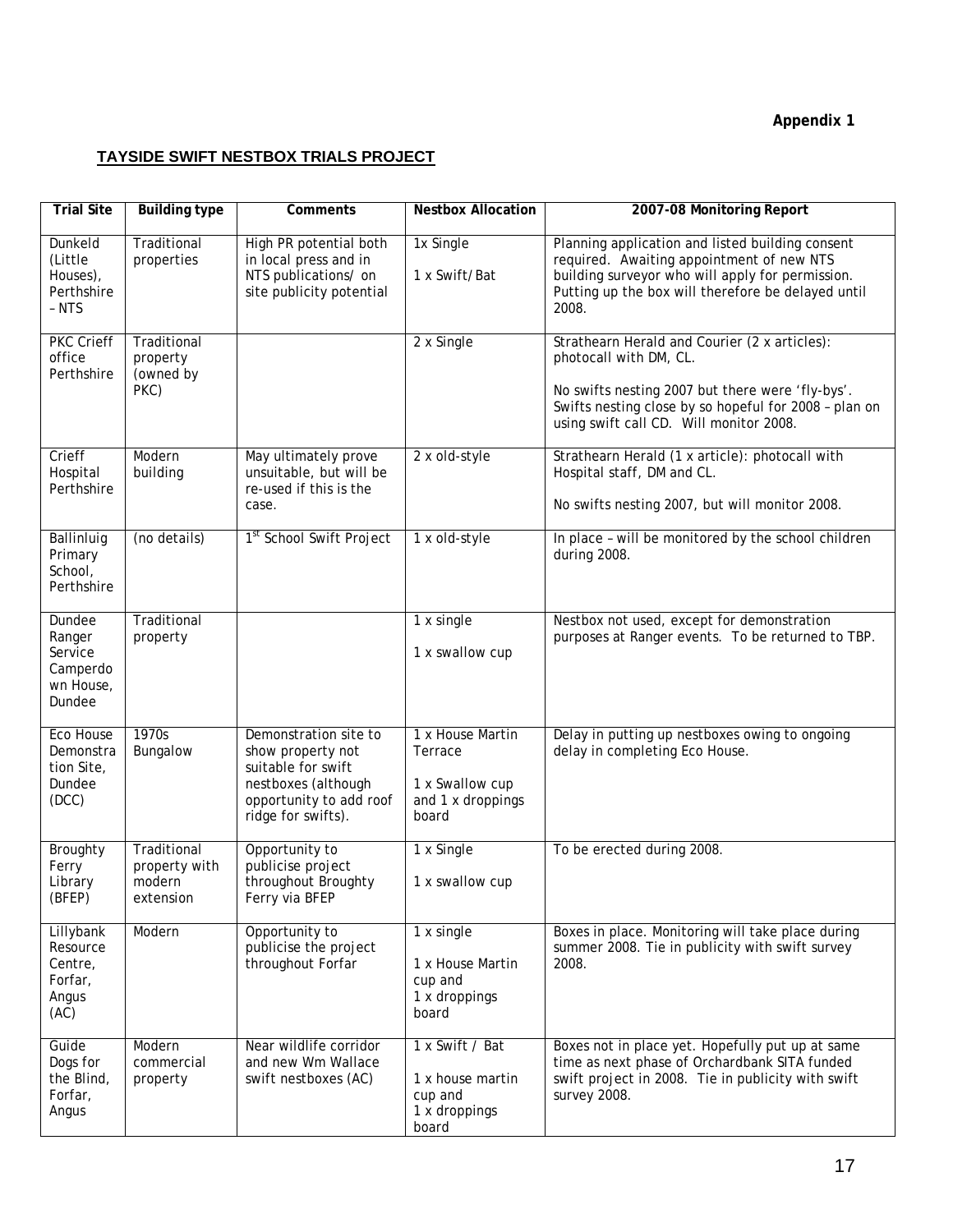| King<br><b>Builders</b><br>Auchterar<br>der,<br>Perthshire | Modern<br>building  | Potential<br>demonstration site in<br>Auchterarder - still in<br>negotiation      | 1 x swift brick | Letter written (by PKC Rangers) to King 2007; no<br>response. King bought over by Stewart Milne -<br>further contact will be made during 2008. |
|------------------------------------------------------------|---------------------|-----------------------------------------------------------------------------------|-----------------|------------------------------------------------------------------------------------------------------------------------------------------------|
| Monikie,<br>Newbiggin<br>g, Angus                          | Modern<br>buildings | Potential<br>demonstration site at<br>large rural<br>development - no<br>progress | N/A             | Letter written (by Angus Rangers) to developers; no<br>response.                                                                               |

**Appendix 2** 

#### **STEERING GROUP MEMBERS 2007-08**

Pam Coutts **Angus Council** Stewart Roberts **Angus Council**<br>Merrill Smith **Angus Council**<br>Dundee City C

Dundee City Council Alison Anderson **Dundee City Council** Bryan Harris **Dundee City Council** Syd House **Forestry Commission Scotland** Mike Strachan **Forestry Commission Scotland** Tim Barrett Forestry Commission Scotland (from March 2008) Carol Littlewood Farming and Wildlife Advisory Group (Angus) Richard Lockett Farming and Wildlife Advisory Group (Perth) Kate Scott **National Farmers' Union Scotland** Ben Notley The Scotland National Trust for Scotland<br>Martin Price The Scotland Perth College (Centre for M Perth College (Centre for Mountain Studies) (Chairman, TBP, from October 2004) Graham Esson **Perth and Kinross Council** Esther Roger-Nicolls<br>
Mark Simmons<br>
Perth and Kinross Council<br>
Perth and Kinross Counc Perth and Kinross Council Bruce Anderson **Royal Society for the Protection of Birds** Christine Hall Scottish Agricultural College Alan Hendry Scottish Government RPID (SGRPID) Bruce Campbell Scottish Environment Protection Agency Martyn Jamieson Scottish Field Studies Association Paul Ramsay **Scottish Rural Property and Business Association** Carolyn Deasley **Scottish Natural Heritage** (vacant)<br>
Catherine Lloyd<br>
Catherine Lloyd<br>
Tayside Biodiversity Co Tayside Biodiversity Co-ordinator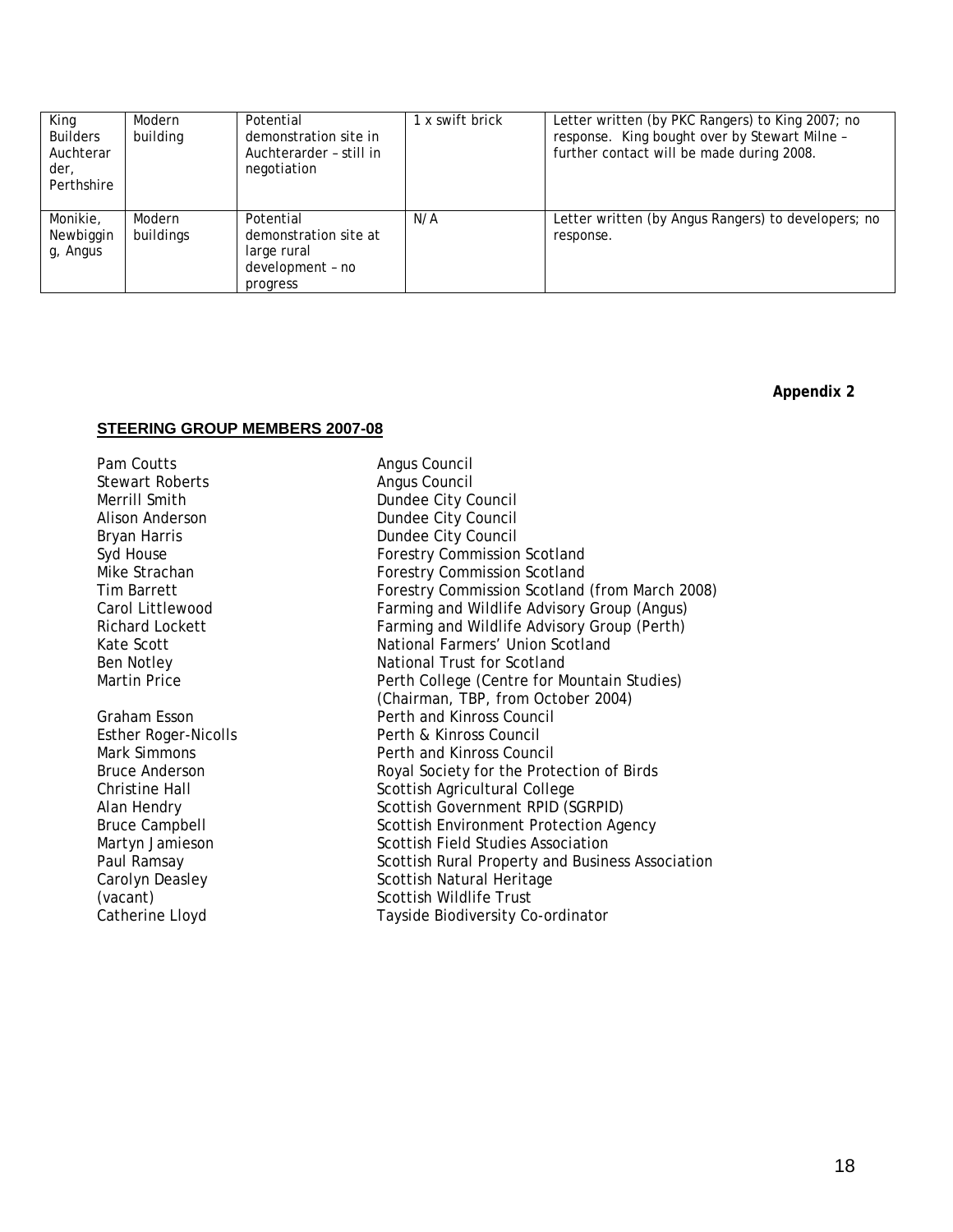# **BUSINESS PLAN 2007-10 - PROJECT PRIORITY LISTING (as at March 2008)**

| 1.  | Golf course Initiative                                                                      |
|-----|---------------------------------------------------------------------------------------------|
| 2.  | <b>Dune Restoration</b>                                                                     |
| 3.  | <b>Geodiversity Trails</b>                                                                  |
| 4.  | <b>Tayside Terns</b>                                                                        |
| 5.  | Firth of Tay Wader & Wildfowl Audit                                                         |
| 6.  | Tayside Barn Owl Projects                                                                   |
| 7.  | Highland Perthshire Calcareous Grassland Project                                            |
| 8.  | <b>Farmland Birds</b>                                                                       |
| 9.  | Perthshire & Angus Treelines                                                                |
| 10. | Farm Buildings for Biodiversity                                                             |
| 11. | <b>Irrigation Ponds</b>                                                                     |
| 12. | <b>Small Blue Butterfly</b>                                                                 |
| 13. | Wet Grassland for Waders                                                                    |
| 14. | Living Field Study Centre                                                                   |
| 15. | Perthshire Hedgerow & Tree Project                                                          |
| 16. | "ZOOM" Bumblebee Project (originally Local Patch Project)                                   |
| 17. | <b>Invasive Species</b>                                                                     |
| 18. | Tayside Green Graveyard Initiative                                                          |
| 19. | <b>Tayside Swift Project</b>                                                                |
| 20. | Tayside Red Squirrel Project (incorporating the original Red Squirrel Conservation Project) |
| 21. | Watercourse HAP                                                                             |
| 22. | Sand Martins in Tayside                                                                     |
| 23. | <b>Urban Grassland</b>                                                                      |
| 24. | Green/Living roofs                                                                          |
| 25. | Community Gardens, Orchards & Allotments                                                    |
| 26. | <b>Acoustic Ecology</b>                                                                     |
| 27. | <b>Highland Tayside Paths Impacts Project</b>                                               |
| 28. | Tayside Upland Heath Project                                                                |
| 29. | <b>Butterfly Conservation Initiative</b>                                                    |
| 30. | <b>Tayside Ponds Project</b>                                                                |
| 31. | Perth Lade Enhancement                                                                      |
| 32. | Mammal Road Death Survey (originally Otter Road Death Survey)                               |
| 33. | <b>River Earn Invasive Species</b>                                                          |
| 34. | River Tay Tributary Initiative                                                              |
| 35. | Salmon in the Classroom                                                                     |
| 36. | Water Vole and Mink Project                                                                 |
| 37. | <b>Freshwater Pearl Mussel</b>                                                              |
| 38. | <b>Green Tourism Scheme</b>                                                                 |
| 39. | <b>Woodland Management Awareness</b>                                                        |
| 40. | Management of Non-Timber Forest Products                                                    |
| 41. | Wildlife Tree Project                                                                       |
| 42. | <b>Woodland Grazing Initiative</b>                                                          |
| 43. | <b>Ancient Tree Hunt</b>                                                                    |
| 44. | Tayside Orchards Project (incorporating the Carse of Gowrie Historic Orchards Project)      |
| 45. | Sheltered Housing & Hospitals Biodiversity Project                                          |
| 46. | <b>Tayside Biodiversity Festival</b>                                                        |
| 47. | <b>Mammal Atlas</b>                                                                         |
| 48. | Countryside on Wheels Farm Bus                                                              |
| 49. | Bee Wild Communities and Schools Project                                                    |
| 50. | Community and Education Biodiversity Awards                                                 |
| 51. | <b>Practitioner Training</b>                                                                |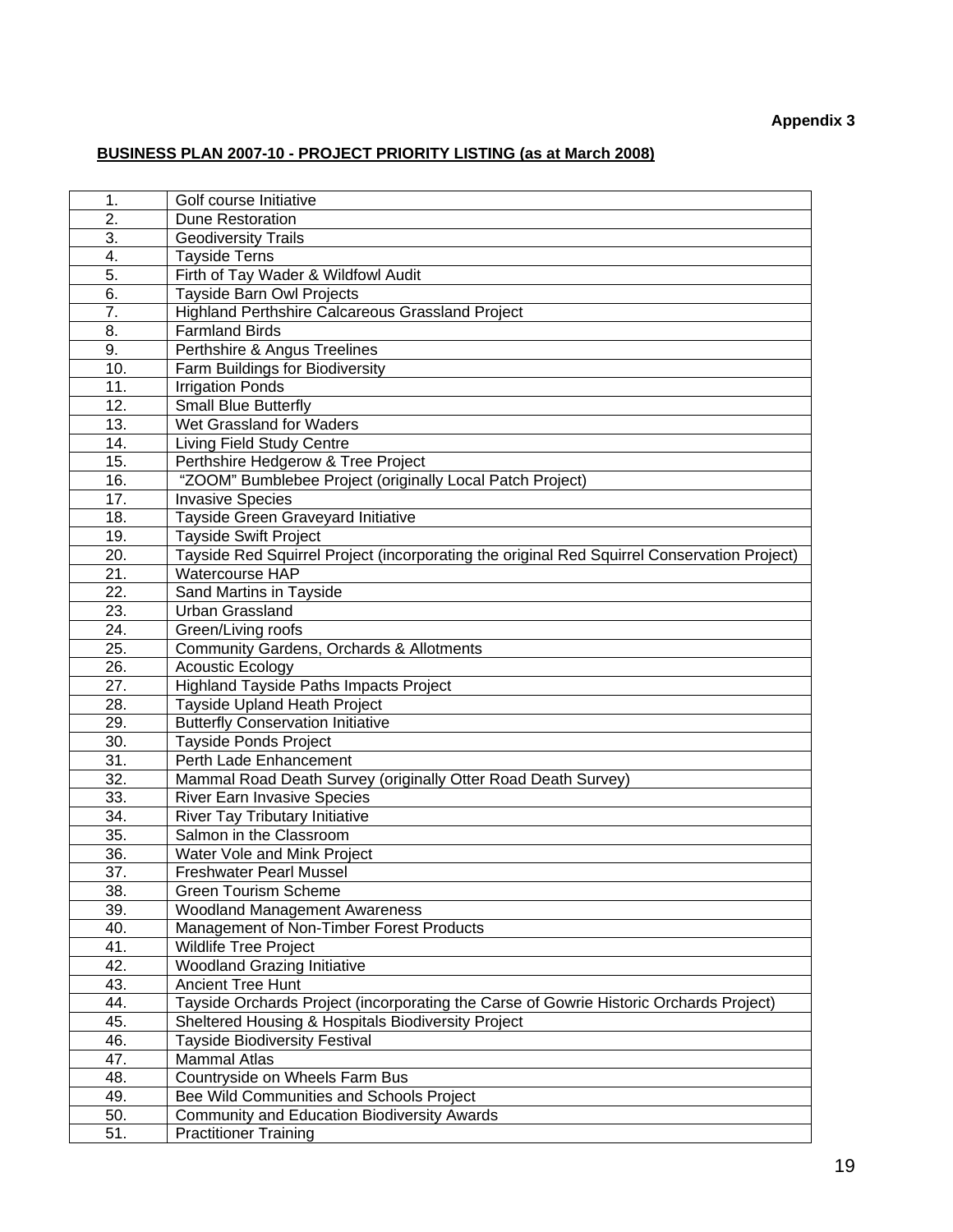# **Appendix 5**

# **BUILDING BETTER BIODIVERSITY FEEDBACK ANALYSIS 2007-08**

| Event             | <b>Title</b>                                                                                          | <b>Hosted by</b>                                                                                             | <b>Financed by</b>                             |
|-------------------|-------------------------------------------------------------------------------------------------------|--------------------------------------------------------------------------------------------------------------|------------------------------------------------|
| <b>June 2007</b>  | Urban Grassland Management<br>Workshop (half day)                                                     | SCRI at the Living Field<br><b>Studies Centre</b>                                                            | ä,                                             |
| September 2007    | Bats and Trees Workshop (half<br>day)                                                                 | TBP at the Dundee<br><b>Botanic Gardens</b>                                                                  | <b>TBP</b>                                     |
| October 2007      | Bats and Trees Lunch-time<br>Seminar                                                                  | Perth & Kinross Council                                                                                      | Perth & Kinross Council                        |
| October 2007      | Carse of Gowrie Orchards:<br>Research, Restoration and<br>Management (one day seminar)                | <b>Forestry Commission</b><br>Scotland, Perth &<br>Kinross Countryside<br>Trust and TBP at<br>Inchture Hotel | <b>Forestry Commission</b><br>Scotland         |
| January 2008      | Scottish Children's Orchard: Tree<br>Planting Opportunities with a<br>Difference (lunch time seminar) | TBP and Dundee City<br>Council                                                                               | <b>Forestry Commission</b><br>Scotland and TBP |
| February 2008     | School and Community Orchard<br>Workshop (full day community<br>workshop)                             | TBP at Errol Community<br>Hall (with volunteer help<br>from the village of Errol)                            | <b>Forestry Commission</b><br>Scotland and TBP |
| <b>March 2008</b> | Gardens, Greenspace and<br>Graveyard Workshop (full day<br>community workshop)                        | TBP at St Matthews,<br>Perth (with volunteer<br>help from St Matthews<br>Eco-Congregation)                   | Perth & Kinross Council<br>and TBP             |

*Feedback reports below (prepared by Rachael Higgins):*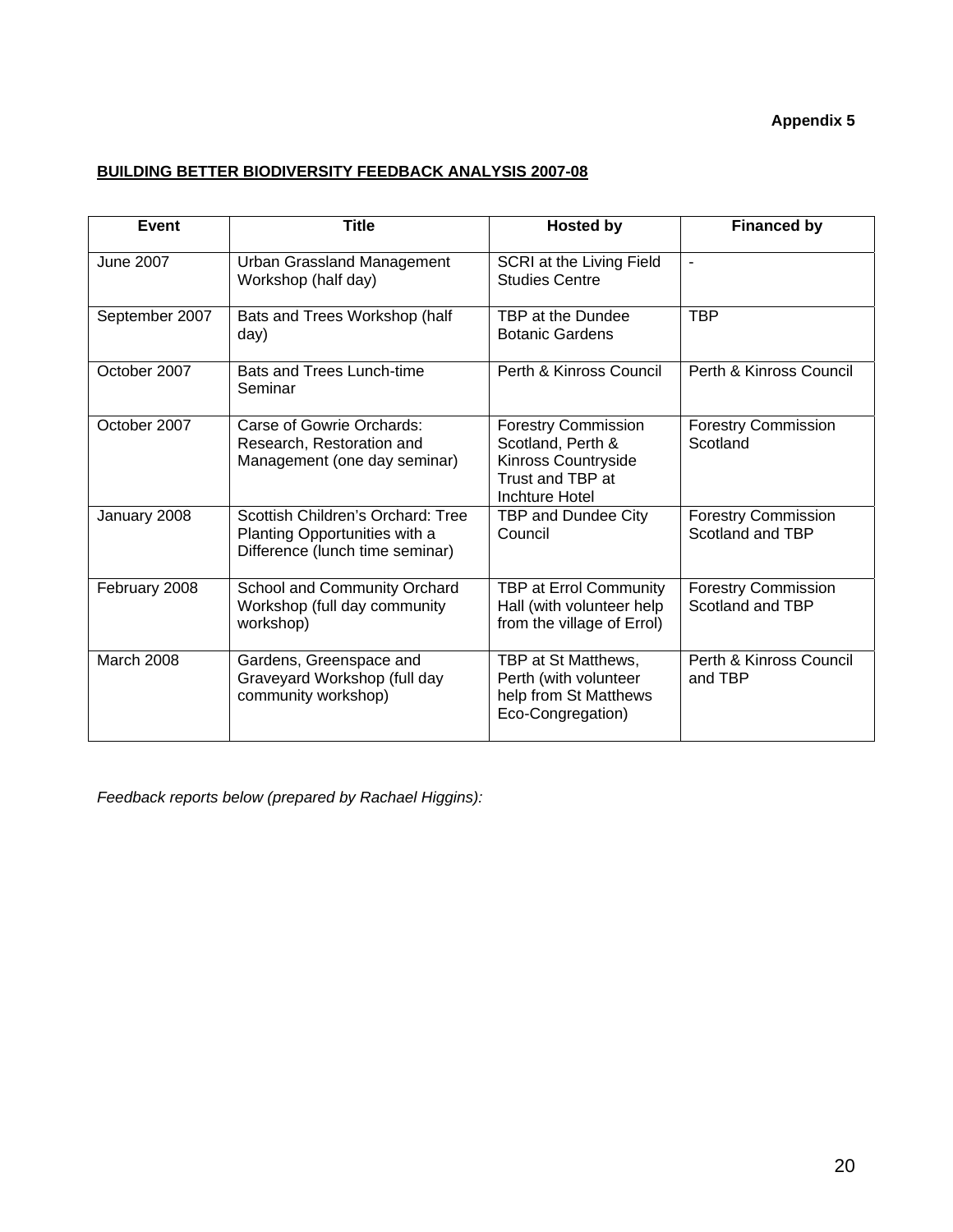| <b>Urban Grassland</b>                                                                                                             |
|------------------------------------------------------------------------------------------------------------------------------------|
| Management for                                                                                                                     |
| Biodiversity                                                                                                                       |
| Morning Workshop - 26th June 2007 - Living Field Study Centre, Scottish Crop Research Institute, Invergowrie                       |
| <b>Hosted by SCRI</b>                                                                                                              |
| Speaker: Dallas Seawright, Fife Coast                                                                                              |
| & Countryside Trust                                                                                                                |
| Organiser: Catherine Lloyd                                                                                                         |
| <b>Names of Attendees:</b>                                                                                                         |
| Ian Whitehead (Dundee City Council)                                                                                                |
| David Williamson (Perth & Kinross Council)                                                                                         |
| lan Ford                                                                                                                           |
| Clare Pond (Scottish Water Solutions)                                                                                              |
| Claire Chapman (Scottish Water Solutions)                                                                                          |
| Craig Borland (Angus Council Ranger Service)                                                                                       |
| Mhairi Kimmet (Angus Council Ranger Service)                                                                                       |
| 3 x no names                                                                                                                       |
| David Hughes (Dundee City Council)                                                                                                 |
| Brenda Clough (Perth & Kinross Council)                                                                                            |
| Lesley Cassidy (Perth & Kinross Council)                                                                                           |
| <b>SCRI Attendee</b>                                                                                                               |
| TOTAL:14                                                                                                                           |
| Number of feedback forms received:                                                                                                 |
| 10                                                                                                                                 |
| Was the Format of a Half Day Workshop Convenient for you?                                                                          |
| <b>YES</b><br><b>NO</b>                                                                                                            |
| $\overline{0}$<br>10                                                                                                               |
| Was the Venue Convenient?                                                                                                          |
| <b>YES</b><br><b>NO</b>                                                                                                            |
| $\Omega$<br>10                                                                                                                     |
| If other events (lunchtime seminars, workshops, site visits etc.) are held elsewhere in Tayside would you still be able to attend? |
| <b>YES</b><br><b>NO</b>                                                                                                            |
| 0<br>10                                                                                                                            |
| Was the Workshop of Interest?                                                                                                      |
| Excellent technical background / Useful Info                                                                                       |
| Yes, filled in some gaps in existing knowledge                                                                                     |
|                                                                                                                                    |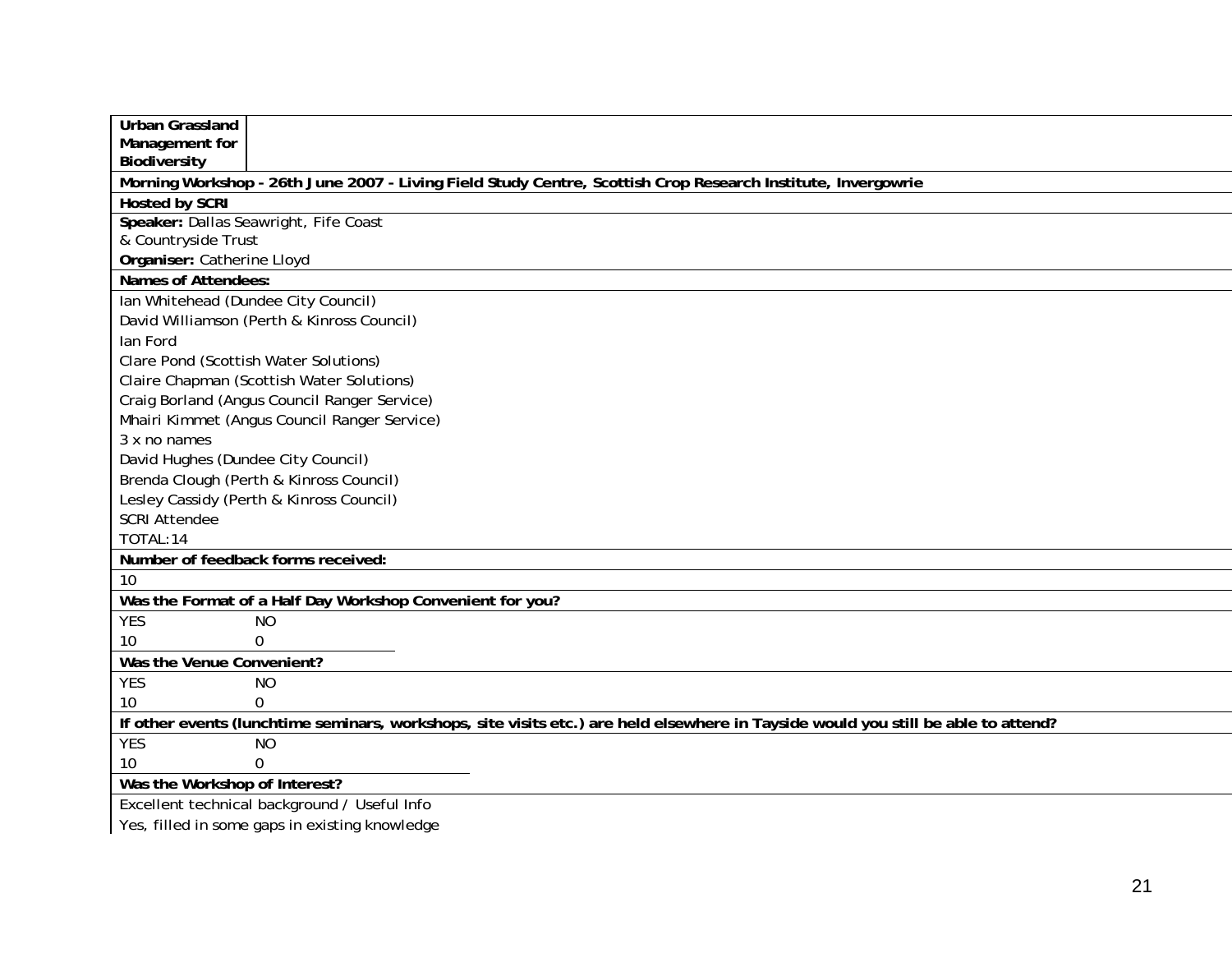YesDefinitely, and entertaining; enjoyed the speaker's style

Yes, excellent

Yes, definitely

Yes

Yes

Yes, very enjoyable

**Could we have Improved it?** 

Need to influence higher level of management within LA's

Management / organisational bottlenecks & more case studies or success in overcoming obstacles.

Would have been useful at beginning to know who was who.

Perhaps talking about approaches to make, to 'influence' clients in taking on biodiversity methods.

Please come and do the workshop at Forfar Loch Country Park.

Could look at practical ways of changing amenity grassland to biodiversity species mix.

Maybe site visits?

**What other training on greenspace/urban grassland issues should we consider offering? Please suggest format - workshop, site visit, etc.** 

**Who should training be for? (Name colleagues / departments we should invite)** 

Machinery for biodiversity management / Cost-effectiveness & economics / Grounds maintenance staff & managers.

Need to do the same for operatives / supervisors.

Managers of mowing staff!

Scottish Water / Environment & Regulations Dept.

I would like to see trainers visiting trainees on site & offering management advice e.g. cutting regimes, machinery requirements etc.

Senior managers / Leisure & Communities workshops - Urban grasslands not for hay production but for amenity value.

Practical for ground squads and managers to look at practical machinery.

**If you have any suggestions for other subjects we should consider (broader issues; specific habitat management or species) please list**  Woodland.

Invasive species.

Habitat management for specific species of flora and fauna.

| Bats & Trees |                                                               |
|--------------|---------------------------------------------------------------|
| Workshop -   |                                                               |
| Feedback     |                                                               |
| Report       |                                                               |
|              | 2:00 - 4:30pm - 10th September 2007- Dundee Botanical Gardens |
|              |                                                               |

**Speaker:** Anne Youngman, BCT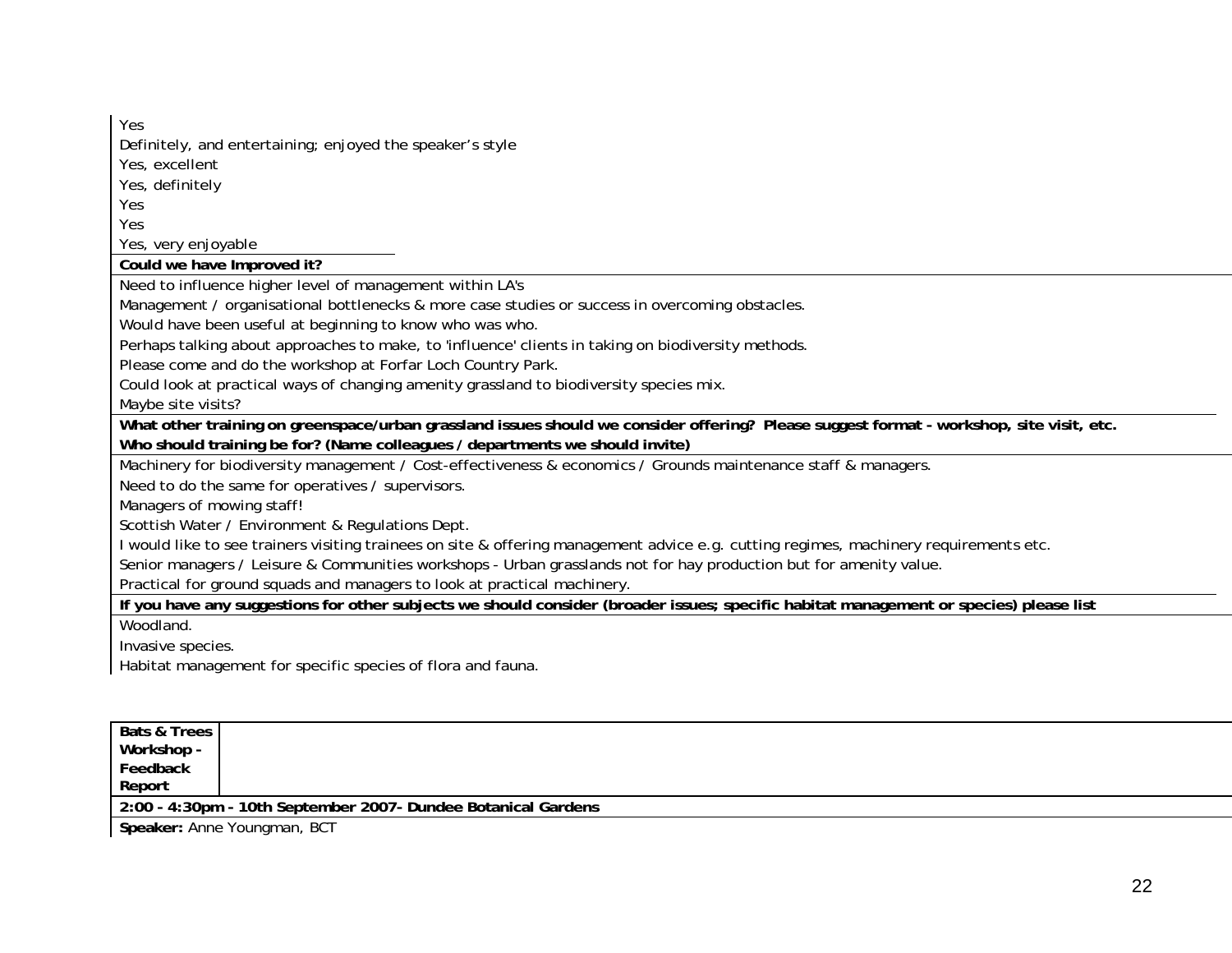| Organiser: Catherine Lloyd                                                                                                         |                                                       |  |  |  |
|------------------------------------------------------------------------------------------------------------------------------------|-------------------------------------------------------|--|--|--|
| <b>Names of Attendees:</b>                                                                                                         |                                                       |  |  |  |
| Anne Youngman (speaker) Bat Conservation Trust                                                                                     | Grace-Rose Miller - Scottish Water Solutions          |  |  |  |
| Catherine Lloyd (co-ordinator) Tayside Biodiversity Partnership                                                                    | David Hunter - Scottish Water Solutions               |  |  |  |
| Rachael Higgins (TBP)                                                                                                              | Fred Conacher - Tree Officer, Angus Council           |  |  |  |
| George Addison (Angus Council)                                                                                                     | Simon Wall - Scottish Water Solutions                 |  |  |  |
| Charlie Strachan (Angus Council)                                                                                                   | Kathy Longmuir - Countryside Ranger Service, DCC      |  |  |  |
| Sally Young (Angus Council)                                                                                                        | George Ward - Carse of Gowrie Group                   |  |  |  |
| Ann Lolley - Broughty Ferry Environment Project                                                                                    | Samantha Higgins - Broughty Ferry Environment Project |  |  |  |
| Mark Duncan - Forestry Commission Scotland                                                                                         | Caroline Walker - Broughty Ferry Environment Project  |  |  |  |
| John Montgomery - Forestry Commission Scotland                                                                                     | Bid Strachan - Forestry Commission, Tentsmuir         |  |  |  |
| Simone Medonos - Scottish Water Solutions                                                                                          | Alex Easson - Forestry Commission, Tentsmuir          |  |  |  |
| <b>Clare Pond - Scottish Water Solutions</b>                                                                                       | Shirley Paterson - Landmarc, Stirling                 |  |  |  |
|                                                                                                                                    | Kelvin Lang - Landmarc,                               |  |  |  |
| Alasdair Morrison - Scottish Water Solutions                                                                                       | Stirling                                              |  |  |  |
| Total No. of Attendees: 24                                                                                                         |                                                       |  |  |  |
| Cancellations:                                                                                                                     |                                                       |  |  |  |
| Ben Fisher - Scottish Water Solutions                                                                                              |                                                       |  |  |  |
| Bruce Crichton - Arboretum International                                                                                           |                                                       |  |  |  |
| Chris Taylor - Arboretum International                                                                                             |                                                       |  |  |  |
| Matthew Wade - Arboretum International                                                                                             |                                                       |  |  |  |
| Euan Macormick - Arboretum International                                                                                           |                                                       |  |  |  |
| Paul Hanson - Arboretum International                                                                                              |                                                       |  |  |  |
| Andrew Grant - Scottish Water Waste Services                                                                                       |                                                       |  |  |  |
| Brian Tasker - Countryside Ranger Service, DCC                                                                                     |                                                       |  |  |  |
| Doug Shearer - Forestry Dept., Dundee City Council                                                                                 |                                                       |  |  |  |
| Number of feedback forms received:                                                                                                 |                                                       |  |  |  |
| 19                                                                                                                                 |                                                       |  |  |  |
| Was the format of an afternoon workshop convenient for you?                                                                        |                                                       |  |  |  |
| <b>YES</b><br><b>NO</b>                                                                                                            |                                                       |  |  |  |
| 19<br>$\Omega$                                                                                                                     |                                                       |  |  |  |
| Was the Venue Convenient?                                                                                                          |                                                       |  |  |  |
| <b>YES</b><br><b>NO</b>                                                                                                            |                                                       |  |  |  |
| 19<br>$\Omega$                                                                                                                     |                                                       |  |  |  |
| If other events (lunchtime seminars, workshops, site visits etc.) are held elsewhere in Tayside would you still be able to attend? |                                                       |  |  |  |
| <b>YES</b><br><b>NO</b>                                                                                                            |                                                       |  |  |  |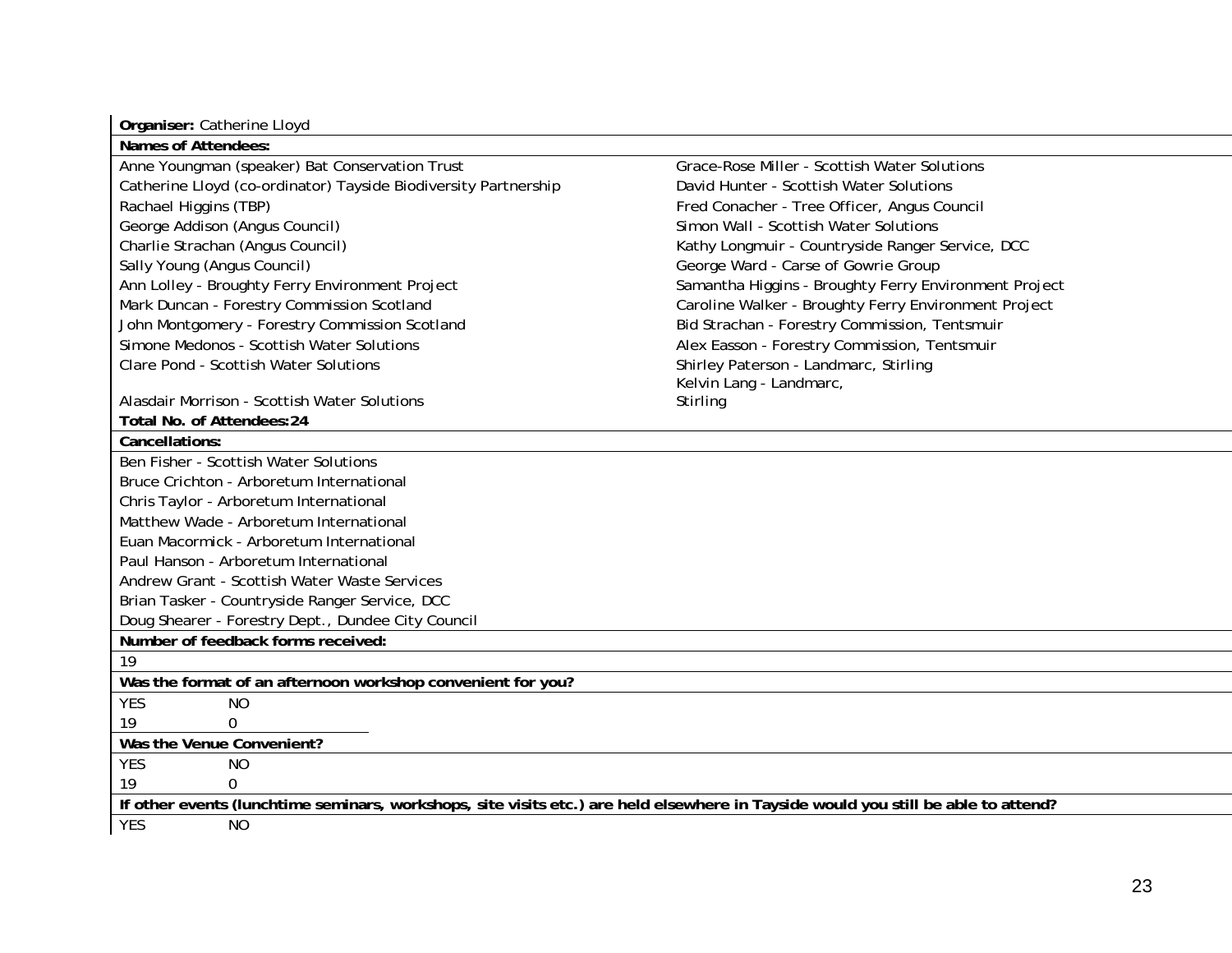| 19<br>0                                                                                                                                                |
|--------------------------------------------------------------------------------------------------------------------------------------------------------|
| Was the Workshop of Interest? - did it live up to its promises?                                                                                        |
| Yes - very informative                                                                                                                                 |
| Yes - very interesting                                                                                                                                 |
| Yes - a good amount of useful, relevant information                                                                                                    |
| Yes - very useful                                                                                                                                      |
| Yes - good introduction to 'what to look out for' and help when considering habitat versus the need to fell                                            |
| Worthwhile Good info about looking out for roost sites as I had no experience with bats                                                                |
| Yes - perhaps there was time to add a few more general points of interest about bats                                                                   |
| Yes - excellent, informative & well presented                                                                                                          |
| Yes x 11                                                                                                                                               |
| Could we have Improved it?                                                                                                                             |
| No x 3                                                                                                                                                 |
| Only by having actual bat roosts to see                                                                                                                |
| If the walk was to be in a natural wood, with examples of natural roost sites                                                                          |
| Yes, very slightly                                                                                                                                     |
| With a further / longer site visit with better bat habitat                                                                                             |
| Perhaps another site for the outdoor session with older trees                                                                                          |
| Perhaps add info about mitigation measures in developments e.g.: if bypass cuts off 'wildlife corridors', how they have been 'put                      |
| back'.                                                                                                                                                 |
| How planners are making developers become aware in design work, as well as demolition etc.                                                             |
| It would be good to hear more about conservation, bat status and threats to the bat species                                                            |
| A site visit to view bat roosts                                                                                                                        |
| An introduction to the shape of common bats (spp. we are likely to see)                                                                                |
| It would have been good to see a 'real' roost site                                                                                                     |
| A better venue i.e.: more knackered trees were required to demonstrate potential bat roosts - perhaps Camperdown Park / Monikie Country Park           |
| Maybe a different location for this particular subject                                                                                                 |
| A few older trees to see with appropriate roosts on the walk!                                                                                          |
| If you have any suggestions or any other comments please list                                                                                          |
| Natural history of each species of bat found in Scotland. Badgers within Tayside - history & natural history                                           |
| BAPs - specific information on the Local BAP. Thank you                                                                                                |
| A tailored talk for Scottish Water - type work - pipes, tunnels, old buildings, trees - info on where we might come across bats in such a line of work |
| I would be interested in similar workshops for example - on Otters, Watervoles etc.                                                                    |
| Advice on becoming bat licensed! Thanks                                                                                                                |
| Thank you very much                                                                                                                                    |
| Waterway Surveys (BCT) / Surveying Bridges (BCT) / Bats & Buildings - Awareness Course (BCT) - many thanks                                             |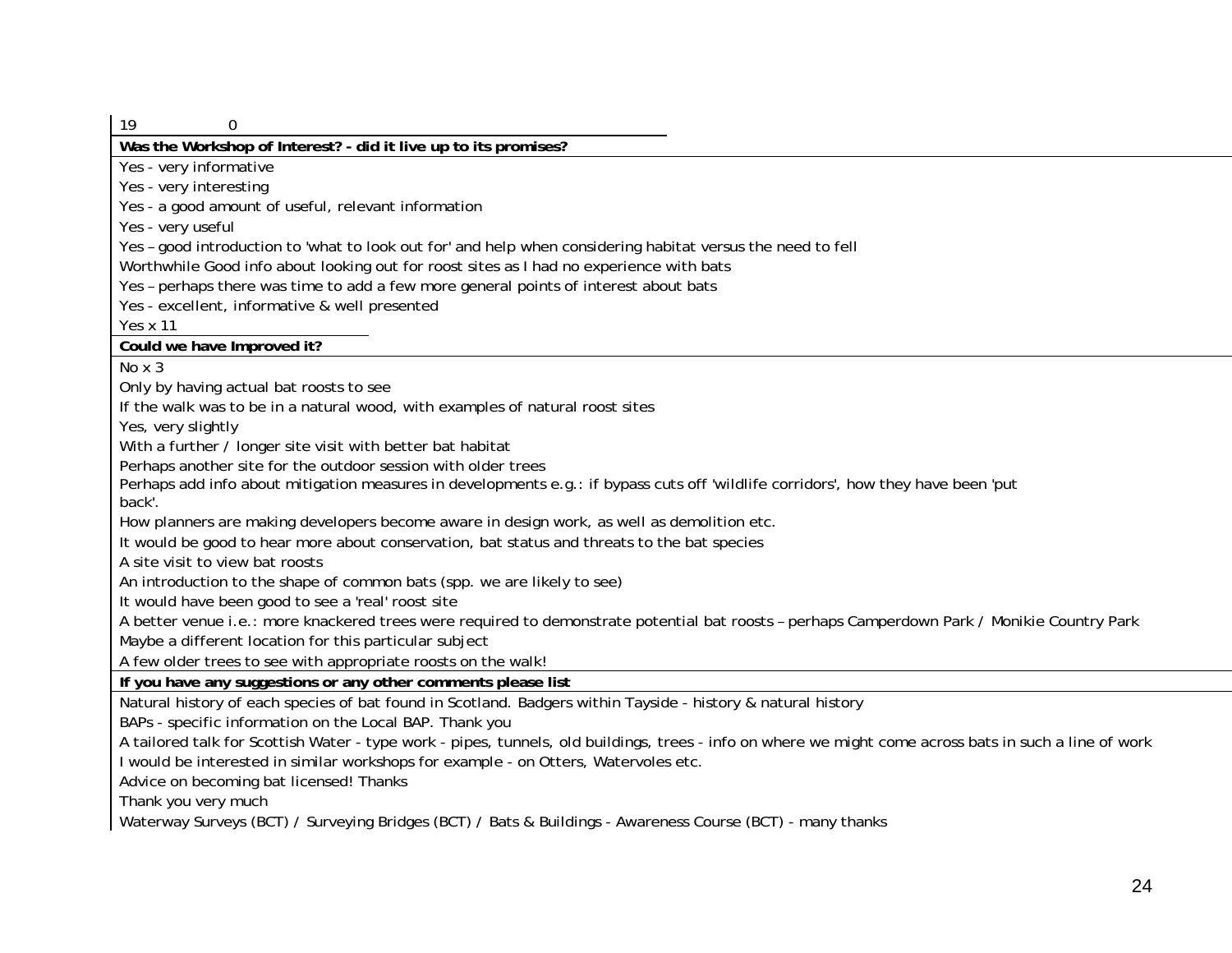| <b>Bats &amp; Trees</b>                                                               |                                                           |
|---------------------------------------------------------------------------------------|-----------------------------------------------------------|
| Workshop -                                                                            |                                                           |
| Feedback                                                                              |                                                           |
| Report                                                                                |                                                           |
| 12:15 - 1:30pm/2pm. 5th October 2007- Blackfriars Training Room, Atholl Street, Perth |                                                           |
| Speaker: Anne Youngman<br>Hosted by: Perth & Kinross Council                          |                                                           |
| Organiser: Catherine Lloyd                                                            |                                                           |
| Names of Attendees:                                                                   |                                                           |
|                                                                                       | <b>Brian Morris (PKC Tree</b>                             |
| Anne Youngman (speaker) Bat Conservation Trust                                        | Squad)                                                    |
| Catherine Lloyd (co-ordinator) Tayside Biodiversity Partnership                       | Stuart (PKC Tree Squad)                                   |
| David Williamson(Perth & Kinross Council Parks)                                       | Simon (PKC Tree Squad)                                    |
| Daniele Muir (Perth & Kinross Ranger Service)                                         | Brenda Murray (Perth & Kinross Council Planning)          |
| Ron Moody (Perk & Kinross Council - Planning)                                         | Tim Norman (Arboretum International)                      |
| Jeannie Grant (Tree Warden)                                                           | Mandy Cook (PKC Ranger Service)                           |
| Mark Simmons (PKC Museum Service)                                                     | Willie Milne (Museums Manager Angus Council)              |
| Paul McLennan (Perth & Kinross Countryside Trust)                                     | Richard Lockett (Perth Farming & Wildlife Advisory Group) |
| Irene Lobben (P&K Tree Warden)                                                        | Paul Kettles (Perth & Kinross Council - Planning)         |
| Lucy Garthwaite (PKC Community Waste Advisor)                                         | Erin Griffith (Perth & Kinross Council - Parks)           |
| Louise Garthwaite (P&K Tree Warden)                                                   | Mrs Hooper (PKC Contact)                                  |
| Chris Stark (Forestry Commission Scotland)                                            | Mrs Dorothy Coker (PKC Contact)                           |
| Total No. of Attendees: 24                                                            |                                                           |
| Cancellations:                                                                        |                                                           |
| Elspeth Pentland (Dunning Community Group)                                            |                                                           |
| Lynne Salvin (Tree Warden)                                                            |                                                           |
| Richard Salvin(Tree Warden)                                                           |                                                           |
| Barbara Prettyman (P&K Tree Warden)                                                   |                                                           |
| Paul Prettyman (P&K Tree Warden)                                                      |                                                           |
| Don Morris (P&K Tree Warden)                                                          |                                                           |
| Esther-Rogers Nicoll (Perth & Kinross Council - Planning)                             |                                                           |
| Ken O'Lone (PKC Tree Officer)                                                         |                                                           |
| Richard Brough (PKC Woodland & Tree Officer)                                          |                                                           |
| Number of feedback forms received:                                                    |                                                           |
| 9                                                                                     |                                                           |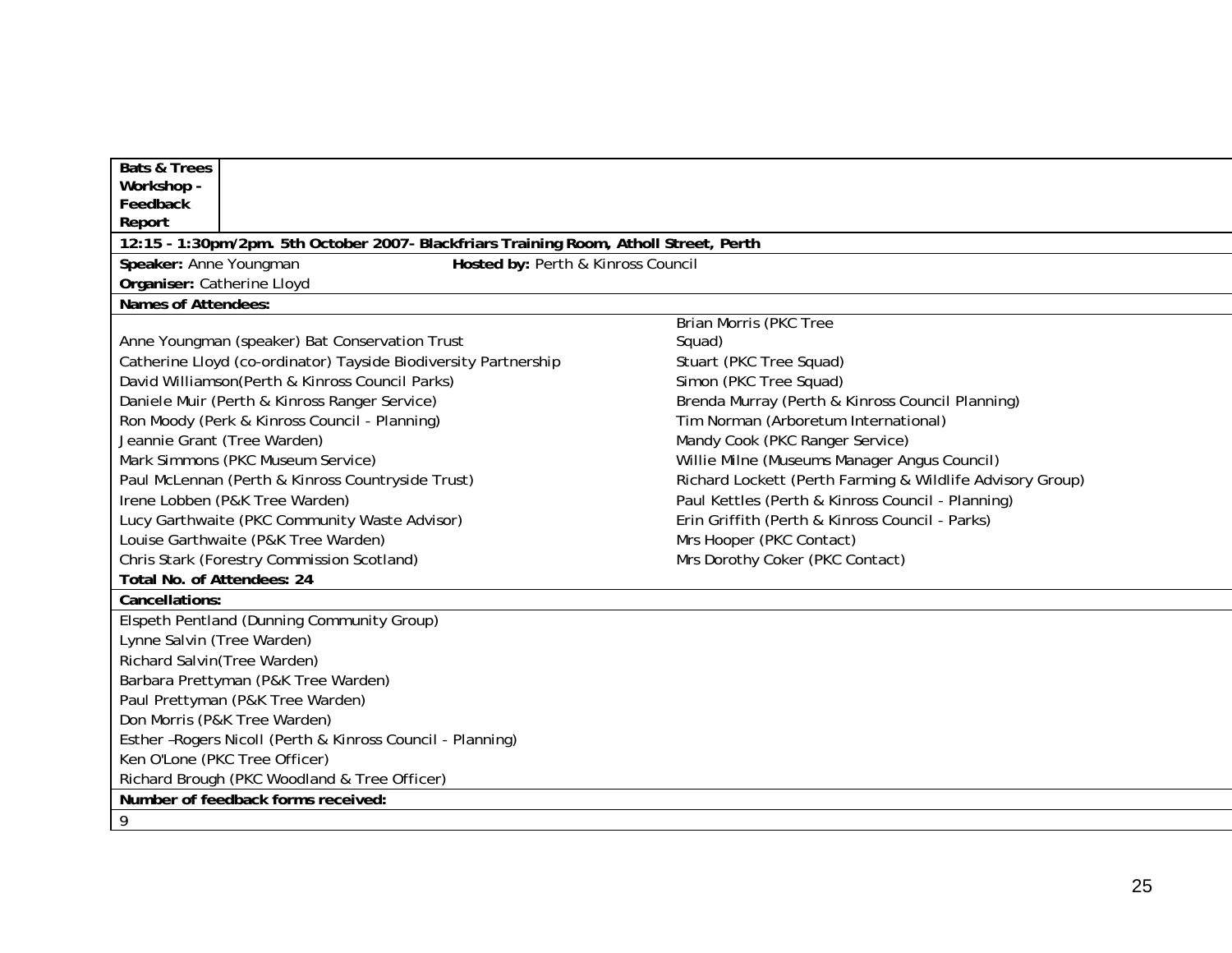| Was the format of an afternoon workshop convenient for you?                                                                                                     |
|-----------------------------------------------------------------------------------------------------------------------------------------------------------------|
| <b>YES</b><br><b>NO</b>                                                                                                                                         |
| 9<br>0                                                                                                                                                          |
| Was the Venue Convenient?                                                                                                                                       |
| <b>YES</b><br><b>NO</b>                                                                                                                                         |
| 9<br>0                                                                                                                                                          |
| If other events (lunchtime seminars, workshops, site visits etc.) are held elsewhere in Tayside would you still be able to attend?                              |
| YES<br><b>NO</b>                                                                                                                                                |
| 8<br>1                                                                                                                                                          |
| Was the Workshop of Interest? - did it live up to its promises?                                                                                                 |
| Yes $x$ 2                                                                                                                                                       |
| Yes, excellent                                                                                                                                                  |
| Yes, very informative                                                                                                                                           |
| Yes, it kept to the subject matter which was good, though it whet the appetite to find out more detailed info on bats rather than bats and trees                |
| Yes it was of interest, although the importance of bats wasn't stressed enough. We were told they were protected but weren't told why and what                  |
| their importance is for biodiversity                                                                                                                            |
| More information on how they like to live in themholes about so big, flight lines etc.                                                                          |
| Yes, and I managed to learn a few more things about bats!                                                                                                       |
| Could we have Improved it?                                                                                                                                      |
| No x 3                                                                                                                                                          |
| No. Ideal level / length of time.                                                                                                                               |
| Some models of bats and their sizes? Maybe a video/dvd or two demonstrating how they use trees or what to look for.                                             |
| No, I think it was fine. I was surprised at the lack of "evidence" behind understanding bat behaviour.                                                          |
| Get some planners to attend - make it compulsory                                                                                                                |
| It would have been useful to have a little more detail about the role bats have in biodiversity                                                                 |
| If you have any suggestions for future subjects to be covered (broader issues; specific habitat management or species) or any other comments please list        |
| Control of Rabbits in private gardens, adjacent to council properties where residents don't mind!                                                               |
| Community creation and monitoring of biodiversity areas - there is a lot of information out there for people interested in improving the extent of biodiversity |
| areas but little in the way of practical advice for working with communities and retaining their interest.                                                      |
| Case studies looking at the details of what a community worker can offer a local group would be interesting.                                                    |
| Please send list of events to Nick Mainprize, Operations Manager, Forestry Commission Perth & Argyll Conservancy, nick.mainprize@forestry.gsi.gov.uk.           |
|                                                                                                                                                                 |
|                                                                                                                                                                 |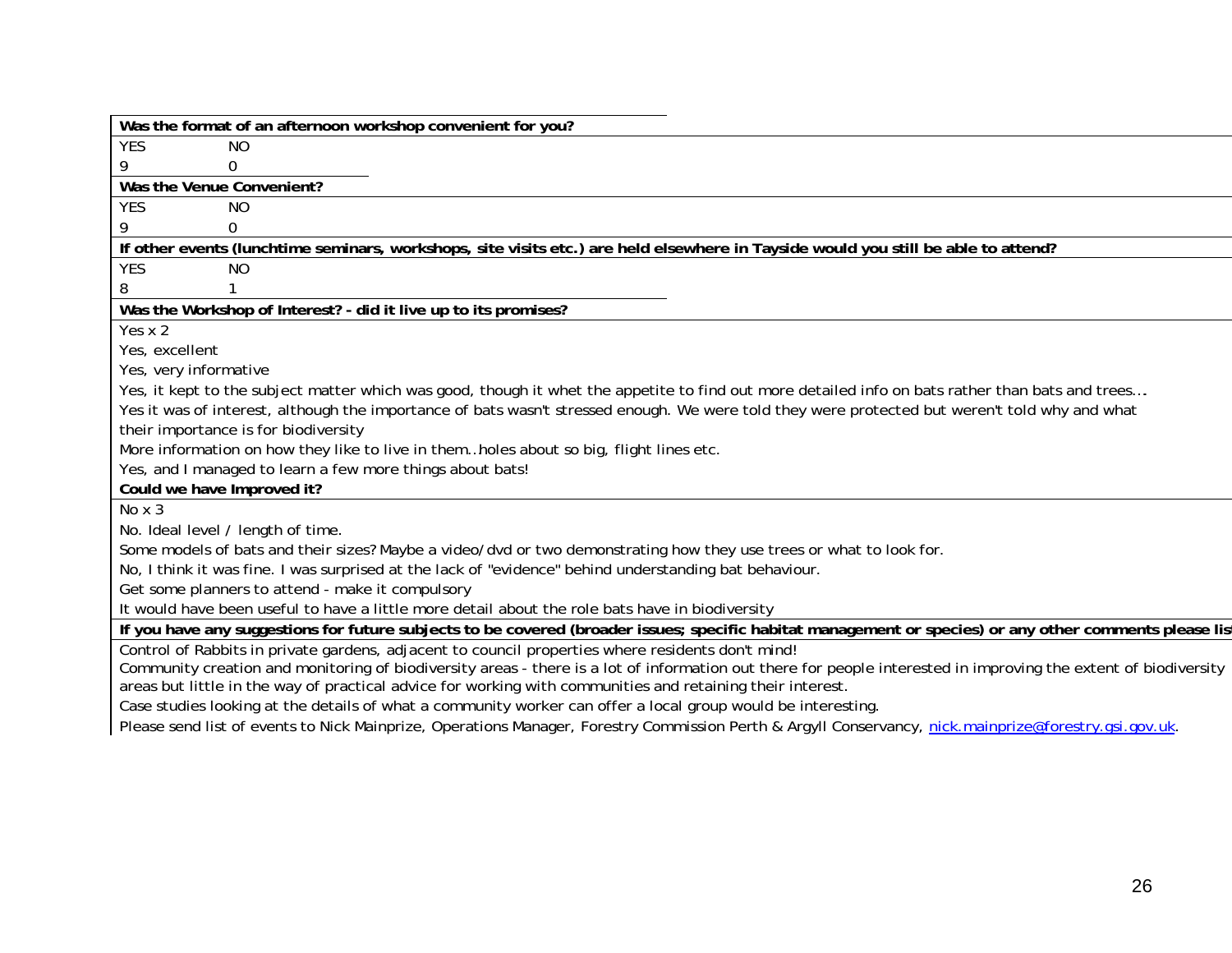| The Carse of                                                                        |                                                                                                                                                 |                                                                 |                                     |
|-------------------------------------------------------------------------------------|-------------------------------------------------------------------------------------------------------------------------------------------------|-----------------------------------------------------------------|-------------------------------------|
| <b>Gowrie Orchards:</b>                                                             |                                                                                                                                                 |                                                                 |                                     |
| Survey,<br><b>Restoration &amp;</b>                                                 |                                                                                                                                                 |                                                                 |                                     |
| Management                                                                          |                                                                                                                                                 |                                                                 |                                     |
|                                                                                     | One Day Seminar - 16 October 2007 - Inchture Hotel, Inchture, Perthshire                                                                        |                                                                 |                                     |
| Seminar Chair:                                                                      | Syd House (Forestry Commission Scotland)<br>Dr Crispin Hayes (CW Hayes Assocs.), Ron Gillies (Cairn O'Mhor Winery), Kay Lamb (Cittaslow Group), |                                                                 |                                     |
| Speakers:                                                                           | David Imray (Rural Devt. Contracts), Syd House (Forestry Commission)<br>Catherine Lloyd (Tayside Biodiversity                                   |                                                                 |                                     |
| Organiser:                                                                          | Partnership)                                                                                                                                    |                                                                 |                                     |
| Names of Attendees:                                                                 |                                                                                                                                                 |                                                                 |                                     |
| Alan Beadie (Head Gardener, Estate Office,<br>Glamis)                               | Diana Rettie (Local Resident)<br>Diane Alderdice (Forth Valley Food                                                                             | Hugh Henderson (Local<br>Resident)<br>Ian Grieve (Casa Gedzi,   | Liz Yorke Ginter (CoGG Project Offi |
| Alison Black (Local Resident)                                                       | Links)<br>Dr Crispin Hayes (CW Hayes                                                                                                            | Inchture)<br>Ian Whitehead (DCC Trees, Woods                    | Louise Myles (Isabella's Preserves, |
| Alan Young (Blairgowrie)                                                            | Associates Ltd)                                                                                                                                 | & Greenspace Officer)<br><b>Isabel McDiarmid (Stirling</b>      | Margaret Lear (Plants with Purpose) |
| Andrew Barrie (PKCT)<br>Andrew Thomson (Community Woodland                          | Dr John Hulbert (Provost PKC)                                                                                                                   | Orchard Owner)                                                  | Mary Young (University of Dundee,   |
| Association)                                                                        | Dr Trefor Woodford (CoG Paths Group)                                                                                                            | Cllr Jack Coburn (Councillor, PKC / Chair Cittaslow)            | Michael Almond (PKCTrust / Orchar   |
| Bid Strachan (Forestry Commission Scotland)                                         | Elaine Whiteley (Orchard Keeper,<br>Perth)                                                                                                      | Jackie Doe (Muirhouses<br>Farm, Grange)<br>James Rettie (Local  | Michael Stefani (interested party)  |
| <b>Billy Murray (Gleneagles Hotel)</b>                                              | Eleanor Howie (Councillor PKC)                                                                                                                  | Resident)                                                       | Mike Stockley (Port Allan Orchard)  |
| Bill Wilson (Fife Council / Local Resident)                                         | Elizabeth Houghton (Local resident)<br>Emma Roe (The Children's Orchard,                                                                        | Jamie Maitland<br>(Errol Park)<br>Jocelyn Tolley (Gleneagles    | Mrs Stefani (interested party)      |
| Caroline Quigley (Orchard Keeper, Midlothian)                                       | Glasgow)<br>Estelle Ward (Orchard Keeper,                                                                                                       | Hotel)                                                          | Patricia Cox (Local Resident)       |
| Catherine Herdman (Megginch Castle, Errol)<br>Catherine Lloyd (Tayside Biodiversity | Ballindean)                                                                                                                                     | John Butterworth (Butterworths Orchard Nursery)                 | Paul Dodman (Newburgh Orchard G     |
| Partnership)                                                                        | Euan McLaughlan (PKC Planning)                                                                                                                  | John Hancox (The Childrens Orchard, Glasgow)                    | Paul Eddy (Local Orchard Keeper)    |
| Catherine Smith (Archaeozoologist SUAT Ltd)                                         | Fiona Davie (Mature Student, Royal Botanical<br>Gardens, Edinburgh)<br>Fiona Fisher (FF Landscape                                               | John Hulbert<br>(Provost, PKC)                                  | Paul McLennan (PKCTrust)            |
| Christine Hall (SAC)                                                                | DesignsLtd)                                                                                                                                     | Kay Lamb (PKC Economic Devt.)<br><b>Kelso Russell</b><br>(Local | Peter Cox (Local Resident)          |
| CIIr Peter Mulheron (PKC)<br>David Imlay (Forestry Commission Scotland /            | Fiona Smith (Gleneagles Hotel)                                                                                                                  | Resident)<br>Ken Cox (Glendoick                                 | Phyllis McKay (CoG, Surveyor)       |
| local CoG resident)                                                                 | Hazel McLean (Forestry Commission Scotland)                                                                                                     | Garden Centre)                                                  | Polly Murray (Orchard Keeper, Fife) |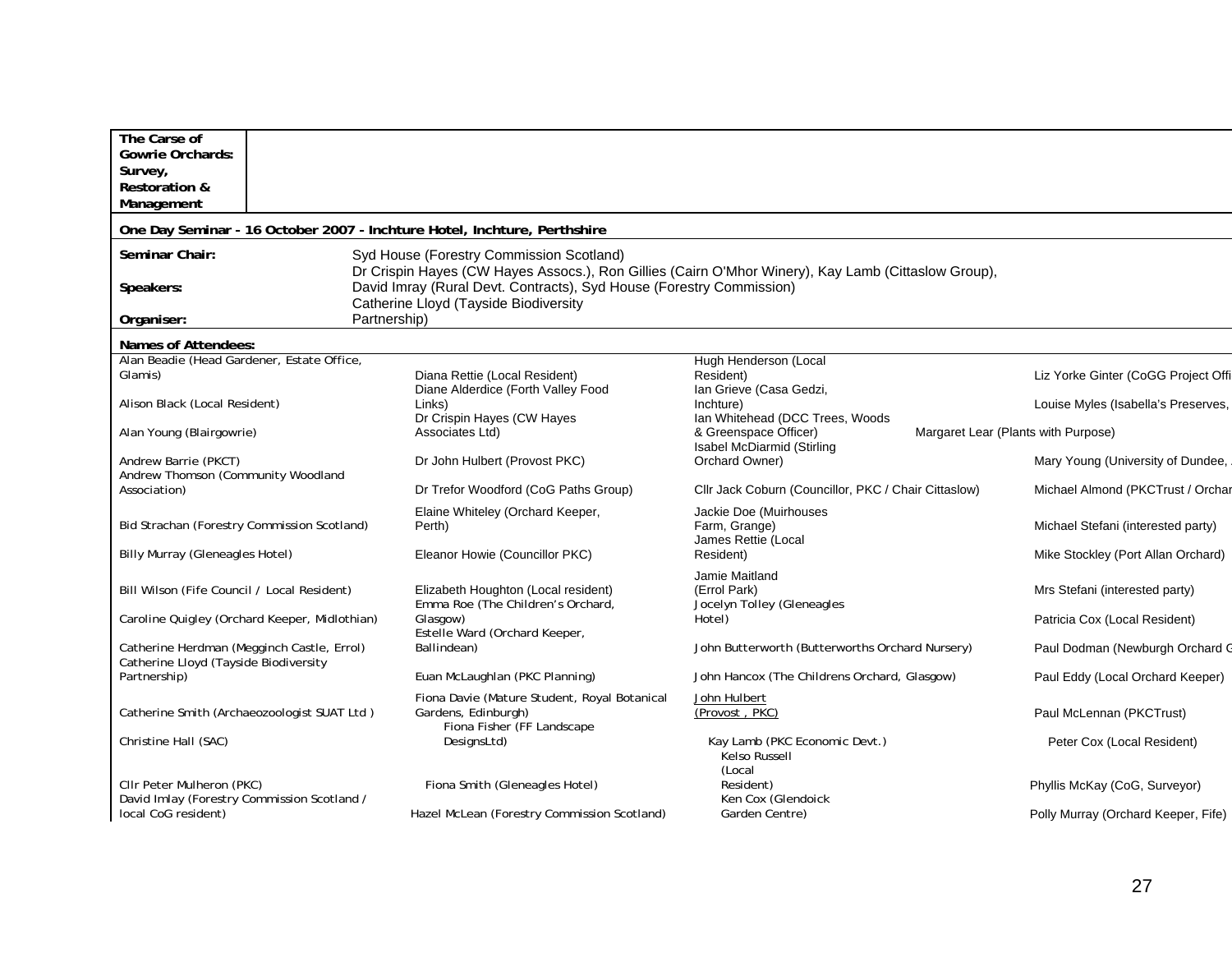| Hugh Barker (SCRI / CoGG)                                                                                                                                                                                                                                                                                                                                                                                                 |        | Lynda Crouch (Local<br>Resident) |                |                |                       |                |                | Rachael Higgins (TBP) |
|---------------------------------------------------------------------------------------------------------------------------------------------------------------------------------------------------------------------------------------------------------------------------------------------------------------------------------------------------------------------------------------------------------------------------|--------|----------------------------------|----------------|----------------|-----------------------|----------------|----------------|-----------------------|
| <b>Total Attendees: 79</b>                                                                                                                                                                                                                                                                                                                                                                                                |        |                                  |                |                |                       |                |                |                       |
| Number of feedback forms received: 13                                                                                                                                                                                                                                                                                                                                                                                     |        |                                  |                |                |                       |                |                |                       |
| Please Rate the quality of the following aspects of the event - 1 is very poor and 5 is very<br>good:                                                                                                                                                                                                                                                                                                                     |        |                                  |                |                |                       |                |                |                       |
|                                                                                                                                                                                                                                                                                                                                                                                                                           |        | $\mathbf{1}$                     | $\overline{2}$ | $\mathbf{3}$   | 4                     | 5              |                | n/a                   |
| Booking / registration process                                                                                                                                                                                                                                                                                                                                                                                            |        |                                  |                |                | $\boldsymbol{\Delta}$ | 9              |                |                       |
| <b>Travel Information provided</b>                                                                                                                                                                                                                                                                                                                                                                                        | Number |                                  | $\overline{1}$ | $\overline{1}$ |                       | 8              | 2              |                       |
| Venue                                                                                                                                                                                                                                                                                                                                                                                                                     |        |                                  |                |                | Δ                     | 9              |                |                       |
| Quality of catering                                                                                                                                                                                                                                                                                                                                                                                                       | οf     | -1                               | 3              |                | 4                     | 5              |                |                       |
| <b>Quality of Facilitation</b>                                                                                                                                                                                                                                                                                                                                                                                            | people |                                  |                |                | 5                     | 8              |                |                       |
| Structure of whole day - i.e. morning seminar, afternoon site visit, opt. late afternoon tour                                                                                                                                                                                                                                                                                                                             |        |                                  |                | 1              | $\overline{2}$        | 10             |                |                       |
| Please Rate the sessions by ticking the relevant boxes - 1 is not very useful and 5 is very useful:                                                                                                                                                                                                                                                                                                                       |        |                                  |                |                |                       |                |                |                       |
|                                                                                                                                                                                                                                                                                                                                                                                                                           |        | $\blacktriangleleft$             | $\overline{2}$ | 3              | 4                     | 5              | n/a            |                       |
| Intro to Orchards & Tree -fruit Growing in Scotland (Syd House)                                                                                                                                                                                                                                                                                                                                                           |        |                                  |                | $\overline{2}$ | 3                     | 8              |                |                       |
| Report on the Extent, Status & Condition of the Carse Orchards (Dr Crispin Hayes)                                                                                                                                                                                                                                                                                                                                         | Number |                                  |                |                | 3                     | 10             |                |                       |
| Adding Value to Locally-grown fruit - The Cairn O'Mhor Experience (Ron Gillies)                                                                                                                                                                                                                                                                                                                                           | οf     |                                  |                | $\overline{1}$ | $\boldsymbol{\Delta}$ | 8              |                |                       |
| The Slow Food Movement Integration Local Foods, Markets, Green Tourism (Kay Lamb)                                                                                                                                                                                                                                                                                                                                         |        | 4                                | -1             | 4              | 2                     | $\mathbf 1$    | $\overline{1}$ |                       |
| Rural Development Contracts - Potential Grant Support (David Imray)                                                                                                                                                                                                                                                                                                                                                       | people |                                  |                | 1              | 5                     | $\overline{7}$ |                |                       |
| Open Discussion - Way Forward (Syd House)                                                                                                                                                                                                                                                                                                                                                                                 |        |                                  |                | 3              | $\overline{4}$        | 6              |                |                       |
| What are the principal messages that you are taking away from this event?                                                                                                                                                                                                                                                                                                                                                 |        |                                  |                |                |                       |                |                |                       |
| 14 out of 50+ orchards survive - highlighted threats to this land use type                                                                                                                                                                                                                                                                                                                                                |        |                                  |                |                |                       |                |                |                       |
| There is a lot of interest - there are funding opportunities coming up<br>Guidance on practical aspects of establishing a new orchard. Knowledge on location / conditions of existing<br>orchards in the Carse<br>Carse Orchards interest a large number of people (100 participants at meeting). Most value in the heritage / tourist aspect of OLD orchards - almost no commercial value in the<br>support required for |        |                                  |                |                |                       |                |                |                       |
| The few remaining orchards. Need to collect material to identify varieties and establish a nursery of local varieties before more old trees die<br>Need continuity of ownership to ensure long-term survival of<br>orchards.<br>We live in an area where people can make a substantial contribution to the quality of<br>life in Scotland                                                                                 |        |                                  |                |                |                       |                |                |                       |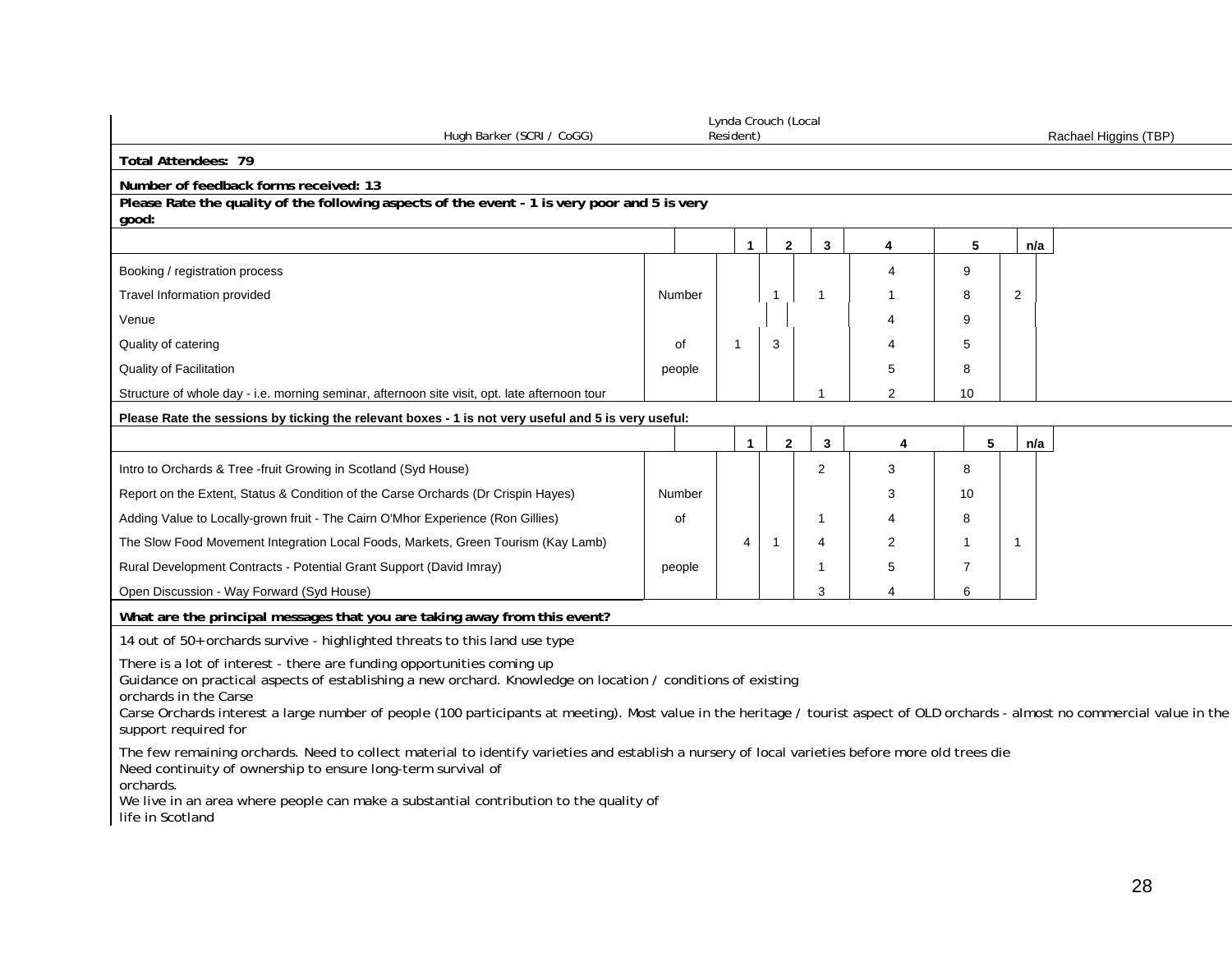Hope some way of marketing local fruit can be found to avoid all the waste Conservation of local orchards and Carse of Gowrie varieties are priority! That there is general interest in the old trees and orchards There is potential within the Orchards but the owners need to clarify what they can do (and if they are prepared to do it) and what assistance is available to enable them to take this forward. A detailed base-line survey is needed. Grants may be available for new orchards / management of relics but replanting old varieties is fraught Remaining fragments of orchards in the Carse are really valuable and CAN be rescued. It is essential that they are protected How much has already disappeared, and how we are in danger of losing what remains The potential is there for the heritage / tourism industry, but commercially the old orchards are unlikely ever to be self-sufficient (&certainly never worth as much as they are be protected) **What do you now intend to do as a result of attending this event?**  Upload data collected by orchard survey to Perth & Kinross Historic Environment Record - used for DC(?) / Public enquiries etc. Work with others on an apple market in Errol Promote indirect economic benefits (educational and tourism) of Carse "Orchards Trail". Continue plan to establish a new orchard on own land. Research demand / opportunity for community orchards. Liaise with neighbours to try to keep the remaining trees at Wester Ballindean (West) orchard from development for housing. Investigate the new Rural Development Contracts - as outlined by DI Pay more attention to the nurturing of my fruit trees and bushes Research into the history of the Orchards of the Carse of Gowrie and the varieties. Also - Patrick Mathew. On completion of HND Horticulture with Plantsmanship More pruning in the hope of extending the life of very old trees Nothing meantime. Once a group has been formed with clear objectives then Cittaslow Perth may be able to offer assistance. Looking out for old fruit trees. Would like to plant new orchards and get involved in network / forum Plant heritage varieties Would like to do my bit, on a modest scale, to preserve local heritage varieties, so I am planning to order a 'Bloody Ploughman' and a 'Lass O'Gowrie' from Butterworth's Report on the event to Errol Community Council; attend any future events which may help me to better understand the needs of my own old fruit trees **Please rate how useful you thought the conference was overall for you - 1 is not very useful and 5 is very useful: no rating 1 2 3 4 5**  *Usefulness of Whole Conference* 6 7 **Any other comments / reasons for rating:**  Carse of Gowrie Group (Cogg.org.uk) would assist with organising local consultation, co-ordination & co-operative. Local co-operative foe (non) economic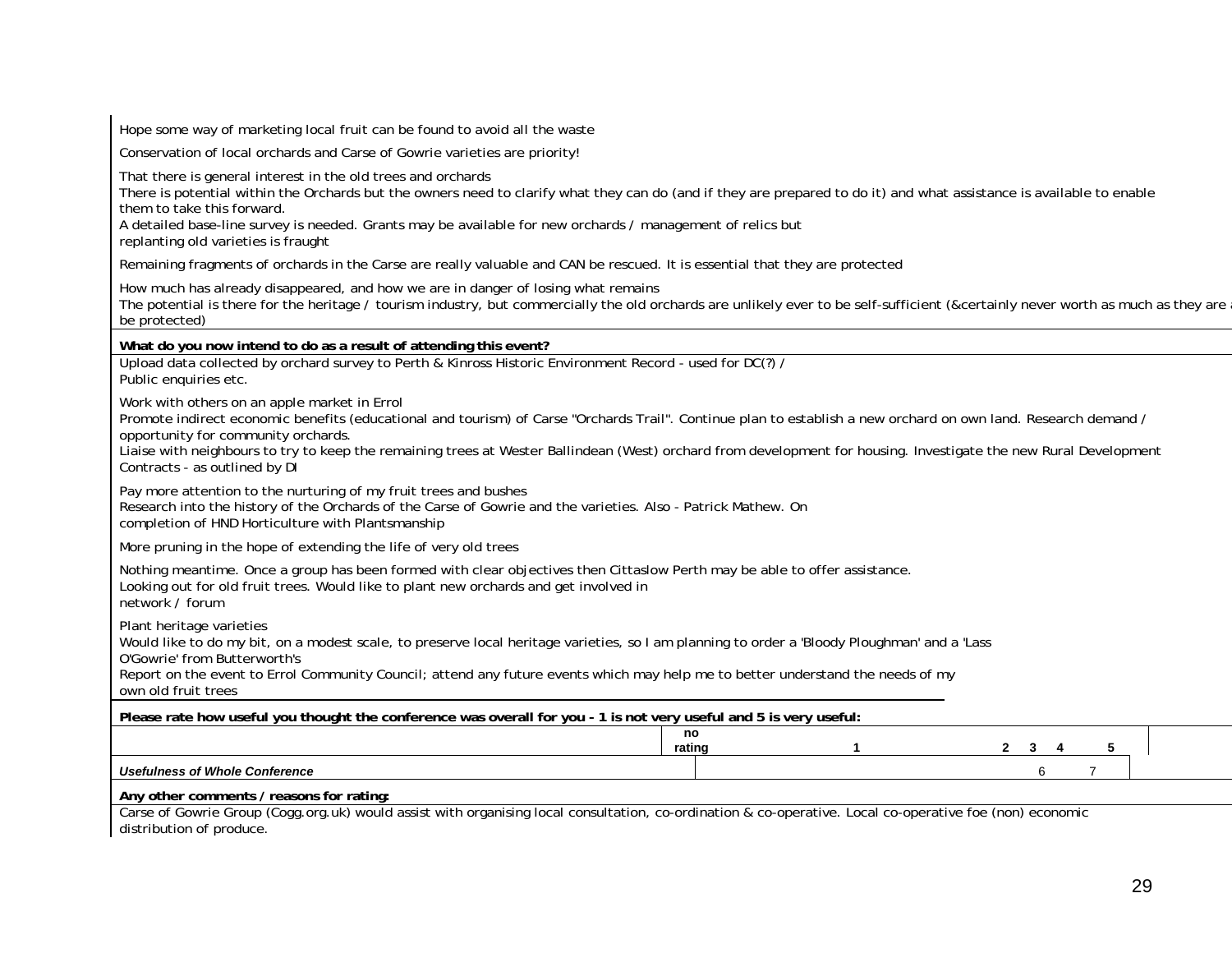Events like the meeting on 16th October are not only valuable for transferring information and expertise, they also serve to strengthen local community bonding. This is essential at a time when the Carse of Gowrie

 is under huge pressure from development and the introduction of a transient, dormitory population with little permanent interest in the local environment.

There were many interesting places and people in the Carse, even more than I had expected from previous meetings with the Carse and its residents

Re: Local History Group. Under the CACE banner there is a very small group of local residents whose on-going project is the Murie Estate and its history. Operated on little or no funds and very part-time due to other commitments

Unfortunately I feel that only small remnants in sheltered locations are now viable. I think most trees are reaching the end of their natural life span and are vulnerable to windblow

Please keep me informed of future events

Excellent event, really good speakers and very enjoyable programme. The seminar has further raised my awareness of the value of orchards for biodiversity and I will take that work in Fife where possible

If existing vars can be identified, would like to see them listed on your website. If poss., noting vars still existing & where they might be obtained.

Also, surprised that Dr Hayes Bibliography did not mention Patrick Neill's 'On Scottish Gardens

& Orchards' (Edin 1813) - Chapter on CoG describes 30 orchards & lists apples & pears grown at Monorgan & also at Paw of Errol / Port Allan, which might be useful for identification purposes.

It will be important to enthuse the public at large (through, e.g, the Apple Days) if we want to safeguard the remaining

orchards

**Please suggest ideas for future seminars, workshops, public events, practical training:** 

Practical workshops - Best Practice to Establish a New Orchard and How to Manage

Liaise with local beekeepers (for pollination event). Make sure that Carse village notice boards carry your adverts. Make contact with Carse of Gowrie Group and CACE for possib

Planting fruit trees and soft fruit bushes

Plant / Fruit Identification Days. Planting and establishing an Orchard

A second seminar to report on progress - one year on.

Policy planning seminar on relict orchards including SNH, Historic Scotland's Garden History Society (keep the register of designed landscapes) FCS, ERAD, - Protection & Manage Could you produce some info leaflets on winter pruning etc covering the main topics which would be taught on your proposed training courses.

Care of Geriatric Fruit Trees

**If you are able to host an event please let us know** 

Yes - perhaps on Best Practice to Establish and Manage an Orchard - on a small scale - have a small holding at North Grange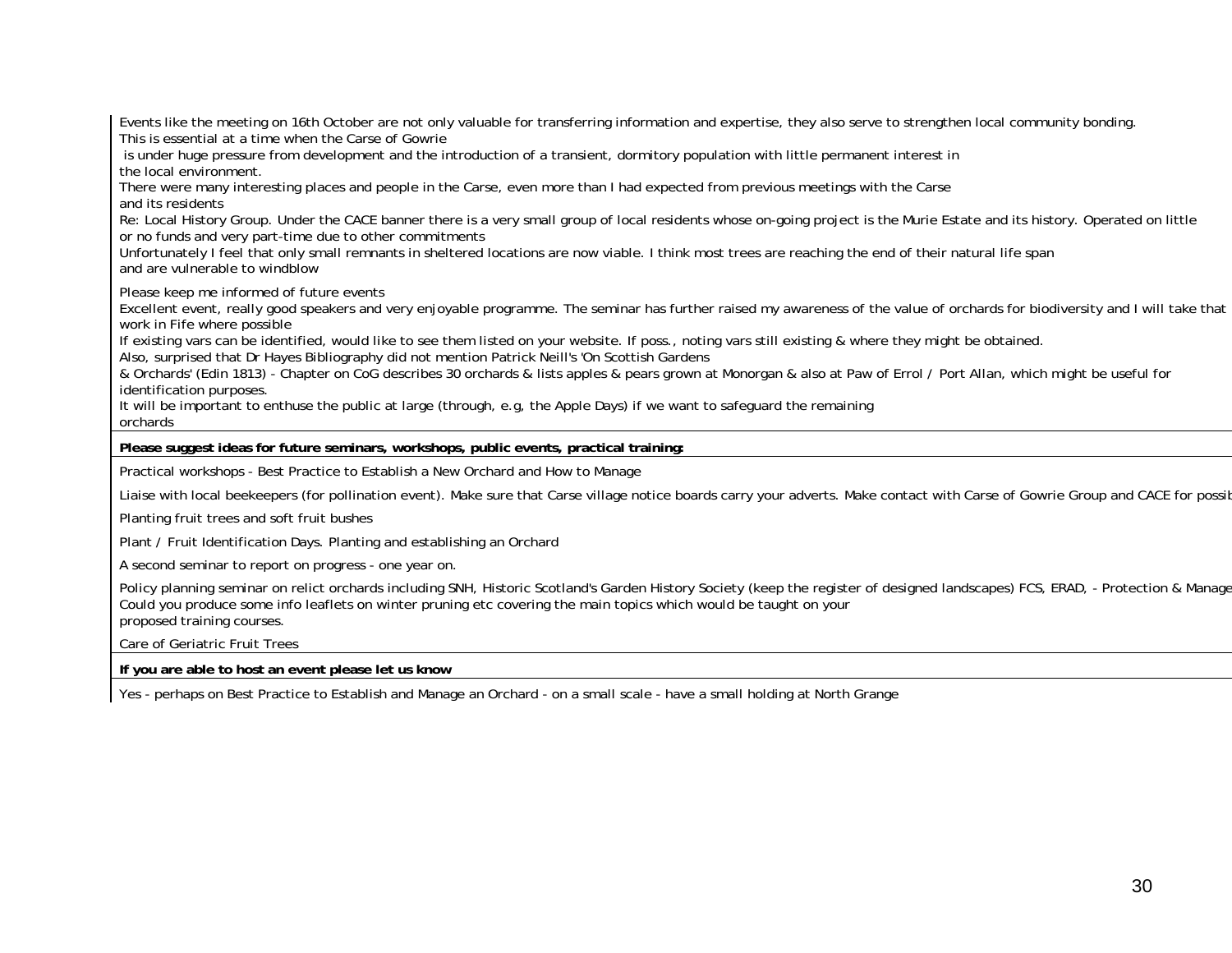| The Scottish<br>Children's<br>Orchard - Tree<br>Planting<br>Opportunities                                                          |                                                                                     |  |  |  |  |
|------------------------------------------------------------------------------------------------------------------------------------|-------------------------------------------------------------------------------------|--|--|--|--|
| with a Difference                                                                                                                  |                                                                                     |  |  |  |  |
| 28th January 2008 - Floor 13, Tayside House, Dundee<br>Lunch-time<br>seminar                                                       |                                                                                     |  |  |  |  |
| John Hancox - Scottish Children's Orchard, Glasgow<br>Speaker:                                                                     |                                                                                     |  |  |  |  |
| Organiser:<br>Catherine Lloyd                                                                                                      |                                                                                     |  |  |  |  |
| Names of Attendees:                                                                                                                |                                                                                     |  |  |  |  |
| Catherine Lloyd - Tayside Biodiversity Partnership                                                                                 | Douglas Paterson - Freelance Artist                                                 |  |  |  |  |
| Martyn Jamieson - Kindrogan Field Studies Centre<br>Craig Borland - Forfar Loch Country Park Ranger Service                        |                                                                                     |  |  |  |  |
| Daniele Muir - Perth & Kinross Council Ranger Service<br>Peter Sandwell - Leisure & Communities, DCC                               |                                                                                     |  |  |  |  |
| Lesley Wood - Crombie Country Park Ranger Service                                                                                  | Ann Lolley - Broughty Ferry Environment Group<br>Angus - Broughty Ferry Environment |  |  |  |  |
| Norman Greig - Monikie Country Park Ranger Service                                                                                 | Group                                                                               |  |  |  |  |
| Sandra Penman - Scottish Natural Heritage                                                                                          | Alex Fowles - Blackness Primary School                                              |  |  |  |  |
| Theresa Lynn - Environment Arts, DCC                                                                                               | Rachael Higgins - Tayside Biodiversity Partnership                                  |  |  |  |  |
| <b>Total Attendees: 14</b>                                                                                                         |                                                                                     |  |  |  |  |
| Number of Feedback Forms Received: 9                                                                                               |                                                                                     |  |  |  |  |
| Was the format of a "lunch-time" seminar convenient for you?                                                                       |                                                                                     |  |  |  |  |
| <b>YES</b><br><b>NO</b>                                                                                                            |                                                                                     |  |  |  |  |
| 9<br>0                                                                                                                             |                                                                                     |  |  |  |  |
| Was the Venue Convenient?                                                                                                          |                                                                                     |  |  |  |  |
| <b>YES</b><br><b>NO</b><br>9<br>0                                                                                                  |                                                                                     |  |  |  |  |
| If other events (lunchtime seminars, workshops, site visits etc.) are held elsewhere in Tayside would you still be able to attend? |                                                                                     |  |  |  |  |
| <b>YES</b><br><b>NO</b>                                                                                                            |                                                                                     |  |  |  |  |
| $\Omega$                                                                                                                           |                                                                                     |  |  |  |  |
| Was the Workshop of Interest- did it live up to its promises?                                                                      |                                                                                     |  |  |  |  |
| Yes - a good start.                                                                                                                |                                                                                     |  |  |  |  |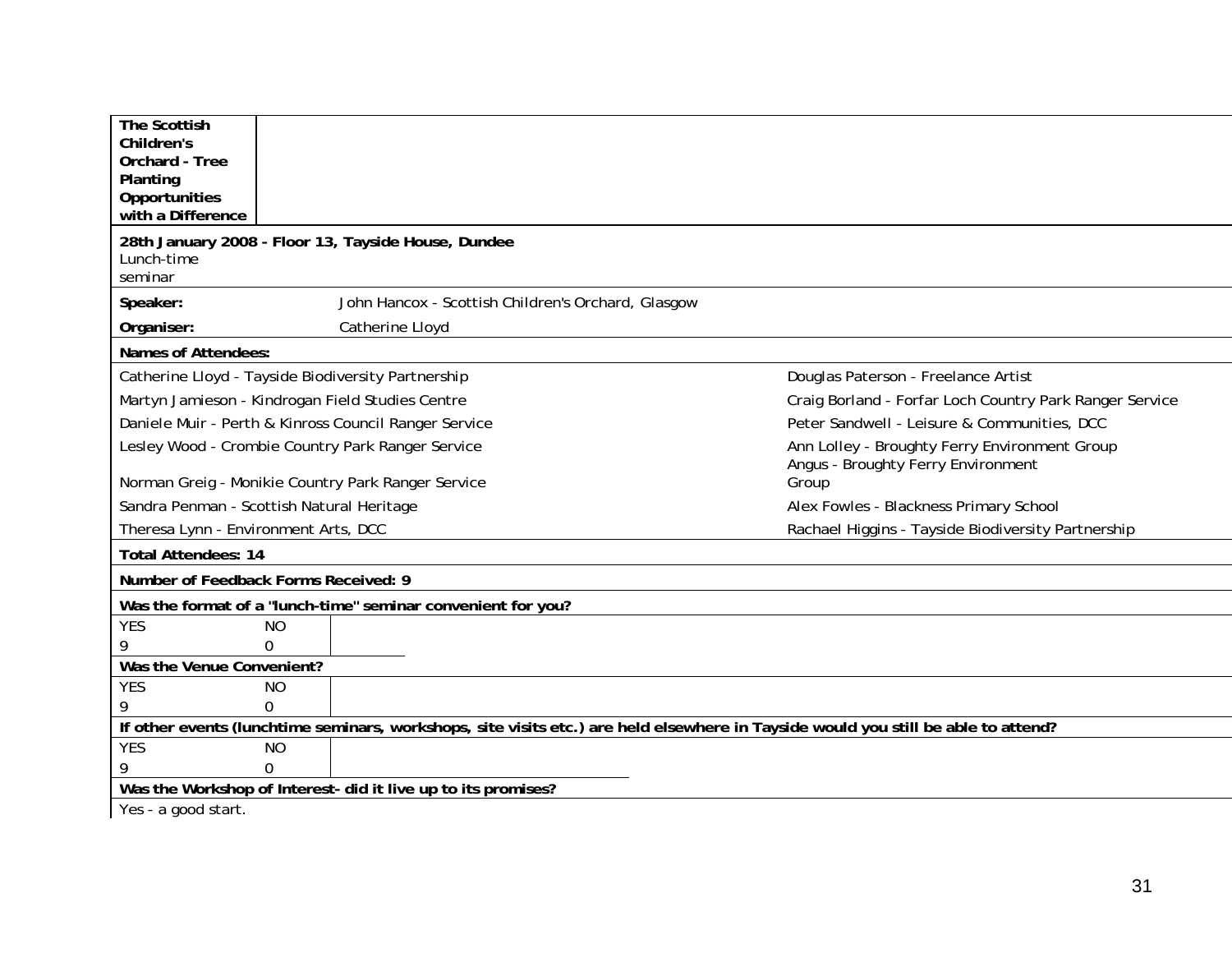Good idea and thought provoking to plant / nurture trees. Good project - use existing knowledge to develop concept. Interesting rewarding event Ideal level of information and informality! Yes x 2 Yes - of great interest Didn't really know what I was going to - or the subject matter - but it was good to learn and made me think of suitable locations for an orchard Inspiring stuff **Could we have Improved it?** 

No

Printout of PowerPoint? Small detail

I would like to have found out who everyone else was and what their interest / focus was

Turn the heating down

| School &<br>Community<br>Orchard            |                                                                            |               |                     |                 |
|---------------------------------------------|----------------------------------------------------------------------------|---------------|---------------------|-----------------|
| Workshop                                    |                                                                            |               |                     |                 |
| 10:30am-4:00pm, Errol Community Hall, Errol |                                                                            |               |                     |                 |
|                                             | Speakers: John Hancox, Catherine Lloyd, John Butterworth, Dallas Seawright |               |                     |                 |
| Organiser: Catherine Lloyd                  |                                                                            |               |                     |                 |
| Names of Attendees:                         |                                                                            |               |                     |                 |
| Roger Humphrey                              | Hugo Meynell                                                               | Julie Heald   | Alex Fowles         | Alistair Leslie |
| Anne Nicoll                                 | Lavinia Balotta                                                            | David Pyman   | Gillian Baynham     | Rosemary Leslie |
| Jean Kemp                                   | Radu Stet                                                                  | Linda Pyman   | Graham Muat         | Sheila Sinclair |
| <b>Bid Strachan</b>                         | Mary Golden                                                                | Alison Bowman | <b>Edward Bowry</b> | Moira McCulloch |
| Liz Yorke                                   | Eillen Morrison                                                            | <b>Irene</b>  | Nina Bowry          | Elaine Whiteley |
| Stan Ginter                                 | lan Gerrard                                                                |               |                     |                 |
| Total No. of Attendees: 32                  |                                                                            |               |                     |                 |
| Cancellations:                              |                                                                            |               |                     |                 |
| Barbara Prettyman                           |                                                                            |               |                     |                 |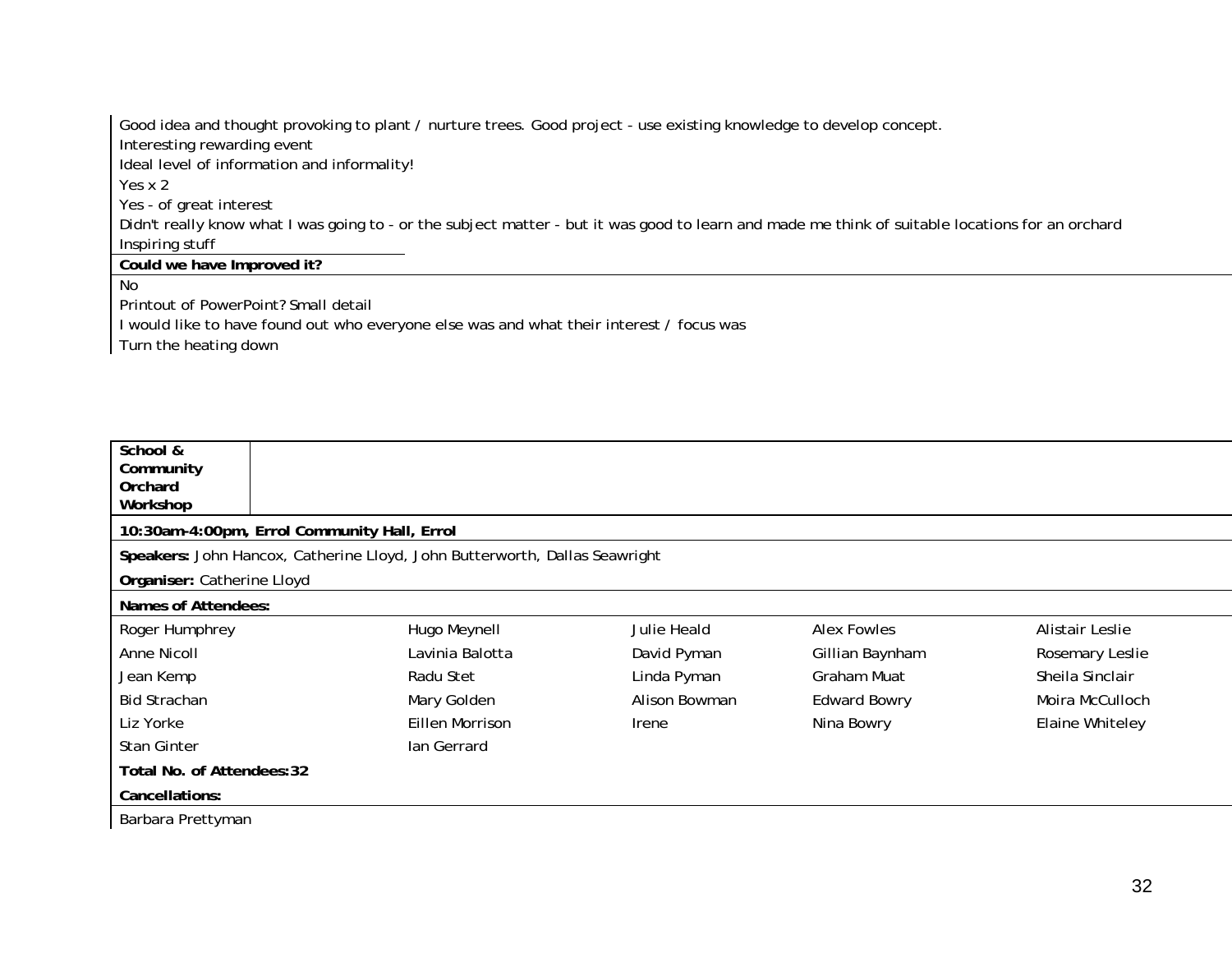| Paddy Garthwaite                                                                                                                            |   |                |                |   |   |
|---------------------------------------------------------------------------------------------------------------------------------------------|---|----------------|----------------|---|---|
| Number of feedback forms received: 14                                                                                                       |   |                |                |   |   |
| Please Rate the quality of the following aspects of the event - 1 is very poor and 5 is very good:                                          |   |                |                |   |   |
|                                                                                                                                             | 1 | $\overline{2}$ | 3              | 4 | 5 |
| Booking / registration process                                                                                                              |   |                | $\overline{2}$ | 6 | 6 |
| Venue                                                                                                                                       |   |                |                |   | 3 |
| Quality of catering                                                                                                                         |   |                |                | 6 | 7 |
| <b>Additional Comments:</b>                                                                                                                 |   |                |                |   |   |
| Good location                                                                                                                               |   |                |                |   |   |
| Soup was great!                                                                                                                             |   |                |                |   |   |
| Nice venue, 5 star soup                                                                                                                     |   |                |                |   |   |
| Please Rate the sessions by ticking the relevant boxes - 1 is not very useful and 5 is very useful:                                         |   |                |                |   |   |
|                                                                                                                                             | 1 | $\overline{2}$ | 3              | 4 | 5 |
| Fruit Tree Planting at Cistern Green                                                                                                        |   | $\overline{2}$ |                | 8 | 3 |
| Scottish Children's Orchard (John Hancox)                                                                                                   |   | 1              |                | 8 |   |
| Biodiversity in Orchards (Catherine Lloyd)                                                                                                  |   |                |                | 8 | 6 |
| How to Design & Maintain your own Orchard (John Butterworth)                                                                                |   |                | 1              | 5 | 8 |
| Do You have any other comments on the event?                                                                                                |   |                |                |   |   |
| Great talks especially the practical advice & hands on practice were excellent.                                                             |   |                |                |   |   |
| Very worthwhile                                                                                                                             |   |                |                |   |   |
| A list of suitable apple and pear varieties for Carse of Gowrie would be welcome                                                            |   |                |                |   |   |
| Would have liked more time on actual talks, very interested in future events on pruning & cider making. Very interesting day, thank you     |   |                |                |   |   |
| Excellent! Inspired to go forward!                                                                                                          |   |                |                |   |   |
| Excellent day                                                                                                                               |   |                |                |   |   |
| Good info from John Butterworth, but not much tree planting!                                                                                |   |                |                |   |   |
| Very interesting and enjoyable Thankyou - see you again!                                                                                    |   |                |                |   |   |
| Very interesting & filled with a lot of helpful & interesting info. Encouraging to plant some trees.                                        |   |                |                |   |   |
| Although covered briefly, it would have been of value to hear a MORE INTENSE description of suitable varieties of fruits & growing methods. |   |                |                |   |   |
| Very interesting - good to have 3 speakers                                                                                                  |   |                |                |   |   |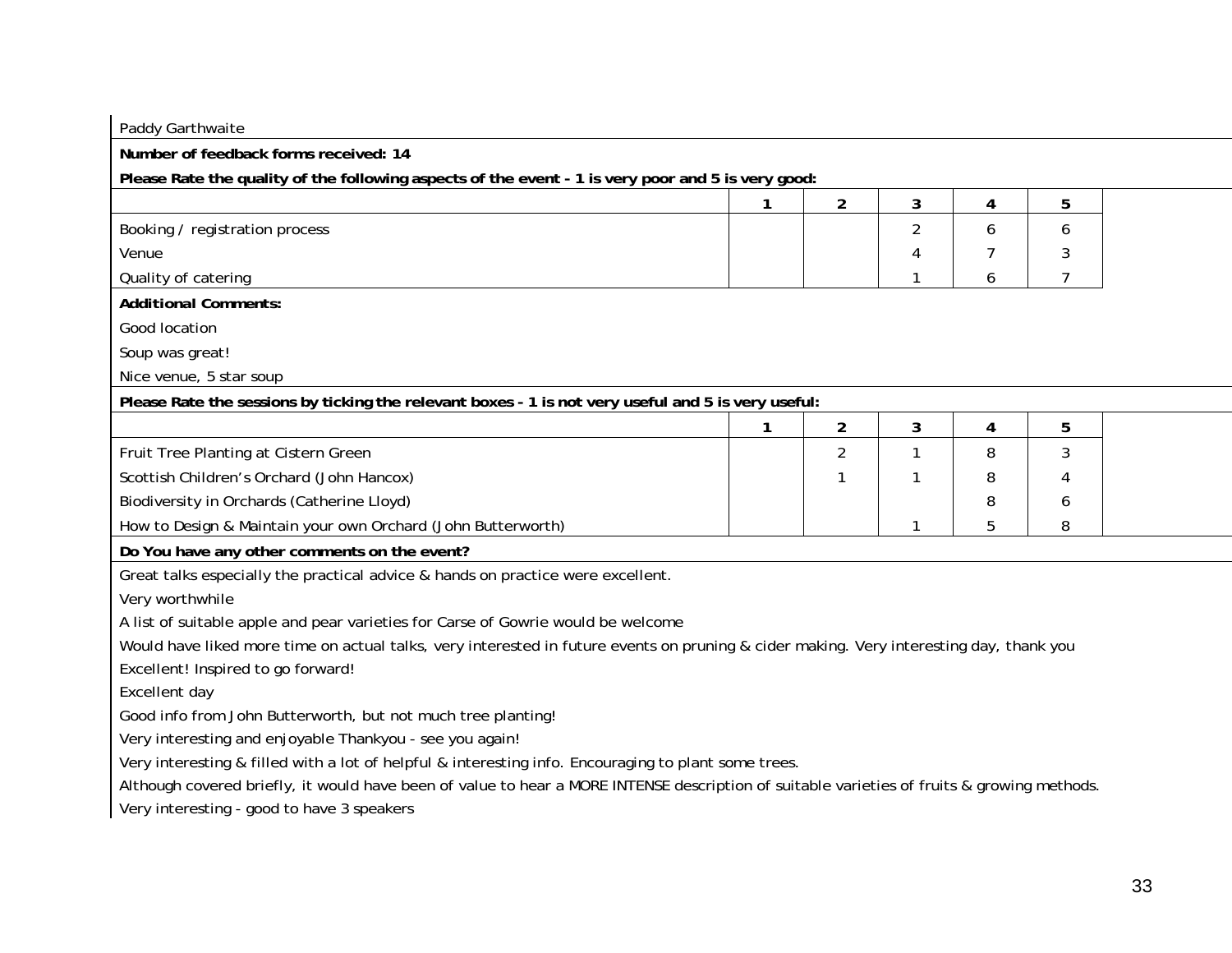Really enjoyed it - full of great info; thank you

**If you have any suggestions for future subjects or any other comments please list** 

Pruning workshop

Anything to do with managing deer without totally excluding them! Also identifying deer & understanding their needs, habits.

Bats in the open. Where do they come from; species etc.

Would like any info on plums and cherries - all aspects! - Using fruit; drying, preserving etc? Fruit tastings - what we had was excellent.

**Would like to be kept informed of future events? Would you like your name on the mailing list?** 

| <b>VFS</b> | $\overline{M}$ |
|------------|----------------|
| п.         |                |

| Gardens,<br>Greenspace and<br>Graveyards for<br>Biodiversity |                                           |                                                                                                                                                         |
|--------------------------------------------------------------|-------------------------------------------|---------------------------------------------------------------------------------------------------------------------------------------------------------|
|                                                              | 9:30am-4:30pm, St. Matthews Church, Perth |                                                                                                                                                         |
|                                                              |                                           | Speakers: Catherine Lloyd, Karen Cunningham, Craig Macadam, Richard Smith, Dallas Seawright, Trevor Rose, Daniele Muir, Margaret Lear, David Williamson |
| Organiser: Catherine Lloyd                                   |                                           |                                                                                                                                                         |
| Names of Attendees:                                          |                                           |                                                                                                                                                         |
| Elizabeth Patterson                                          | Jean Kemp                                 | Fred Conacher                                                                                                                                           |
| Paddy Garthwaite                                             | Lynda Pyman                               | Mary Sutherland                                                                                                                                         |
| Louise Garthwaite                                            | Julie Heald                               | Theresa Lynn                                                                                                                                            |
| <b>Bruce Carrabine</b>                                       | Hazel Harward Taylor                      | Dallas Seawright                                                                                                                                        |
| Patricia Butler                                              | Morag Green                               | Daniele Muir                                                                                                                                            |
| Adele Stewart                                                | Victoria Deschampsneufs                   | David Williamson                                                                                                                                        |
| Elma Wilson                                                  | Fiona Walker                              | Karen Cunningham                                                                                                                                        |
| Margaret Edwards                                             | Alice Collie                              | Craig Macadam                                                                                                                                           |
| Friend of Margaret                                           | Graham Cross                              | <b>Richard Smith</b>                                                                                                                                    |
| Barbara Prettyman                                            | Lisa Gribbon                              | Catherine Lloyd                                                                                                                                         |
| Paul Prettyman                                               | <b>Irene Shearer</b>                      | <b>Trevor Rose</b>                                                                                                                                      |
| Kirsty Doig                                                  | Craig Borland                             | Margaret Lear                                                                                                                                           |
|                                                              |                                           |                                                                                                                                                         |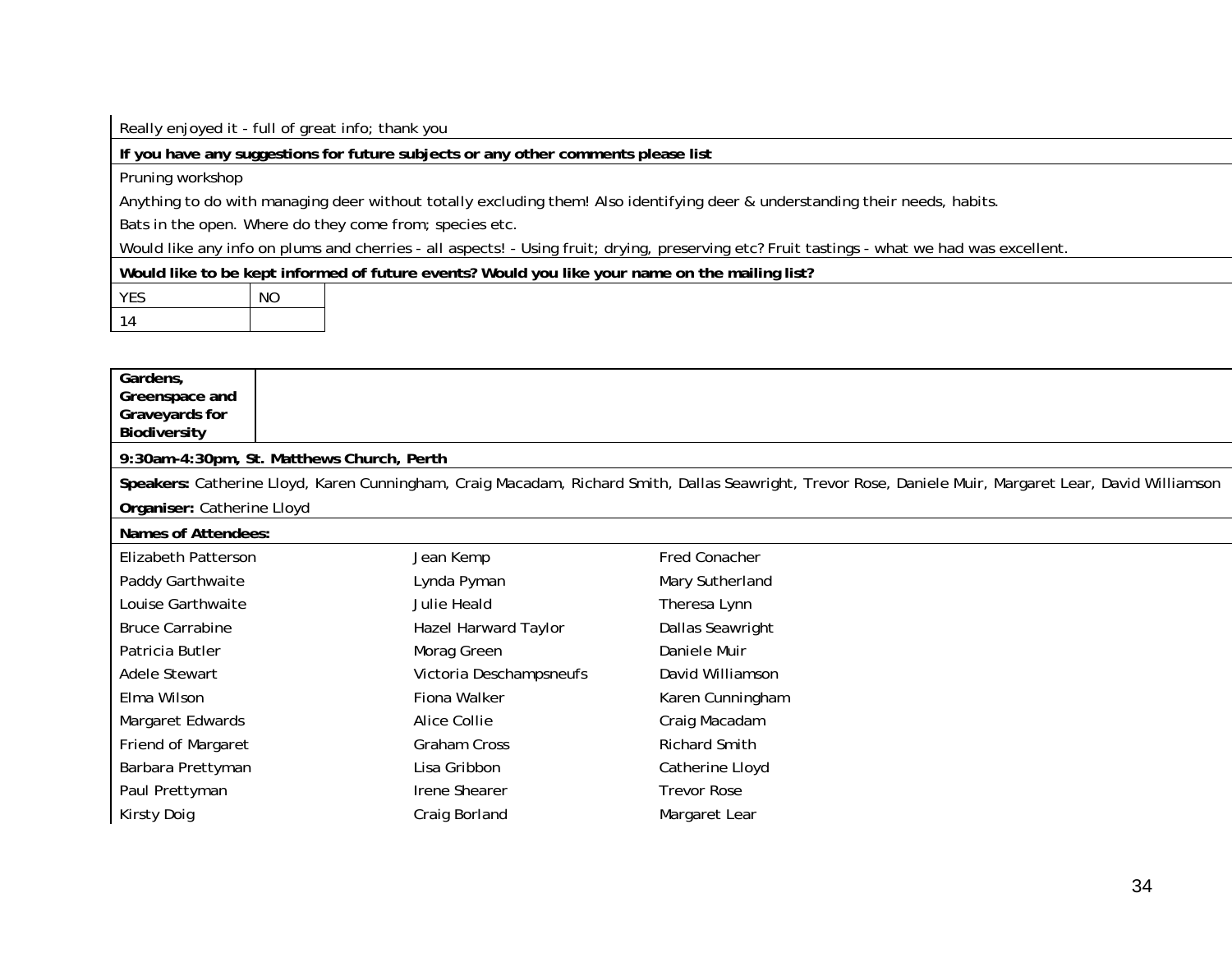| Total No. of Attendees: 36                                                                            |   |   |                |    |    |     |
|-------------------------------------------------------------------------------------------------------|---|---|----------------|----|----|-----|
| Number of feedback forms received: 19                                                                 |   |   |                |    |    |     |
| Please Rate the quality of the following aspects of the event - 1 is very poor and 5 is very good:    |   |   |                |    |    |     |
|                                                                                                       | 3 | 4 | 5              |    |    |     |
| Booking / registration process                                                                        |   | 5 | 13             |    |    |     |
| Venue                                                                                                 |   | 9 | 10             |    |    |     |
| Quality of catering                                                                                   |   |   | 16             |    |    |     |
| Please Rate the sessions by ticking the relevant boxes - 1 is not very useful and 5 is very useful:   |   |   |                |    |    |     |
|                                                                                                       |   |   | 3              | 4  | 5  | N/A |
| Birds in an Urban Setting                                                                             |   |   |                | 8  | 10 |     |
| Beetles, Bees, Butterflies & Ants: Conserving Small Things that Run the World                         |   |   |                | 5  | 14 |     |
| A Year in the Life of a Bat                                                                           |   |   |                | 10 | 8  |     |
| Tips on Creating Habitat to Encourage Amphibians & Reptiles                                           |   |   |                | 9  | 10 |     |
| The Swift - A Special Summer Visitor                                                                  |   |   |                |    | 12 |     |
| Gardening for Wildlife: From Design to Maintenance                                                    |   |   |                |    | 12 |     |
| The Long or Short of It? Short Turf & Waxcaps; Wildflower Meadow Management in Greenspace, Graveyards |   |   |                |    |    | 11  |
| Green Graveyards in Perth & Kinross - Beyond the Pilot Projects                                       |   |   | $\overline{2}$ | 9  | 8  |     |
| Undertaking a Greenspace/Churchyard Survey: Management Plan - Where to Start                          |   |   |                |    | 8  | 6   |
| A Tour of Greyfriars Graveyard to Practice a Mock Survey                                              |   |   |                |    |    |     |
| Wildlife Contained - Tidy Options for Biodiversity; The Edible Container Garden, Bird & Bat Boxes     |   |   |                | 3  |    | 11  |
| Urban Grassland Management - The Practical Aspects of Machinery (and Grazing)                         |   |   |                | 3  | 8  | 8   |

**Do You have any other comments on the event?** 

Absolutely excellent content and speakers. A bit of breathing space in the morning maybe necessary for we geriatrics!

It was very good and very interesting

For people sitting at the back, to have the speaker conscious of how he is speaking to the notes/screen. The Graveyard visit would have been better at a different season.

An amazing amount of information given in a short time.

Super Speakers!!

Very informative, I learned a lot about keeping my home environment better.